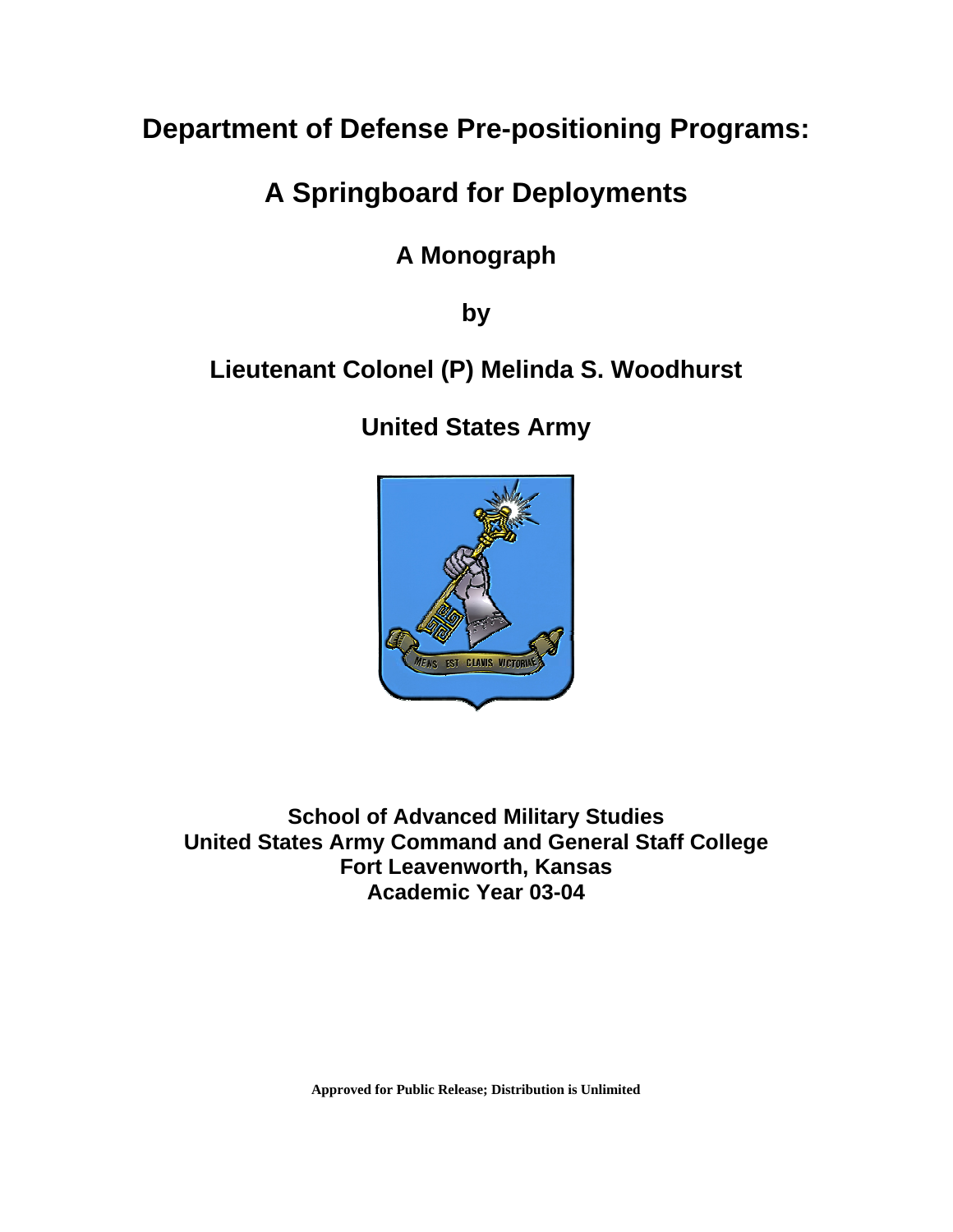# **DISCLAIMER**

<span id="page-1-0"></span>The conclusions and opinions expressed in this document are those of the author. They do not reflect the official position of the U.S. Government, Department of Defense, the United States Army, or the Combined Arms Center.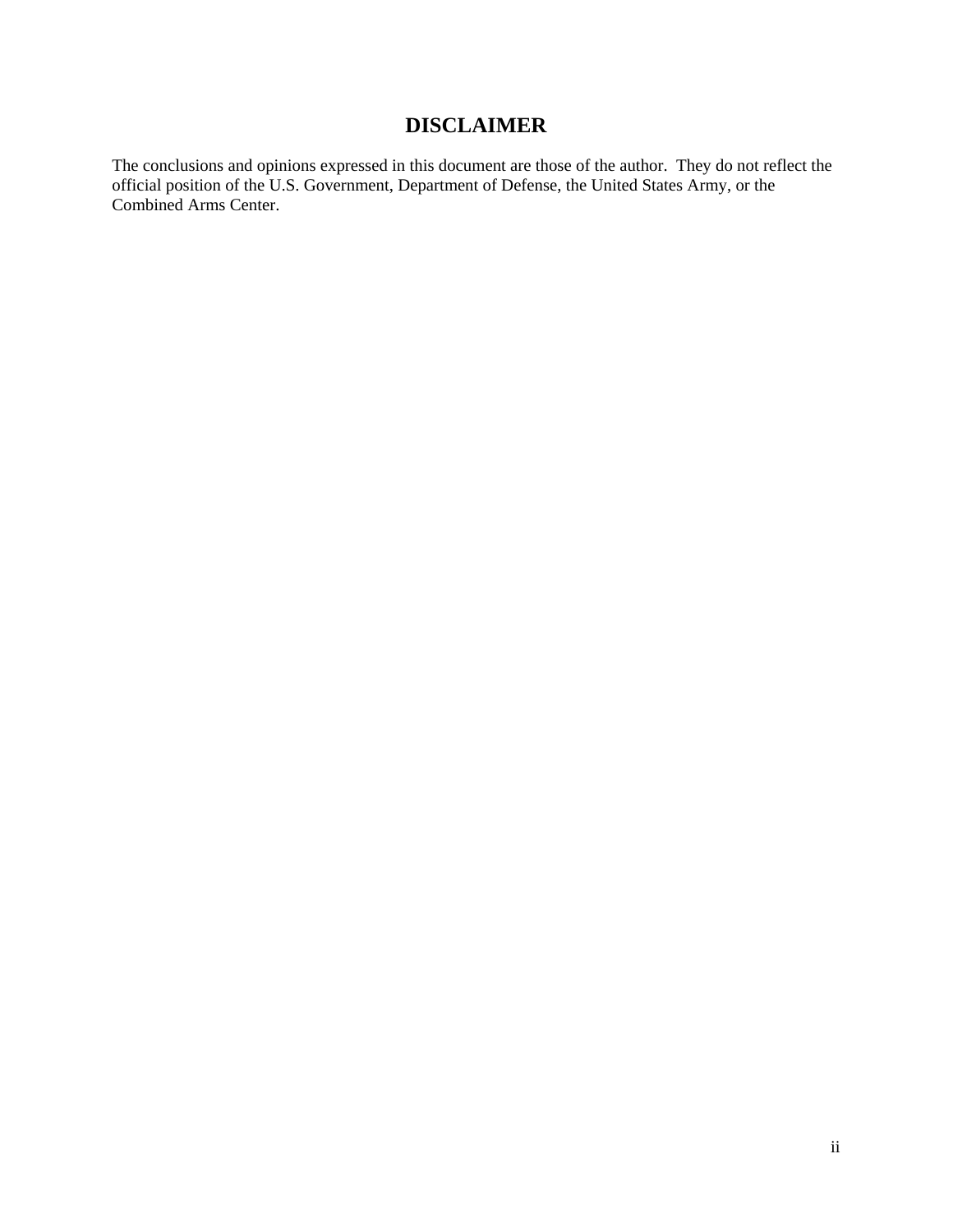# **SCHOOL OF ADVANCED MILITARY STUDIES**

# **MONOGRAPH APPROVAL**

**LTC(P) Melinda S. Woodhurst**

Title of Monograph: Department of Defense Pre-positioning Programs: A Springboard for Deployments

Approved by:\_\_\_\_\_\_\_\_\_\_\_\_\_\_\_\_\_\_\_\_\_\_\_\_\_\_\_\_\_\_\_\_\_\_ Monograph Director Peter J. Schifferle, PhD

Kevin C.M. Benson, COL, AR School of Advanced Military **Studies** 

Director,

Robert K. Baumann, Ph.D. Graduate Degree

Director, Programs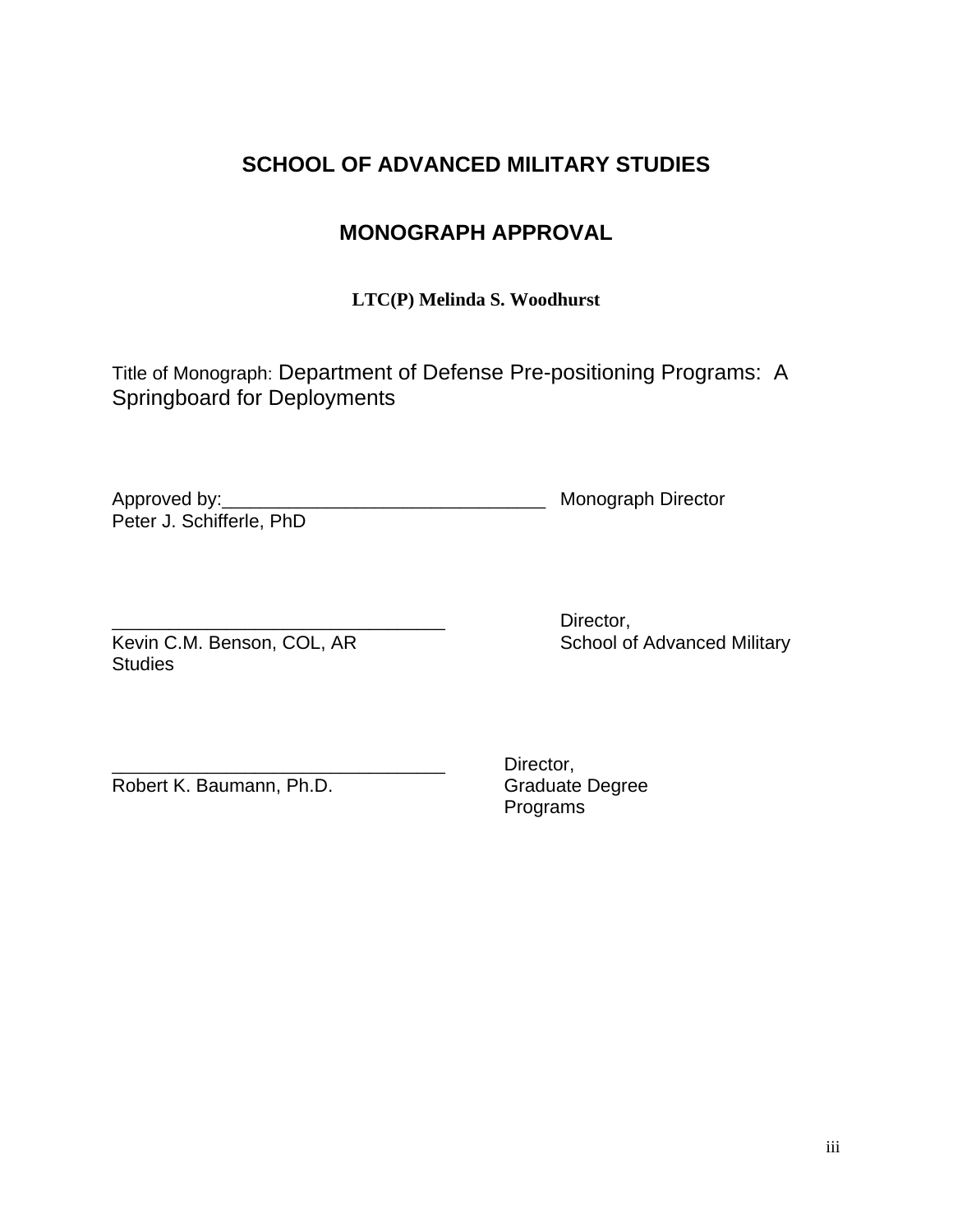| <b>Report Documentation Page</b>                                                                                                                                                                                                                                                                                                                                                                                                                                                                                                                                                                                                                                                                                                                                                                                                                                   | Form Approved<br>OMB No. 0704-0188                                    |                                           |  |
|--------------------------------------------------------------------------------------------------------------------------------------------------------------------------------------------------------------------------------------------------------------------------------------------------------------------------------------------------------------------------------------------------------------------------------------------------------------------------------------------------------------------------------------------------------------------------------------------------------------------------------------------------------------------------------------------------------------------------------------------------------------------------------------------------------------------------------------------------------------------|-----------------------------------------------------------------------|-------------------------------------------|--|
| Public reporting burden for the collection of information is estimated to average 1 hour per response, including the time for reviewing instructions, searching existing data sources, gathering and<br>maintaining the data needed, and completing and reviewing the collection of information. Send comments regarding this burden estimate or any other aspect of this collection of information,<br>including suggestions for reducing this burden, to Washington Headquarters Services, Directorate for Information Operations and Reports, 1215 Jefferson Davis Highway, Suite 1204, Arlington<br>VA 22202-4302. Respondents should be aware that notwithstanding any other provision of law, no person shall be subject to a penalty for failing to comply with a collection of information if it<br>does not display a currently valid OMB control number. |                                                                       |                                           |  |
| <b>1. REPORT DATE</b><br><b>26 MAY 2004</b>                                                                                                                                                                                                                                                                                                                                                                                                                                                                                                                                                                                                                                                                                                                                                                                                                        | 2. REPORT TYPE                                                        | <b>3. DATES COVERED</b>                   |  |
| <b>4. TITLE AND SUBTITLE</b>                                                                                                                                                                                                                                                                                                                                                                                                                                                                                                                                                                                                                                                                                                                                                                                                                                       |                                                                       | <b>5a. CONTRACT NUMBER</b>                |  |
| Department of Defense pre-positioning programs: a springboard for                                                                                                                                                                                                                                                                                                                                                                                                                                                                                                                                                                                                                                                                                                                                                                                                  | <b>5b. GRANT NUMBER</b>                                               |                                           |  |
| deployments                                                                                                                                                                                                                                                                                                                                                                                                                                                                                                                                                                                                                                                                                                                                                                                                                                                        |                                                                       | <b>5c. PROGRAM ELEMENT NUMBER</b>         |  |
| 6. AUTHOR(S)                                                                                                                                                                                                                                                                                                                                                                                                                                                                                                                                                                                                                                                                                                                                                                                                                                                       |                                                                       | 5d. PROJECT NUMBER                        |  |
| Melinda Woodhurst                                                                                                                                                                                                                                                                                                                                                                                                                                                                                                                                                                                                                                                                                                                                                                                                                                                  |                                                                       | <b>5e. TASK NUMBER</b>                    |  |
|                                                                                                                                                                                                                                                                                                                                                                                                                                                                                                                                                                                                                                                                                                                                                                                                                                                                    | 5f. WORK UNIT NUMBER                                                  |                                           |  |
| 7. PERFORMING ORGANIZATION NAME(S) AND ADDRESS(ES)<br>US Army School for Advanced Military Studies, 250 Gibbon Ave, Fort<br>Leavenworth, KS, 66027                                                                                                                                                                                                                                                                                                                                                                                                                                                                                                                                                                                                                                                                                                                 | 8. PERFORMING ORGANIZATION<br><b>REPORT NUMBER</b><br><b>ATZL-SWV</b> |                                           |  |
| 9. SPONSORING/MONITORING AGENCY NAME(S) AND ADDRESS(ES)                                                                                                                                                                                                                                                                                                                                                                                                                                                                                                                                                                                                                                                                                                                                                                                                            |                                                                       | 10. SPONSOR/MONITOR'S ACRONYM(S)          |  |
|                                                                                                                                                                                                                                                                                                                                                                                                                                                                                                                                                                                                                                                                                                                                                                                                                                                                    |                                                                       | 11. SPONSOR/MONITOR'S REPORT<br>NUMBER(S) |  |
| <b>12. DISTRIBUTION/AVAILABILITY STATEMENT</b><br>Approved for public release; distribution unlimited                                                                                                                                                                                                                                                                                                                                                                                                                                                                                                                                                                                                                                                                                                                                                              |                                                                       |                                           |  |
| <b>13. SUPPLEMENTARY NOTES</b><br>The original document contains color images.                                                                                                                                                                                                                                                                                                                                                                                                                                                                                                                                                                                                                                                                                                                                                                                     |                                                                       |                                           |  |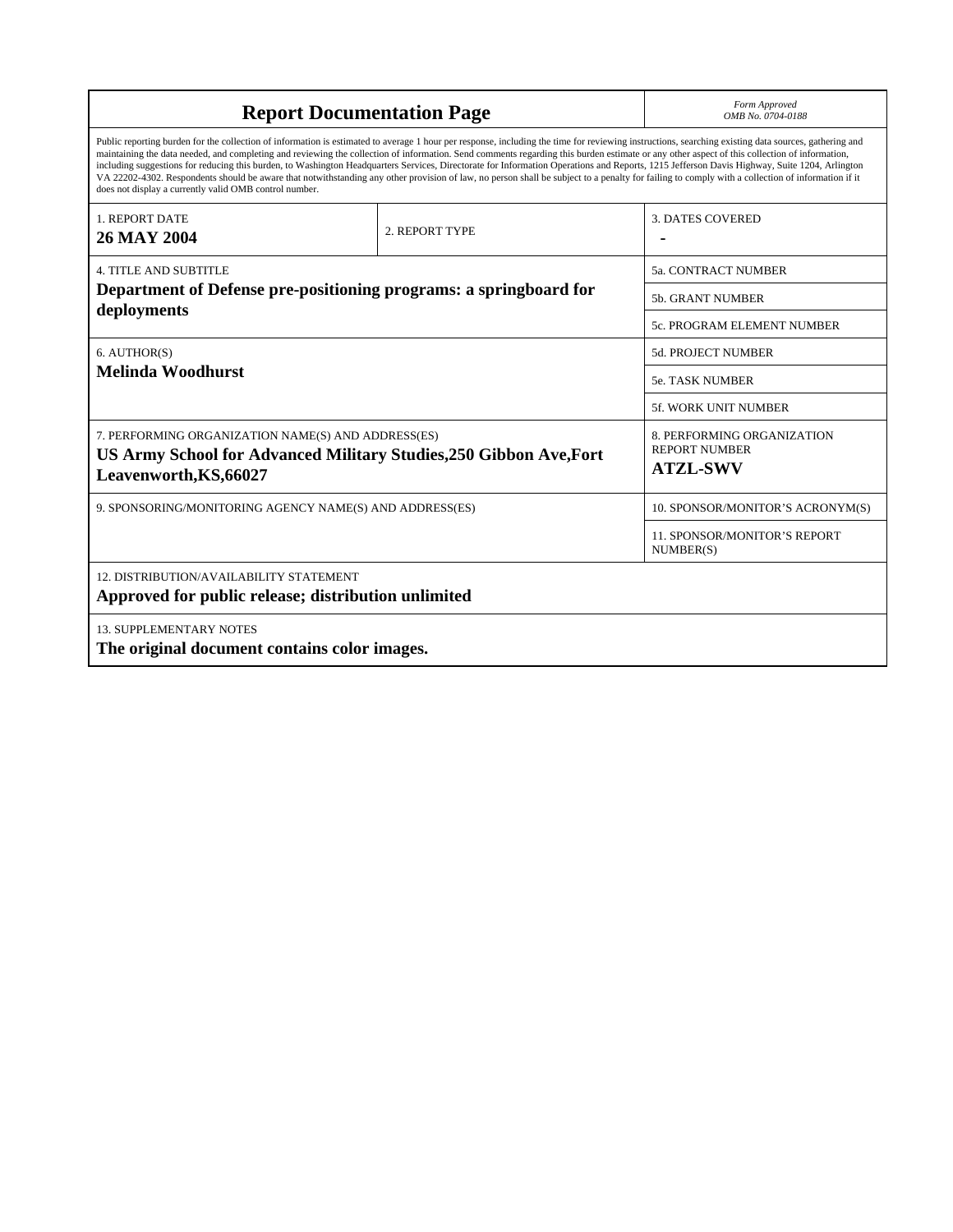#### 14. ABSTRACT

**The Global War on Terrorism (GWOT), asymmetrical warfare, and globalization spell uncertainty, and strategic responsiveness can be the key to winning our nations wars The US defense strategy requires pre-positioning posture to enable faster force closure and be more flexible; more expeditionary; more survivable against anti-access threats; more joint and supportive of emerging joint warfighting concepts; and consistent with new DOD basing initiatives. Since the mid-1970's, the Department of Defense has relied on military pre-positioning programs as a means to project combat power. The equipment content of these programs and the Services' pre-positioning concepts are reflective of a Cold War strategy: a European-focused theater, engagement and forward basing, and conventional warfare against a predictable adversary. Post 9-11 events reflect a change from a predictable enemy to an unpredictable enemy, thus dictating the need for DOD to re-look how they employ their pre-positioning concepts. Predominantly, the pre-positioning concepts are service specific and lack joint integration, joint doctrine, and joint training. Joint pre-positioning begins with developing common operation and logistics systems. Beginning with command and control, DOD must identify a command and control structure (C2) capable of integrating the capabilities of all the services. From determining and developing common user parts, to asset visibility, to over all theater distribution, DOD must resource ways to integrate service pre-positioning concepts into a joint integrated program that is "plug and play". The Army must redesign the contents of its pre-positioned unit sets to provide modern, state of the art equipment in modular sets focused on capabilities. Adding Objective Force (OF) equipment offers a means to provide a lethal force quickly into an area of operations and minimizes the strategic lift resources. DOD must invest in capability packages that are pre-positioned afloat and dispersed them geographically. Additionally, DOD can foster a partnership of "share security" by designing a joint exercise program that offers an opportunity for joint forces to draw and employ these packages in areas of political interests to US. Pre-positioning is an integral part of our National Military Strategy. Through a power projection capability, pre-positioning equipment and materiel can offer a wide range of options ranging from military combat operations to humanitarian assistance. Pre-positioning programs serve as a springboard for deployments.** 

| 16. SECURITY CLASSIFICATION OF: |                             |                              | 17. LIMITATION OF<br>ABSTRACT | 18. NUMBER<br>OF PAGES | 19a. NAME OF              |
|---------------------------------|-----------------------------|------------------------------|-------------------------------|------------------------|---------------------------|
| a. REPORT<br>unclassified       | b. ABSTRACT<br>unclassified | c. THIS PAGE<br>unclassified |                               | 63                     | <b>RESPONSIBLE PERSON</b> |

**Standard Form 298 (Rev. 8-98)** Prescribed by ANSI Std Z39-18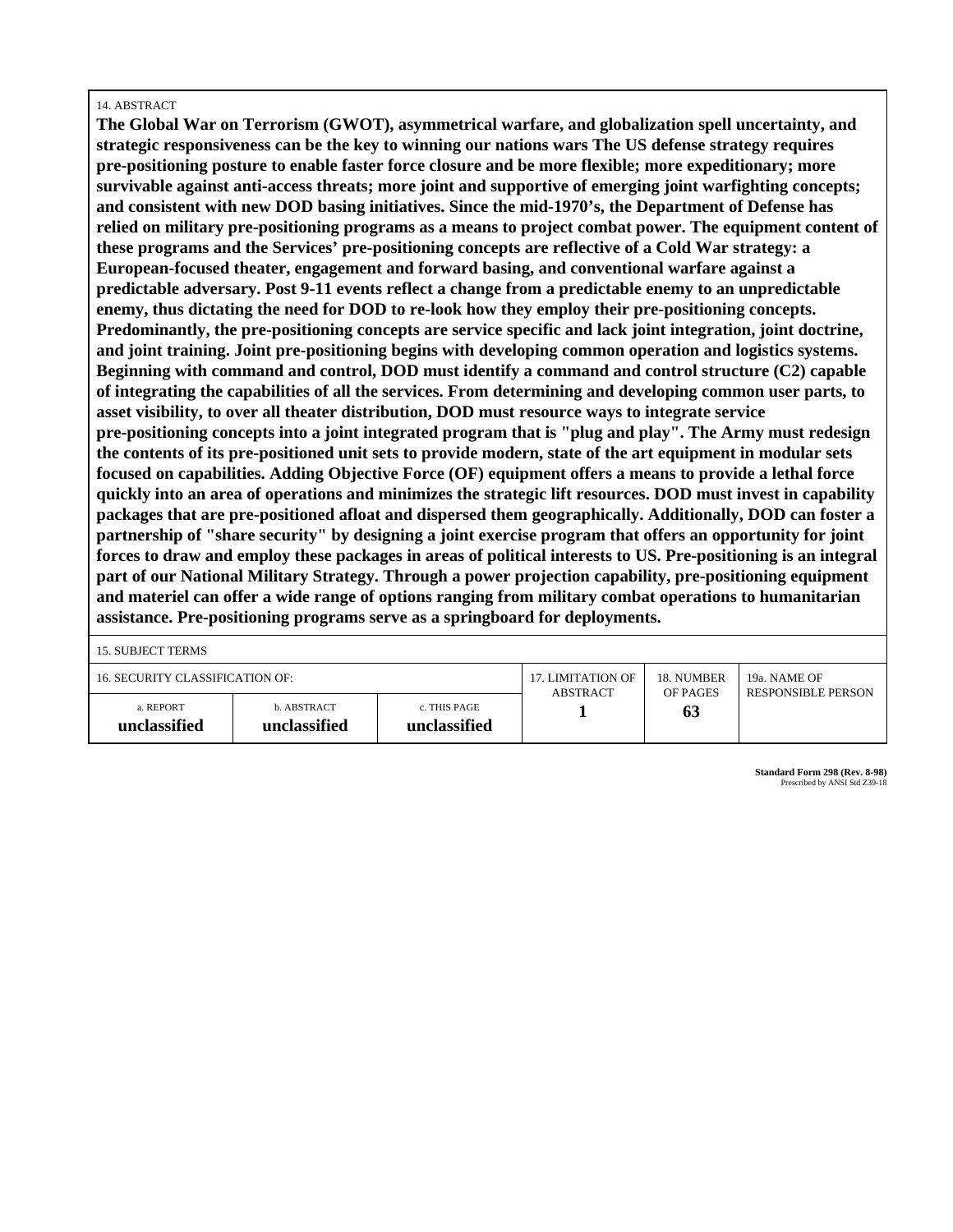# **ABSTRACT**

### <span id="page-5-0"></span>DEPARTMENT OF DEFENSE PRE-POSITIONING PROGRAMS: A SPRINGBOARD FOR DEPLOYMENTS by Lieutenant Colonel (P) Melinda S. Woodhurst, USA, 55 pages.

The Global War on Terrorism (GWOT), asymmetrical warfare, and globalization spell uncertainty, and strategic responsiveness can be the key to winning our nations wars The US defense strategy requires pre-positioning posture to enable faster force closure and be more flexible; more expeditionary; more survivable against anti-access threats; more joint and supportive of emerging joint warfighting concepts; and consistent with new DOD basing initiatives.

Since the mid-1970's, the Department of Defense has relied on military pre-positioning programs as a means to project combat power. The Army's pre-positioning program has three land (APS-2, APS-4, APS-5) and one set pre-positioned afloat (APS-3), containing five combat maneuver brigades and sustainment stocks. Marine Corps Maritime Pre-positioning Force (MPF) and the Maritime Prepositioning Ship (MPS) Program contain three maritime preposition squadrons (MPSRONS) afloat, and a land-based pre-position assets in Norway (NALMEB). The Navy is a predominantly a forwardpositioned, forward-deployed force, and pre-positions various classes of supply, logistics capabilities, combat engineering force equipment (SeaBees), and combat hospitals. The Air Force's pre-positions materiel as Starter Stocks, Swing Stocks, and as Stocks and Standard Air Munitions Packages (STAMP), consisting of five categories: Basic Expeditionary Airfield Resources (BEAR) equipment, consumables, vehicles, and medical.

The equipment content of these programs and the Services' pre-positioning concepts are reflective of a Cold War strategy: a European-focused theater, engagement and forward basing, and conventional warfare against a predictable adversary. Post 9-11 events reflect a change from a predictable enemy to an unpredictable enemy, thus dictating the need for DOD to re-look how they employ their pre-positioning concepts. Predominantly, the pre-positioning concepts are service specific and lack joint integration, joint doctrine, and joint training.

Joint pre-positioning begins with developing common operation and logistics systems. Beginning with command and control, DOD must identify a command and control structure (C2) capable of integrating the capabilities of all the services. The Enhanced Networked Seabasing concept offers a C2 structure afloat with the Navy, lending platforms to the Army and Marines for conducting ship downloads in areas where foreign nationals deny the US access to air- and sea ports. From determining and developing common user parts, to asset visibility, to over all theater distribution, DOD must resource ways to integrate service pre-positioning concepts into a joint integrated program that is "plug and play". The Army must redesign the contents of its pre-positioned unit sets to provide modern, state of the art equipment in modular sets focused on capabilities. Adding Objective Force (OF) equipment offers a means to provide a lethal force quickly into an area of operations and minimizes the strategic lift resources. The Air Force must reduce it dependence on large forward basing by pre-positioning its BARE base equipment and critical munitions afloat or by relocating current storage sites to new geographical areas of interest to the US. DOD must invest in capability packages that are pre-positioned afloat and dispersed them geographically. Additionally, DOD can foster a partnership of "share security" by designing a joint exercise program that offers an opportunity for joint forces to draw and employ these packages in areas of political interests to US.

Pre-positioning is an integral part of our National Military Strategy. Through a power projection capability, pre-positioning equipment and materiel can offer a wide range of options ranging from military combat operations to humanitarian assistance. Pre-positioning programs serve as a springboard for deployments.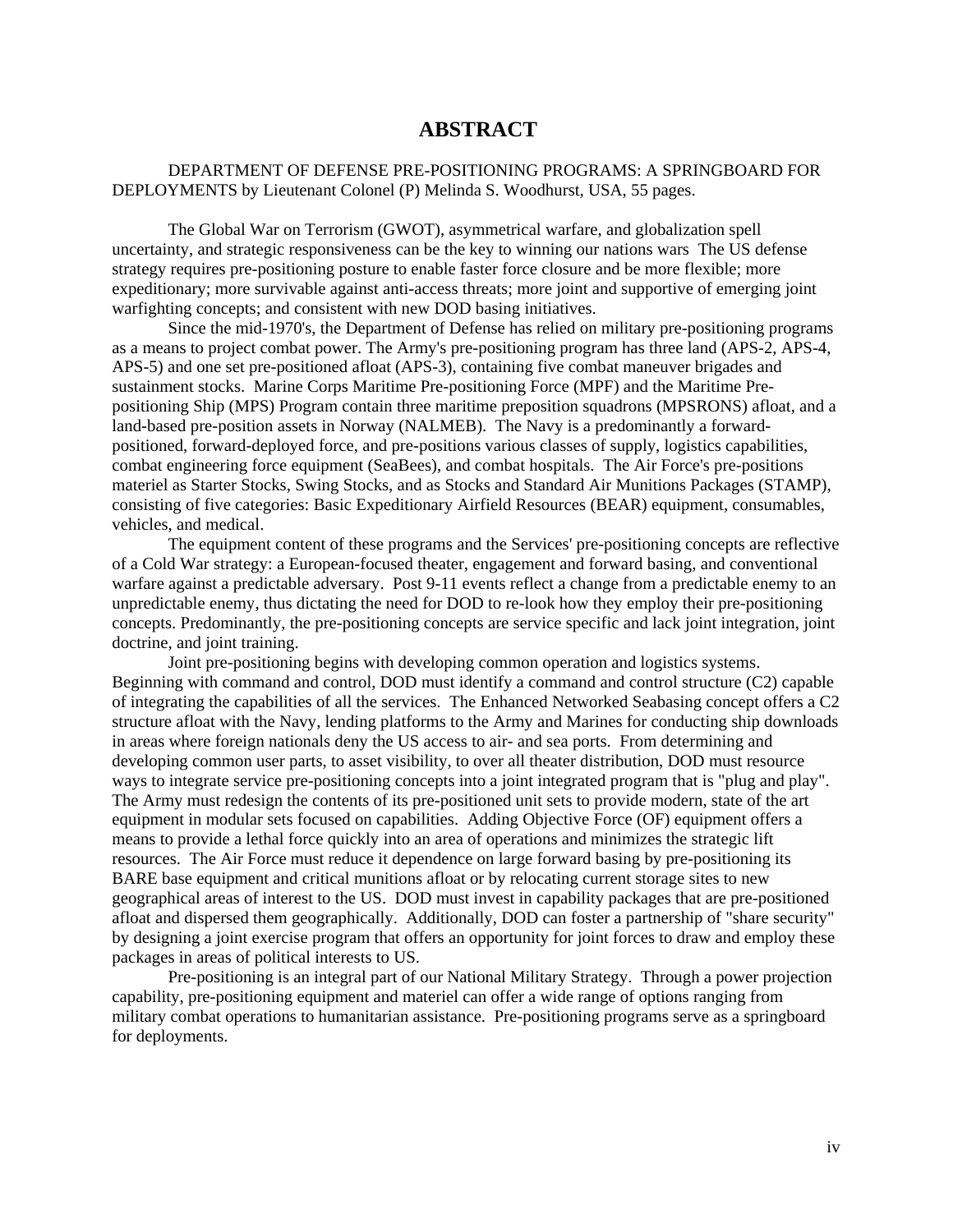# **TABLE OF CONTENTS**

<span id="page-6-0"></span>

| Fully integrated, with all functions and capabilities focused toward a unified purpose. 45            |  |
|-------------------------------------------------------------------------------------------------------|--|
| Rapidly deployable, employable, and sustainable throughout the global battlespace regardless of anti- |  |
|                                                                                                       |  |
|                                                                                                       |  |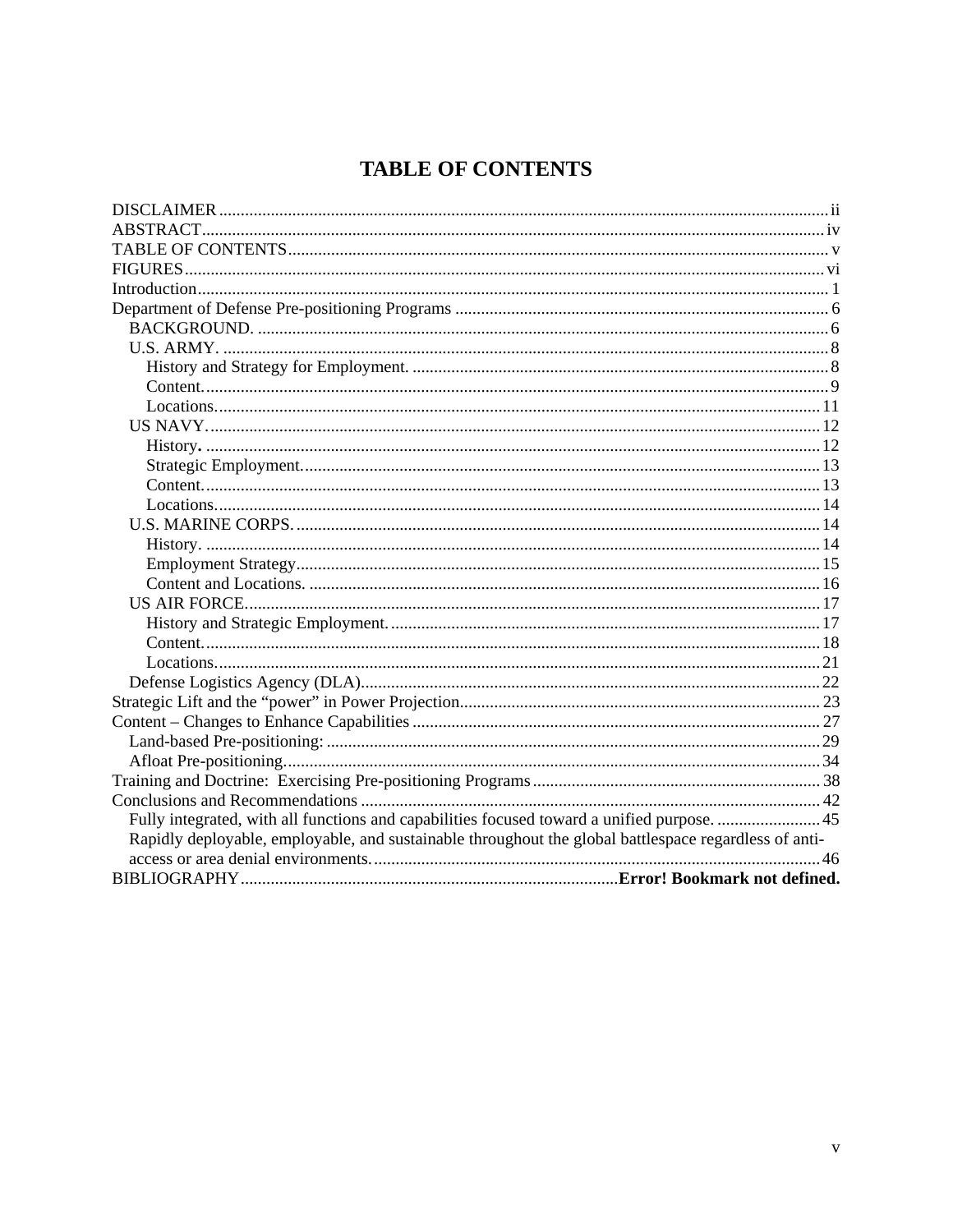# **FIGURES**

<span id="page-7-0"></span>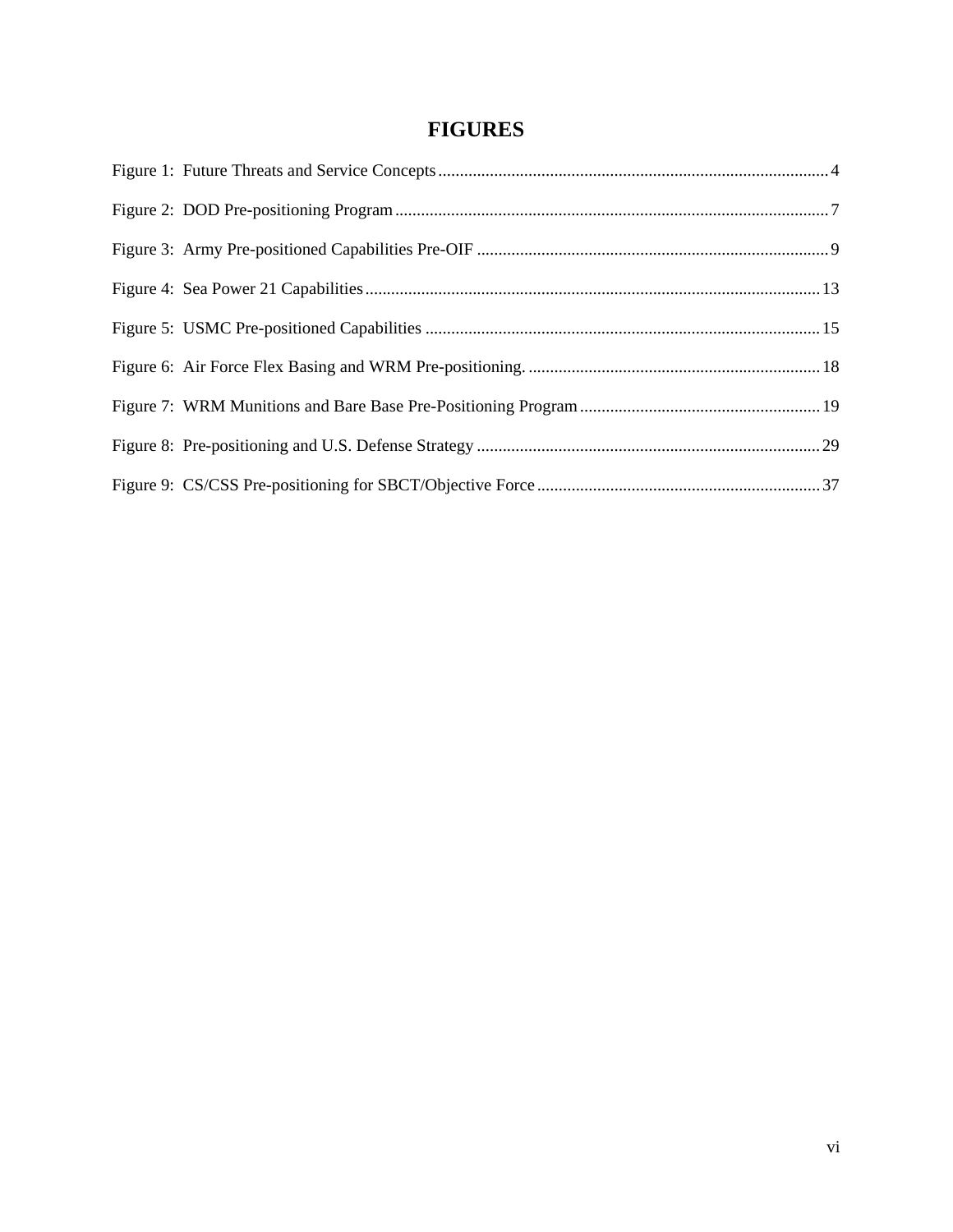#### <span id="page-8-0"></span>**Chapter 1**

l

# **Introduction**

DOD must develop the ability to integrate combat organizations with forces capable of responding rapidly to events that occur with little or no warning.<sup>[1](#page-8-1)</sup> Quadrennial Defense Review, September 2001

The National Security Strategy (NSS) is the President's vision and guidance concerning the continued security and prosperity of the United States. Throughout the past two decades, the United States has transitioned its NSS from a Cold War strategy of containing communism to a post-Cold War strategy of global security. Simplistically stated, the national strategy evolved to reflect the dynamics of a new threat: the transition from a predictable adversary to an adversary capable of bringing great chaos and suffering for less than the price of a single tank.<sup>[2](#page-8-2)</sup> Secretary Rumfeld's comment in the Forward of *Joint Operations Concepts, Joint Vision 2020* reiterates his concerns for uncertainty and ever-changing characteristics of the global threat:

We do not know the face of our adversary or the exact method of engagement. The threat may come from terrorists, but it could come in the form of cyber-war, a traditional stateon-state conflict, some entirely new form of attack, or it may take the form of a natural or man-made disaster. This uncertainty requires us to move away from our past threatbased view of the world and force development*. [3](#page-8-3)*

It is through the National Military Strategy that the Joint Staff and the Regional Combatant Commanders articulate the strategic direction for achieving the President's national strategy. Our nation's command authority has consistently sought ways to protect the security of America, Americans abroad, and geographic areas we consider of national interest through forward basing of strategic assets and through our ability to project military power. For more than a decade, forward basing and power projection has been an integral element of the National Military Strategy. Looking back to 1997,

<span id="page-8-1"></span><sup>1</sup> Secretary of Defense Donald H. Rumsfeld, *Quadrennial Defense Review Report*, (Washington D.C.: DOD Printing Press, September 2001), 32. Also available from: <http://defenselink.mil/pubs/qdr2001.pdf>2

President George W. Bush, *The National Security Strategy of the United States of America*, (Washington D.C.: The White House Printing Press, 2002, Forward.

<span id="page-8-3"></span><span id="page-8-2"></span>Secretary of Defense Donald H. Rumsfeld, *Joint Operations Concepts*, Nov 2003, Secretary's Forward.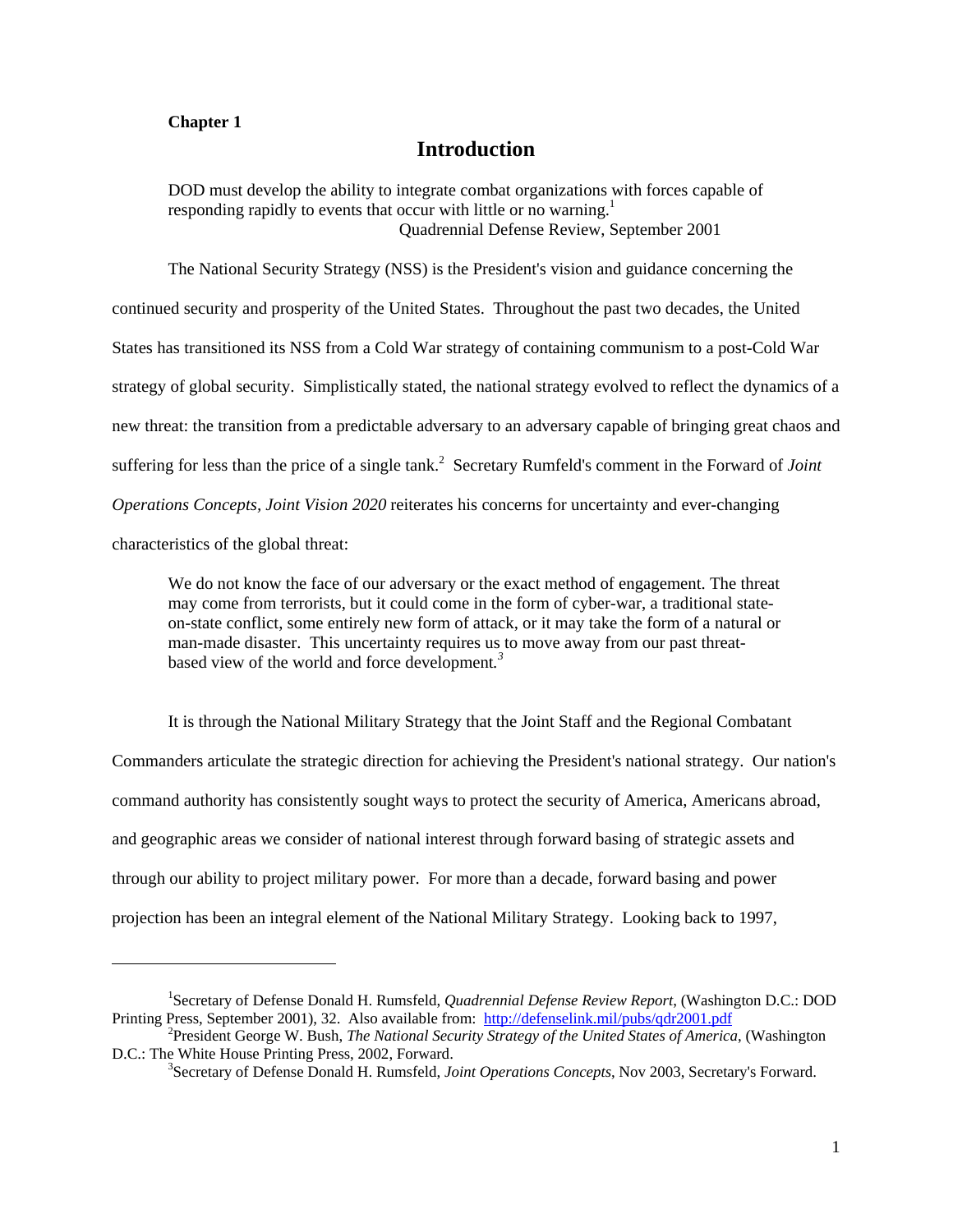President Clinton's NSS of *"imperative of engagement"* and the Chairman of the Joint Chiefs of Staff's National Military Strategy of "*Shape, Respond, and Prepare Now"* highlight the national objective of remaining globally engaged. Global engagement includes the capacity to respond to the full spectrum of crises through a demonstrated ability to respond rapidly. Complementing overseas presence, power projection strives for unconstrained global reach.<sup>[4](#page-9-0)</sup> Being able to project power means being able to act even when we have no permanent presence or infrastructure in a region.<sup>5</sup> The basic elements of the national strategy since this era have changed little, except for the changes made post-9/11 with the addition of "preemptive" attacks to prevent use of weapons of mass destruction (WMD) inclusive in the strategies for Homeland Security and Global War On Terrorism.

Freedom, democracy, and free enterprise represent the model of success by championing measures to protect basic human rights and possessing the capability to project power anywhere in the world.<sup>[6](#page-9-2)</sup> According to Secretary Rumsfeld, "transforming the military requires rapidly deployable, fully integrated joint forces, capable of reaching distant theaters quickly and working with our air and seas forces to strike adversaries with devastating effect."<sup>7</sup> "This includes the capacity to conduct force entries--the establishment of a military lodgment on foreign territory even without the benefit of access to infrastructure in friendly countries in the region. Effective and efficient global power projection is the key to the flexibility demanded of U.S. forces and ultimately provides national leaders with more options in responding to potential crises and conflicts.["8](#page-9-4)

Since the mid-1970s, the Department of Defense has relied on military pre-positioning programs as a means to project combat power. From Return of Forces to Germany, (REFORGERs), to rotations to Combat Training Centers (CTC), to contingency deployments, our military has used pre-positioned

1

<span id="page-9-0"></span> $^{4}$ Ibid, page 15

<span id="page-9-1"></span> $<sup>5</sup>$  Ibid, page 16.</sup>

<span id="page-9-2"></span> $6$ Bush, NSS, 1.

<span id="page-9-4"></span><span id="page-9-3"></span>Donald H. Rumsfeld, "Transforming the Military," *Foreign Affairs,* May-June 200, 27.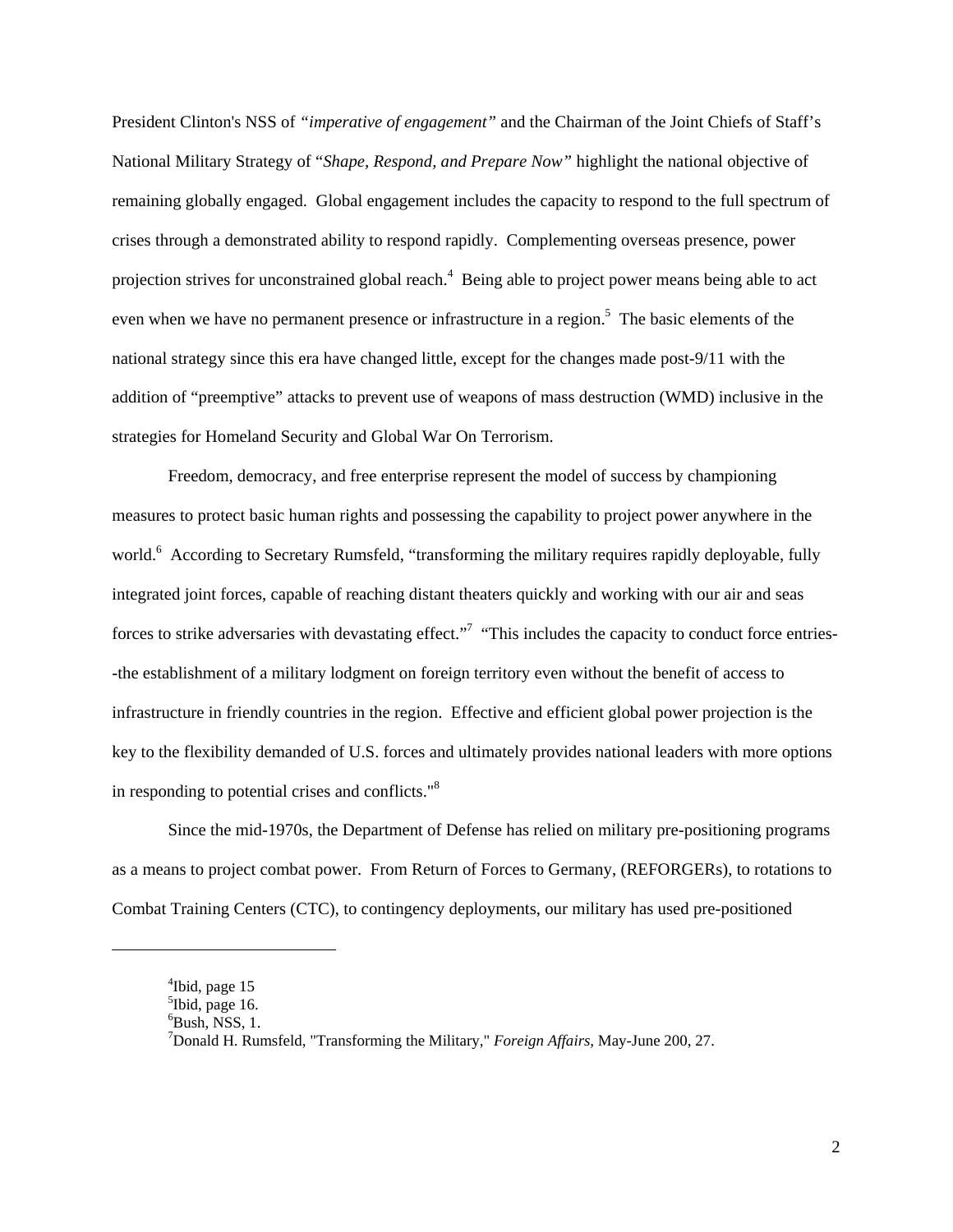stocks/equipment as a means to reduce the requirements of rail, air, and sea movements thus ultimately maximizing the use of strategic lift. OPERATION PROVIDE HOPE, OPERATIONS DESERT SHIELD AND DESERT STORM, and OPERATION IRAQI FREEDOM are recent examples of Department of Defense's heavy reliance on pre-positioning equipment as a means to project large conventional Army, Air Force and/or Marine forces quickly into a theater of war. CONUS Contingency Reaction Force (CCRF) rotations to Camp Doha, Kuwait and Brigade Combat Team (BCT) rotations to the National Training Center (NTC) are examples of recurring events that provide the Army with an opportunity to use of pre-positioned equipment. Exercise Freedom Banner, Native Fury and United States European Command (USEUCOM) Maritime Pre-positioning Force (MPF) are examples of recurring events that provide the Marine Corps with an opportunity to pre-positioned equipment.

The Global War on Terrorism (GWOT), asymmetrical warfare, and globalization spell uncertainty, and strategic responsiveness can be the key to winning our nations wars. While the Department of Defense can deliver equipment and personnel by sea and by air, these assets are limited and require intense management. The themes of Secretary Rumsfeld's vision are modular, expeditionary, and joint force capabilities. To that end, the Department of Defense must resource ways to be more effective and efficient with strategic assets when projecting forces to meet global requirements, recognizing that speed is only one measure of strategic responsiveness. Secretary Rumsfeld states, "The unparalleled strength of the United States armed forces, and their forward presence, have maintained the peace in some of the world's most strategically vital regions. However, the threats and enemies we must confront have changed, and so must our forces.["9](#page-10-0)

<span id="page-10-0"></span><sup>8</sup> William S. Cohen, "Annual Report to the President and the Congress, Part 1: STRATEGY." *The Military Requirements of the Defense Strategy*, 2001,21, <http://www.denfenselink.mil/execsec/adr2001/index.html>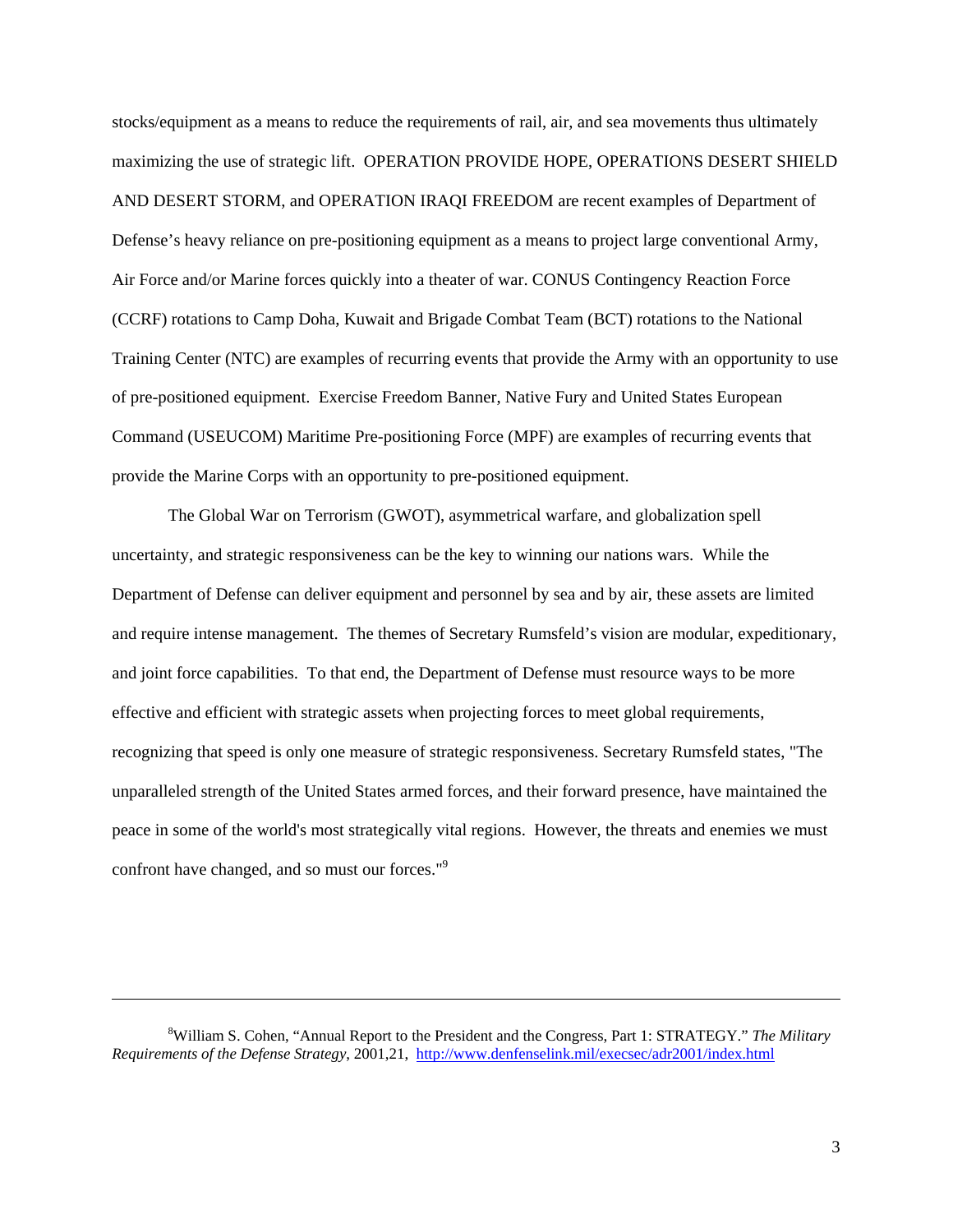<span id="page-11-0"></span>

**Figure 1: Future Threats and Service Concepts[10](#page-11-1)**

1

As the Department of Defense fights its way through transformation, do the Services' Prepositioning Programs reduce the strain placed on strategic air and sealift assets? Do these programs meet the intent of power projection? Are these programs the strategic springboards for deployments? Can the existing pre-positioning programs transcend the maelstrom of transformation? Are our military forces properly trained on the content, procedures for use and use of these programs? This paper answers these questions. First, however, it is necessary to outline the Air Force, Army, and Navy/Marines prepositioning programs in order to establish a commonality of terms and concepts. Chapter 2 provides a brief summary of the historical establishment of the Services' pre-position programs, the Serivces' employment strategy, and a description of their pre-OPERATION IRAQI FREEDOM (OIF) content and location or locations.

Chapter 3 demonstrates the power of military pre-positioning programs by examining the positive and negative effects it has on strategic lift requirements. This analysis compares and contrasts the

<span id="page-11-1"></span><sup>10</sup>Logistics Management Institute, *Strategies for Worldwide Pre-positioning*, August 2003, 2-8. Emailed to author from JS J4 on 23 March 2004.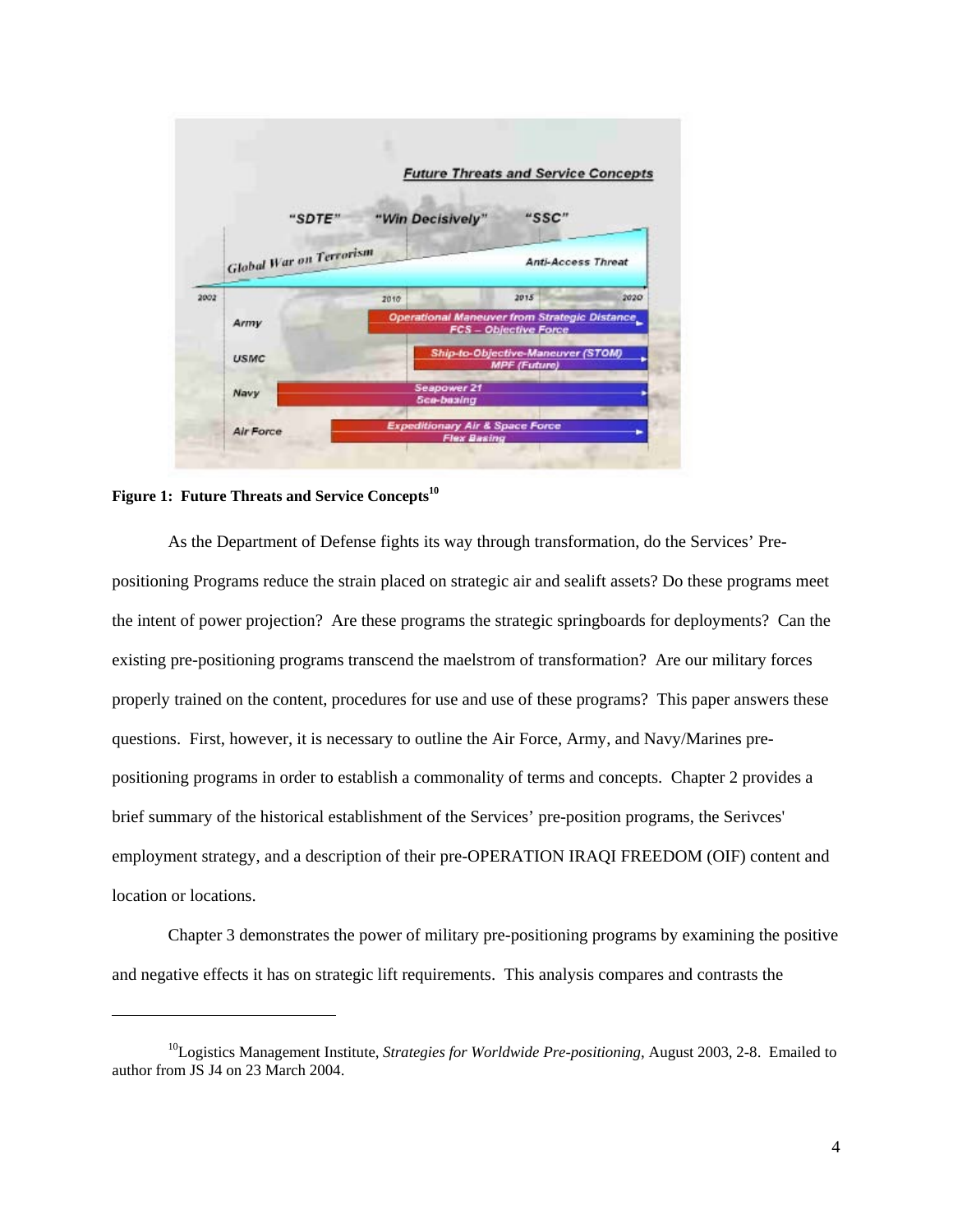strategic air- and sealift assets used by the Army in three contingency operations and offers an analysis for options for including Objective Force (OF) modules into the pre-positioning concept. Lastly, this chapter summarizes the strategic lift requirements need to support the MEF during Operation Desert Shield and Desert Storm. Chapter 4 assesses the current contents, composition, and forward basing of this equipment to determine if the current program meets Secretary Rumsfeld's vision of future operations in an era of transformation. Specifically, it is relevant to discuss land and sea basing pre-positioning concepts in terms of "faster force closures" from an "expeditionary and joint warfighting" capability. Chapter 5 assesses Department of Defense's training programs for educating the force on the purpose, content, and doctrinal procedures for using any one of the Department of Defense's pre-positioned equipment sets. Chapter 6 concludes with recommendations for the future of joint pre-positioning programs in an era of transformation. This assessment does not discuss life cycles cost analysis nor an assessment of fiscal dollars required to resource these programs. Whether or not the military prepositioning program is or is not cost effective is not the focus of this paper. Nor does this analysis provide any philosophical discussions on whether pre-positioning programs provide the **"***best"* means of power project. Perhaps an Operational Research and Studies Analyst (ORSA)-trained person can determine if these programs are cost-effective. "Successful response to regional contingencies depends upon sufficient strategic mobility to deploy combat forces rapidly."<sup>11</sup> The intent of this paper is to determine if the existing pre-positioning programs do in fact provide a viable means of power projection as a means to maximize strategic lift and increase strategic response in an era of transformation.

<span id="page-12-0"></span><sup>11</sup>Joint Publication 4-01.2, *Joint Tactics, Techniques and Procedures for Sealift Support to Joint Operations*, 9 October 1996, vii.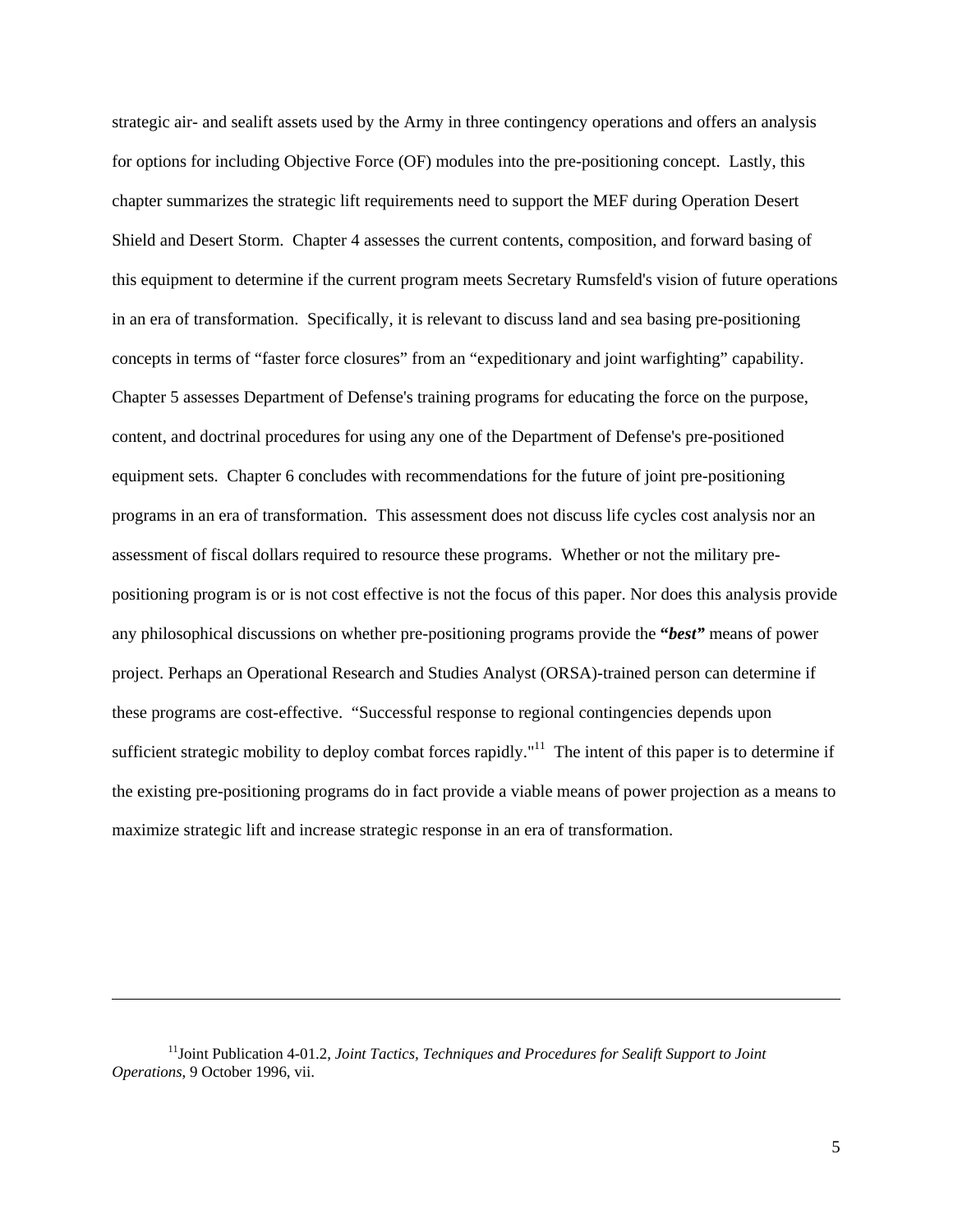### <span id="page-13-0"></span>**Chapter 2**

## **Department of Defense Pre-positioning Programs**

Mobility is the true test of a supply system. $^{12}$  $^{12}$  $^{12}$ 

Captain Sir Basil Liddel Hart, Thoughts on War, 1944

Joint Publication 4-01 provides a definition of pre-positioning as follows: "the Department of Defense pre-position force, equipment, or supplies (PREPO) programs are both land- and sea-based. Prepositioning programs are critical for rapid force buildups and it contributes to deterrence, reinforces forward presence objectives, and supports the global war on terrorism. It serves as a means to leverage options in an unpredictable environment. Pre-positioning programs are critical for reducing closure times of combat and support forces needed in the early stages of a contingency. They also contribute significantly to reducing demands on the Defense Transportation System."<sup>13</sup>. Although the focus of this paper is to view DOD pre-positioning programs at the joint level, it is necessary to define each Service's program[14.](#page-13-3) For clarity, this chapter summarizes the Service's pre-position programs in terms of historical establishment, strategy for use, content and location or locations.

# **BACKGROUND.**

1

The origin of the pre-position concept began as a means for Department of Defense to cope with budget reductions, to return forces from overseas bases and to support a national strategy of projecting combat power quickly and seamlessly anywhere in the world. In the mid-1970s, Department of Defense established Pre-position of Materiel Configured in Unit Sets (POMCUS) sites in Germany and Theater Reserve in Unit Sets/Army Readiness Package South (TRU/ARPS) in Italy as a means to pre-position

<span id="page-13-3"></span><span id="page-13-2"></span><span id="page-13-1"></span><sup>12</sup>JP 4-01, *Joint Doctrine for the Defense Transportation System*. (Washington, D.C.: Government Printing Press, 19 March 2003, III-1<br><sup>13</sup>Ibid, III-14.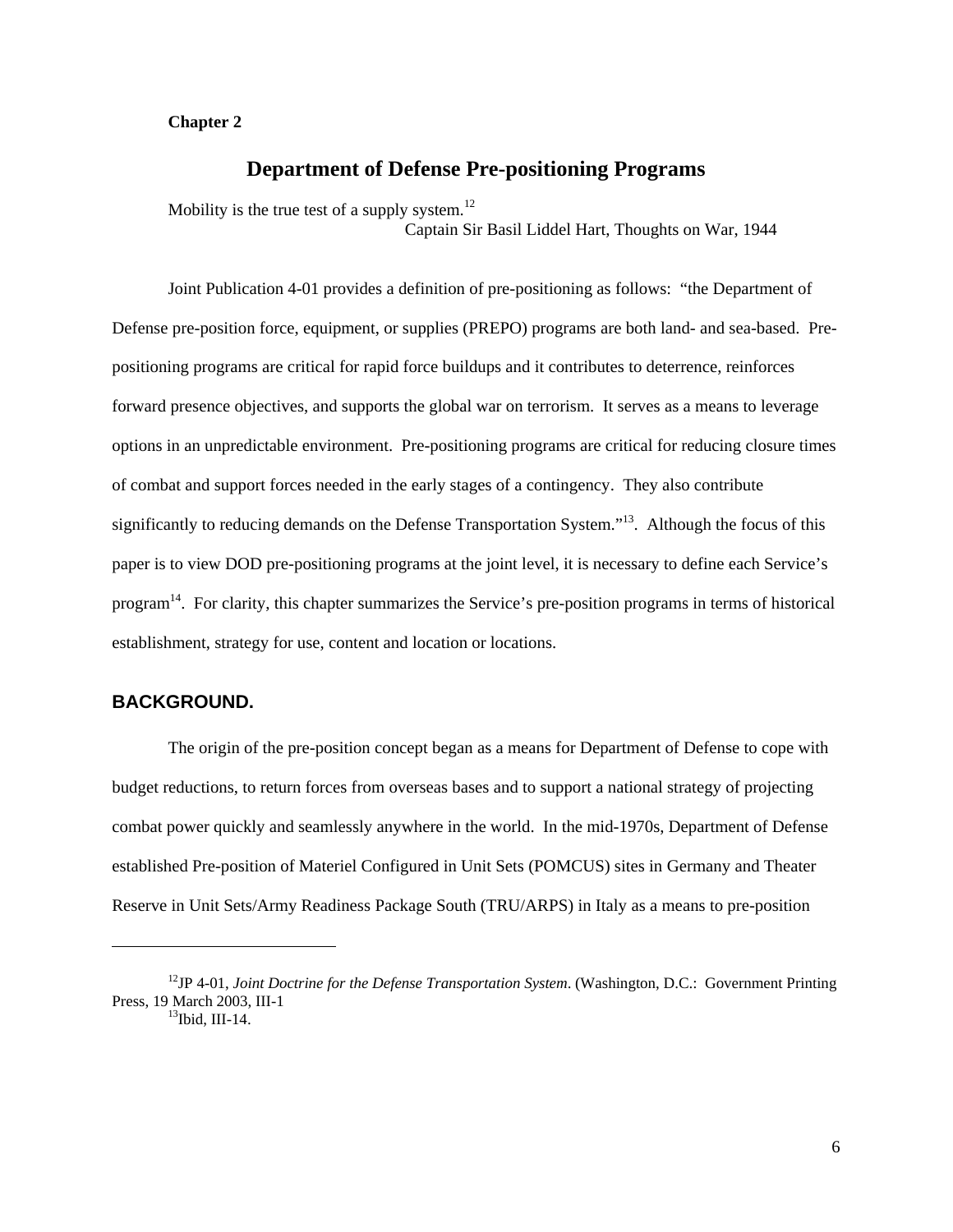<span id="page-14-0"></span>land-based equipment for the Army. The Marine Corps titled its pre-position program the Maritime Prepositioning Force (MPF) and the Air Force titled its pre-positioning program the War Reserve Materiel (WRM). The Navy has pre-positioned equipment and supplies both afloat and on land, but does not currently have an over-arching title for their pre-positioning program. The Navy



**Figure 2: DOD Pre-positioning Program[15](#page-14-1)**

divides its pre-position program into two categories: munitions and hospitals. The U.S. Army and U.S. Marine Corps pre-positioning programs consist of combat, combat support, and combat service support capabilities, to include in-stream discharge and Joint Logistics Over the Shore (JLOTS)

<sup>&</sup>lt;sup>14</sup> This monograph did not cover the pre-positioning equipment or materiel in support of Special Operations, nor did it cover the changes required for Reserve Component units. These topics are valid, but exceeded the scope of this monograph.<br><sup>15</sup>LMI, 3-1.

<span id="page-14-1"></span>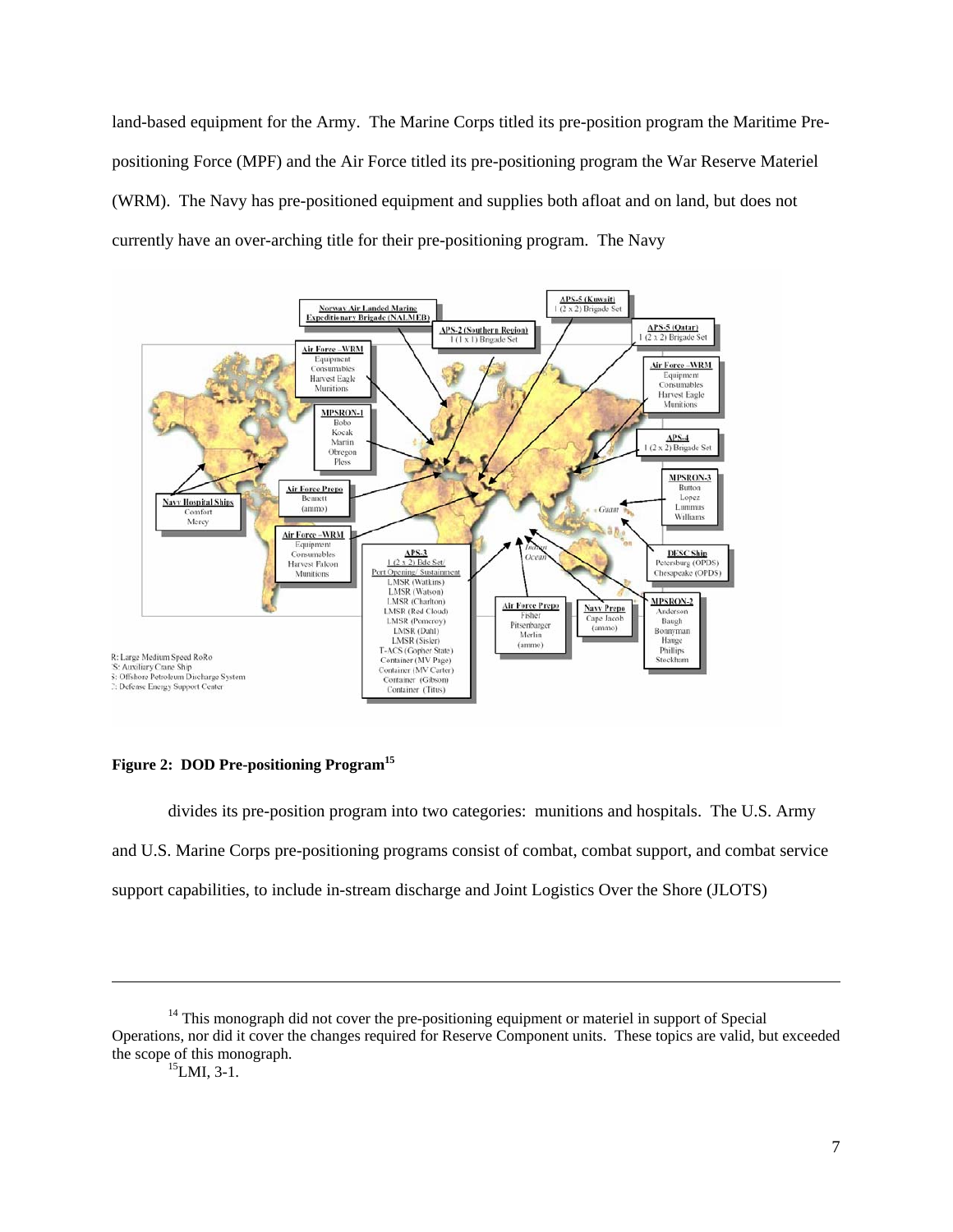<span id="page-15-0"></span>capabilities.<sup>16</sup> Other Service and Defense Logistics Agency (DLA) preposition programs are logistics oriented.<sup>17</sup> The following paragraphs will summarize each of the Service's program. While Joint Publication 4-01 provides a very detailed description of each Service program, my intent is to provide a basic, but brief, summary characterizing their development and general description of their content and location or locations.

We are more and more an expeditionary force; strategic air and sealift complemented by our pre-positioning initiatives, must be our number one priority.<sup>[18](#page-15-3)</sup> General John M. Shalikashvili, Chairman, Joint Chiefs of Staff,1995

### **U.S. ARMY.**

l

### History and Strategy for Employment.

Lessons learned from the Berlin Crisis in 1948, Operation Big Lift of 1961, and the London Tripartite Agreements of 1967 created the need for POMCUS and the REFORGER exercises.<sup>19</sup> Post Cold strategies dictated the need to reduce US force structure, reduce forward-deployed forces, and rely more on CONUS-based contingency forces. Power projection became the focus of US military strategy. The centerpiece of this new philosophy is rapid force projection from CONUS, or other, outside CONUS locations to meet the growing regional threats and crises. For the Army, in the mid-1970s, DOD established programs such as Army Pre-positioned Land (APL), and Army Pre-positioned Afloat (APA). In 2004, the terms for Army Pre-positioning programs remain somewhat the same except the renaming of APA to Army Regional Flotilla Concept or APF. The programs formerly known as POMCUS and TRU/ARPS evolved to Army Pre-positioned Stocks (APS) when the configuration of these programs changed from configured sets for a specified unit, such as the case for units participating in Return of

<span id="page-15-3"></span><span id="page-15-2"></span><span id="page-15-1"></span>

<sup>&</sup>lt;sup>16</sup>JP 4-01, *Joint doctrine for the Defense transportation System,* 19 March 2003, III-15<br><sup>17</sup>Ibid, III-16.<br><sup>18</sup>FM 100-17-2, "Chapter 1 – Fundamentals of Army Pre-positioned Land Operations," *Army Pre-*<br>*positioned Land,* 

<span id="page-15-4"></span><sup>&</sup>lt;sup>19</sup>Gary M. Gentry., LTC., USA. *"Planning Considerations for the Use of Prepositioning of Materiel Configured to Unit Sets."* Monograph, (Fort Leavenworth, KS: SAMS/CGSC Printing, 1992), 2.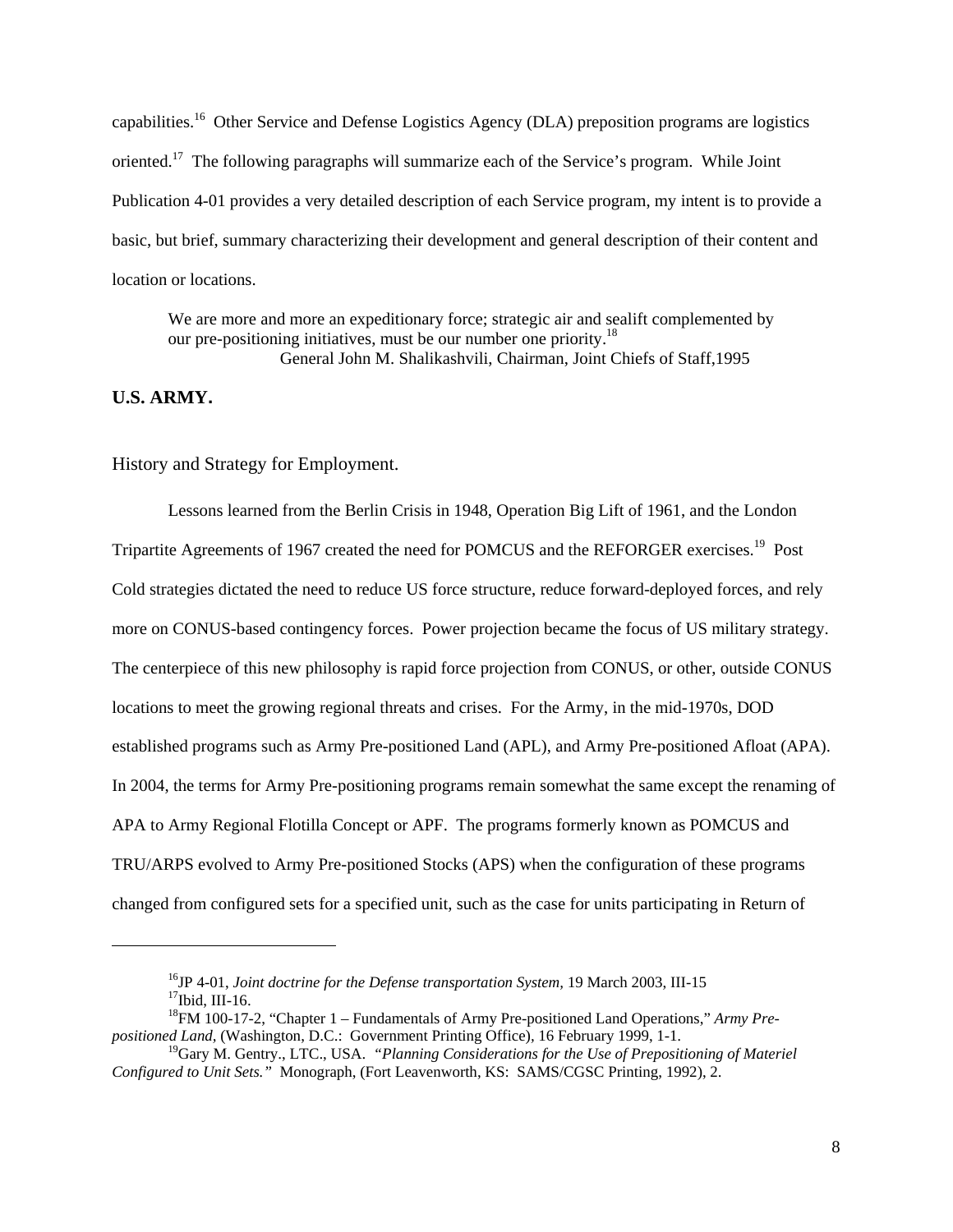<span id="page-16-0"></span>Forces to Germany (REFORGER), to configured sets stored worldwide and issued to units whenever or wherever needed.<sup>20</sup> OIF provides the most recent example for transferring individual equipment pieces from one APS set to fill shortages of other sets. Other examples include the transfer of 16,683 pieces of pre-positioned equipment shipped to the Balkans in support of SFOR (Bosnia) and 10,687 pieces of prepositioned equipment shipped to Kosovo.<sup>21</sup> Following Desert Storm, the Department of the Army (DA) consolidated all Army war reserve stocks…into five regional materiel stockpiles: CONUS, Europe, Pacific, Southwest Asia and Afloat.<sup>22</sup> DA, then, established the Army War Reserve Support Command (AWRSPTCMD) to serve as the centralized executing agent for all APS.

| Unit Designator* | Afloat or Ashore | Location     | Capability                                                                            |
|------------------|------------------|--------------|---------------------------------------------------------------------------------------|
| APS-2            | Ashore           | Europe       | 1X1 BDE (-)                                                                           |
| APS-3            | Afloat           | Diego Garcia | 4 battalion task forces; equivalent to a 2X2<br>composite brigade.<br>CS/CSS units."" |
| APS-4<br>APS-5   | Ashore<br>Ashore | Korea<br>SWA | 2X2 BDE<br>2X2 BDE and division base in Qatar: 2X2 BDE in<br>Kuwait                   |

\* APS 1 consists of equipment stocks and supples stored in CONUS. According to the definition of "pre-positioning" used in<br>this study, these stocks are not pre-positioned since they are not located overseas or near the emp and mediately prior to OIF, APS-3 was pre-positioned on 13 ships: 1 ship for each of the four battalion task forces; four ships of CS/CSS unit equipment; two sustainment ships; 1 ship for each of the four battalion task fo

#### **Figure 3: Army Pre-positioned Capabilities Pre-OIF[23](#page-16-4)**

#### Content.

l

The Army's APS program has both land and sea components and consists of stocks in three

categories: unit equipment sets, operational stocks, and sustainment stocks.<sup>24</sup> The unit equipment sets.

(known as APS-2, APS-3, APS-4, and APS-5) contain five combat maneuver brigades consisting of two

<span id="page-16-1"></span>

<span id="page-16-5"></span><span id="page-16-4"></span><span id="page-16-3"></span><span id="page-16-2"></span>

<sup>&</sup>lt;sup>20</sup>Ibid, 1-6.<br><sup>21</sup>LMI, 1-3.<br><sup>22</sup>Global Security.org, US Army Field Service Support Command (FSC) [ex US Army War Reserve<br>Support Command (AWRSPTCMD)], 10 Aug 2003, 1, http://www.globalsecurity.org/military/agency/army/fs

 $\frac{^{23}$ LMI, 3-5.  $\frac{^{24}$ FM 100-17-2 defines unit sets of pre-positioned organizational equipment as end items, supplies, and

secondary items stored in unit configurations (brigade, division and corps/echelon above corps). Sustainment stocks consist of major end items, ammunition and war reserve items.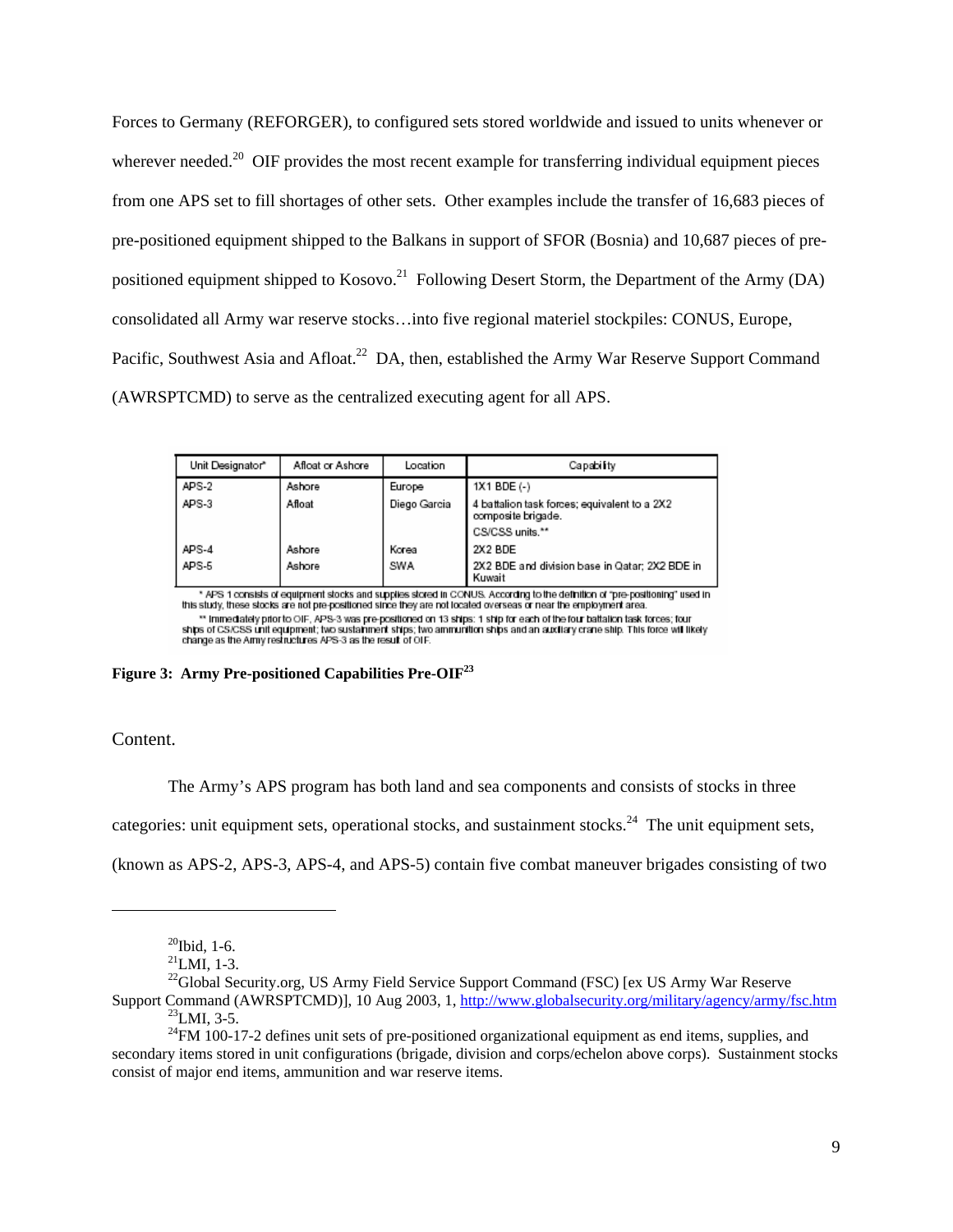armor battalions and two infantry battalions, commonly called 2 X 2 brigades. The centerpiece of the program is its combat weapons systems including Abrams Tank (M1A1), Bradley Fighting Vehicle (M2A2), Multiple Launch Rocket (M270), Cavalry Fighting Vehicle (M3A2), Mortar Carrier (M1064A3) and the Paladin Howitzer (M109A6). Although Army Materiel Command owns the equipment and is responsible for its accountability and maintenance, Department of the Army manages and authorizes the use of this equipment. Operational project stocks, called APS-1, contain strategic capabilities essential to the Army's ability to project combat power. Operational project stocks are materiel above normal TOE and TDA, and consist of 14 projects including: Aerial Delivery, Aircraft Matting, Bridging, Collective Support Systems—Force Provider Modular Support System, CONUS Replacement Centers—clothing and individual equipment, Enemy Prisoner of War (EPW) Equipment and Supplies, Hot and Cold Weather Clothing, Inland Petroleum Distribution System (IPDS), and logistics materiel to support JTF/DA—equipment for AMC logistics assistance representatives (LAR). Operational project stocks are pre-positioned in various locations in CONUS with tailored portions or packages pre-positioned overseas and afloat. War reserves stocks consist of major end items (i.e., tanks and trucks), ammunition, and war reserves (clothing and individual equipment, packaged petroleum, construction and barrier materiel, medical materiel, and repair parts). $25$ 

The components of APA are two heavy brigade equipment sets, 30 days of logistics sustainment stocks for both combat operations and humanitarian relief operations, substantial ammunition reserves, port opening packages and JLOTs capabilities.<sup>26</sup> Additionally, hospitals, inland pipeline distribution systems, packed airdrop for light division resupply, Ranger resupply, special operations forces equipment,

<span id="page-17-1"></span><span id="page-17-0"></span><sup>25</sup>Scotty Allison, LTC, USA, *Pre-positioned Stocks (APS)*, Information Brief to MGChristianson, US Army G4, on 20 August 2003.<br><sup>26</sup>JP 4-01, III-15.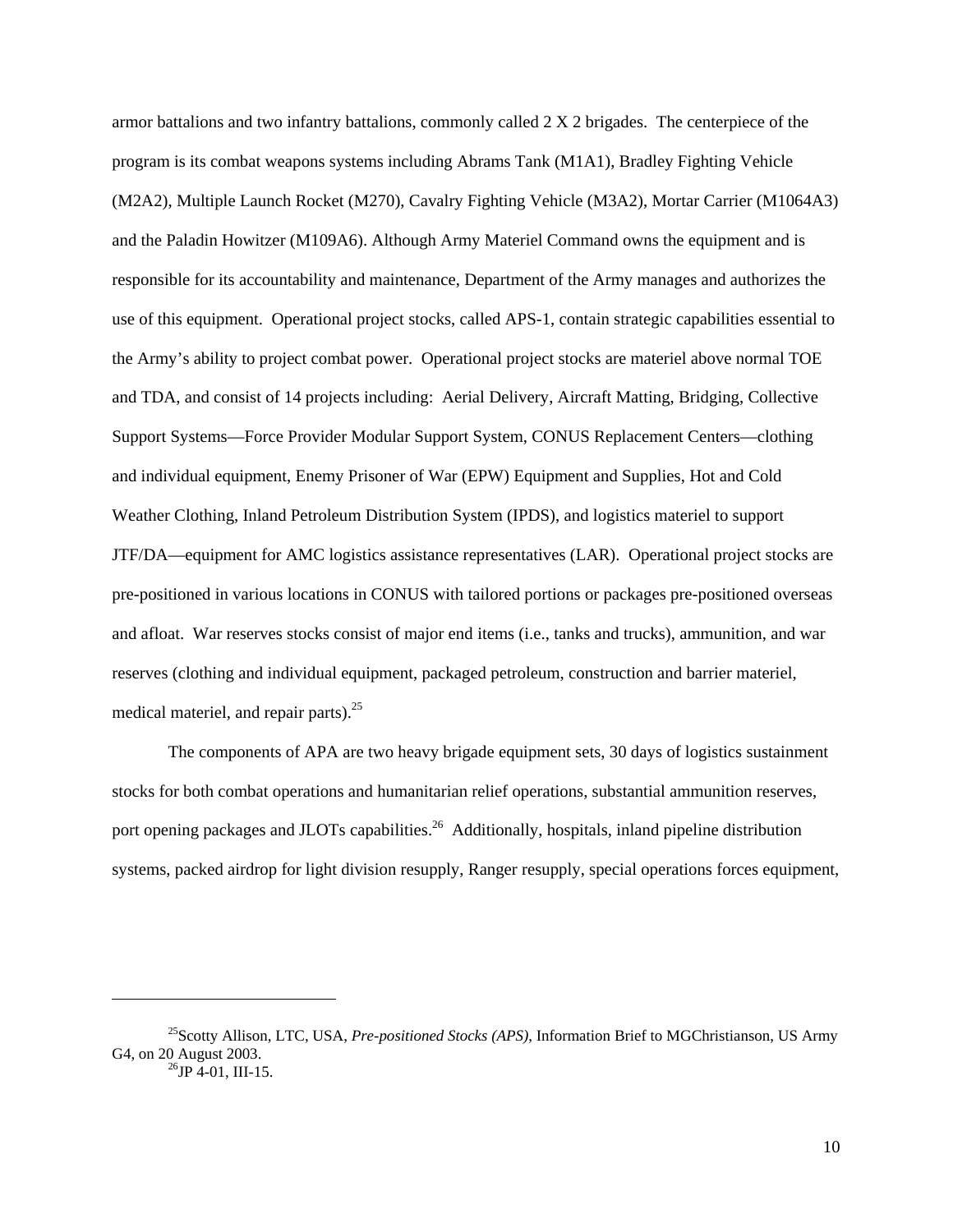<span id="page-18-0"></span>mortuary affairs materiel, bridging equipment, portable Army airfields, sustainment stocks and 36 Force Provider modules.<sup>[27](#page-18-1)</sup>

Locations.

The locations for the five APS sets are: APS-1 (CONUS), APS-2 (Europe), APS-3 (afloat in the Indian Ocean), APS-4 (Korea), and APS-5, (Southwest Asia). According to Field Manual 100-17-2, "The land-based Army pre-position stocks (APL) allow the early deployment of a heavy brigade in Korea, Europe, or Southwest Asia by  $C+4.^{328}$  The lead Division [must close] by  $C+12$  and two heavy divisions (sealifted) arrive from CONUS by C+30…and the full Corps (five Divisions and a COSCOM) closes by C+75<sup>29</sup> According to Field Manual 100-17-1, APA provides the Combatant Commander with critical weapons systems, equipment, and supplies common to all theaters. APA is the expanded reserve of equipment for an armor brigade, theater-opening CS/CSS units, port-opening capabilities, and sustainment stocks abroad forward deployed pre-positioned afloat ships.

Army Materiel Command (AMC) was challenged to field the Pre-OIF APL and APA programs. Funding, maintenance, and command and control (C2) of these programs were insufficient at best. Although DoD funding for pre-positioned programs range in the billions of dollars, OIF substantiated that existing funding levels were insufficient to completely outfit a heavy division and its echelons above division (EAC) support slices. Although  $3<sup>rd</sup>$  ID (Mech) eventually and successfully drew and operated with more than 70% of its authorized modified tables of allowance (MTOE) from APS-3 and APS-5, the remaining 30% of the required equipment came from the transfer of equipment from other APS sets, from home station or from micro-managed maintenance return programs. This lack of visibility for predicting maintenance returns created confusion and hindered the Reception, Staging, Onward movement and Integration of combat forces flowing through Camp Doha, Kuwait. Lastly, the Commander of

<span id="page-18-3"></span>1

<span id="page-18-2"></span><span id="page-18-1"></span> $^{27}$ Ibid, III-16.<br> $^{28}$ FM 100-17-2, 1-1.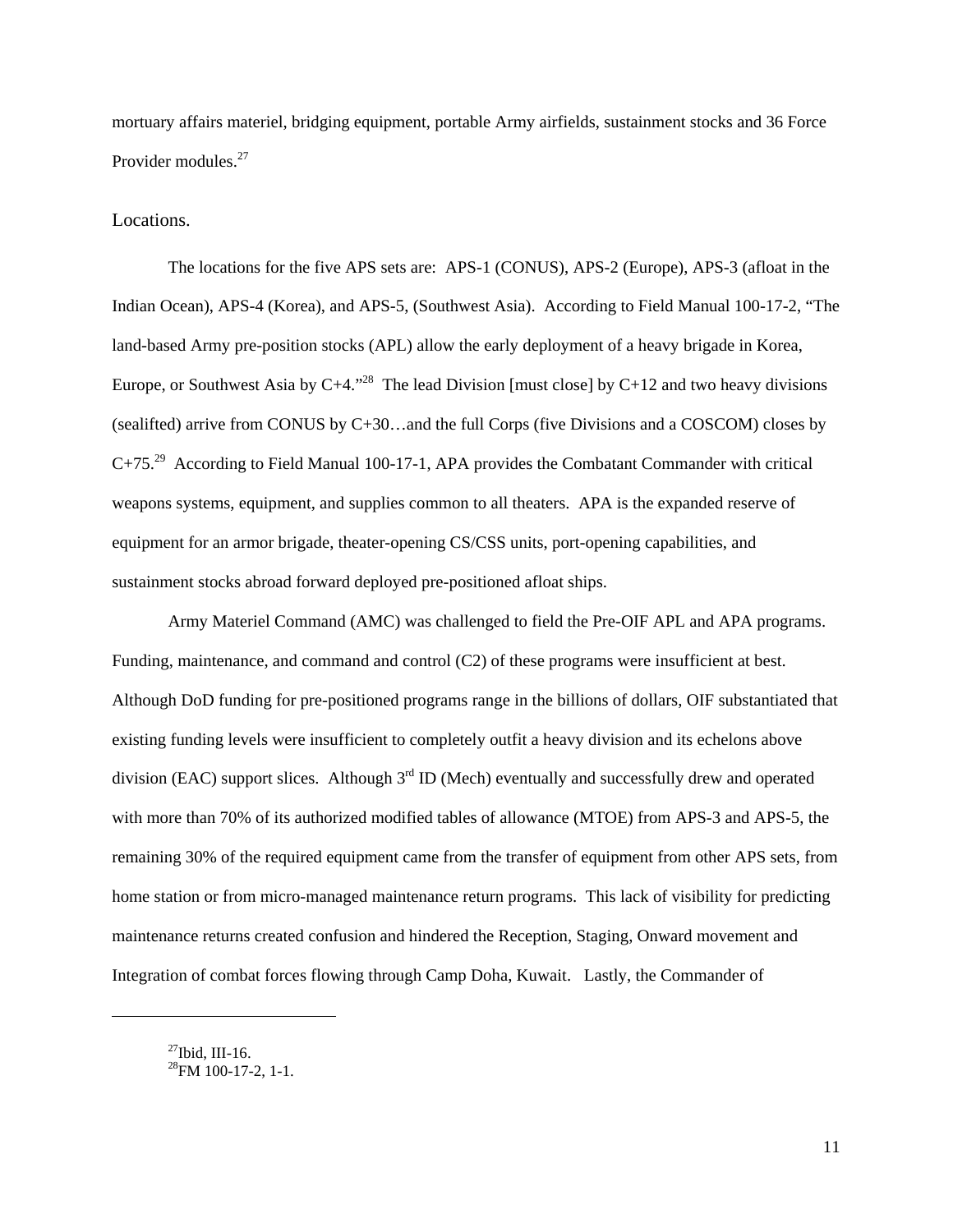<span id="page-19-0"></span>ARCENT-Kuwait and his Director of Logistics (DOL) shared command and control (C2) of APS 5 with the Defense Logistics Agency and his Combat Equipment Battalion (CEB) Commander. With the former responsible for maintaining the equipment and the latter responsible for accounting for the equipment, it was common for neither to know the status of the equipment causing 3ID (MECH) to deploy extra home station equipment unnecessarily.<sup>[30](#page-19-1)</sup>

Since men live upon land and not upon the sea, great issues between nations at war have always been decided--except in the rarest of cases--either by what your army can do against your enemy's territory and national life or else by the fear of what the fleet makes possible for your army to do.<sup>31</sup> Julian S. Corbett,1988

### **US NAVY.**

History**.** 

The Post-Cold War strategic pause led the Navy and Marine Corps to depend on forward presence of Naval Expeditionary Forces and Marine Expeditionary forces as a means to project power ashore. Afloat pre-positioning began in the early 1980s to improve the response time for the delivery of urgently needed equipment and supplies to a theater of operation.<sup>32</sup> The Military Sealift Command's (MSC) Pre-positioning Program is an essential element in the nation's "Forward...From the Sea" strategy.<sup>33</sup> Operational Maneuver from the Sea (OMFTS) became the centerpiece of Naval and Marine Doctrine, as the Marine Corps recognized it inability to respond rapidly to the 1979 Iranian hostage crisis. Although the Navy's pre-positioning programs are inclusive of the Marine Corps pre-positioning programs; this paper dedicates separate sections each for the Navy and the Marine Corps.

<span id="page-19-2"></span><span id="page-19-1"></span>

1

<sup>&</sup>lt;sup>29</sup>Ibid, 1-2.<br><sup>30</sup>Louis W. Weber (BG, USA) and Melinda S. Woodhurst (LTC, USA), *After Action report (AAR) for 3ID reception, Staging, Onward Movement and Integration (RSOI)*, 17 March 2003, 2.

<sup>&</sup>lt;sup>31</sup>Sir Julian Corbett, *Some Principles of Maritime Strategy* (Annapolis, MD: Naval Institute Press, 1988), 16., and MCDP3, Department of the Navy, Headquarters US Marine Corps, *Expeditionary Operations*, (Washington, D.C., 16 April 1998), 27.<br><sup>32</sup>MSC homepage, <u>http://www.msc.navy.mil</u>, 1.<br><sup>33</sup>Ibid. 1

<span id="page-19-3"></span>

<span id="page-19-4"></span>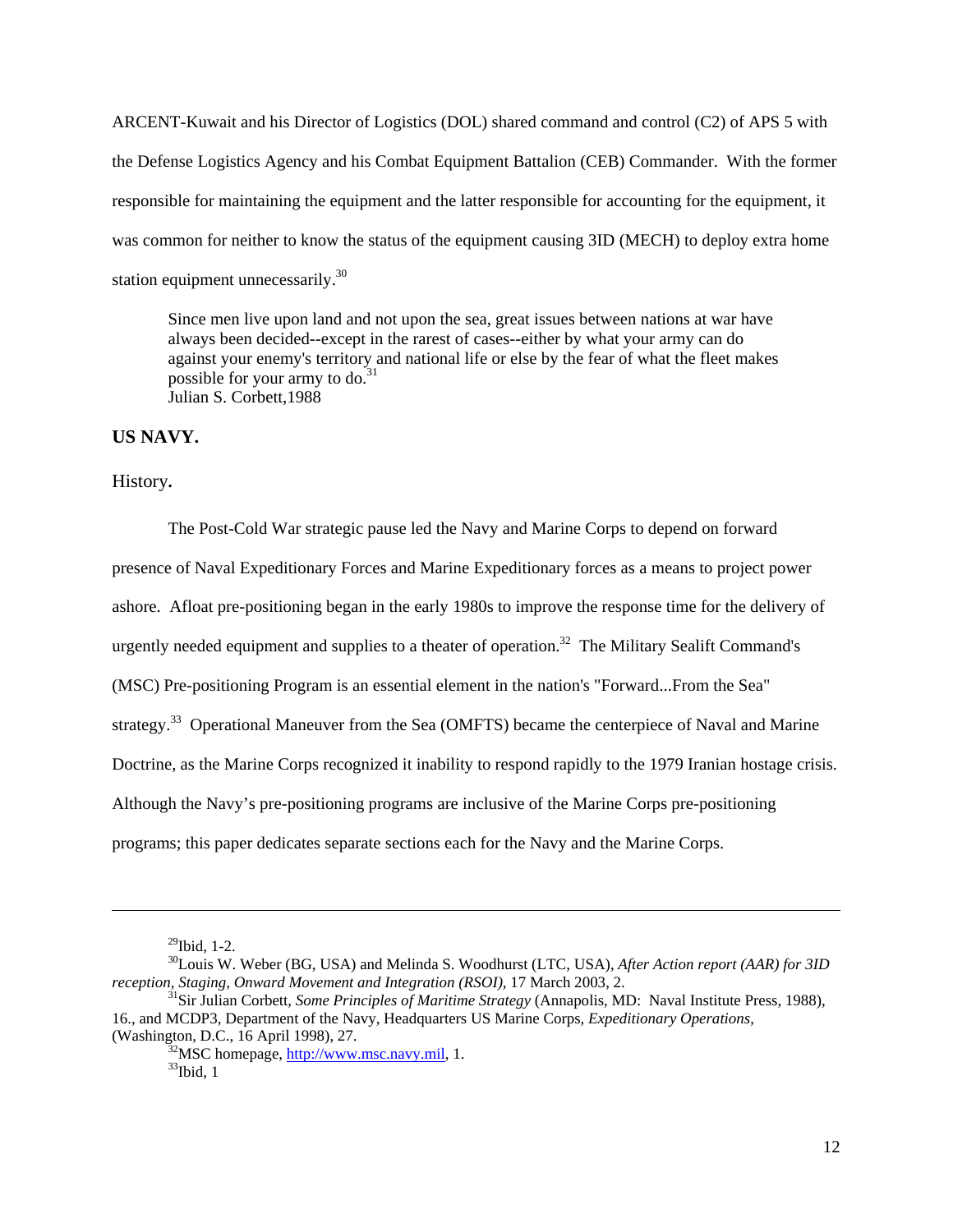<span id="page-20-0"></span>Strategic Employment.

The Navy is predominantly a forward-positioned, forward-deployed force, and remains so within the framework of Sea Power 21. $34$  The primary focus of the Navy in pre-positioning unit equipment and sustainment is to ensure the sustainment and expansion of naval forward presence without creating a large demand on strategic lift resources.<sup>35</sup> The Navy makes significant use of forward-located shore facilities throughout the world as, in effect; pre-positioning sites for various classes of supply and logistics capabilities—such as medical capabilities (unit sets and materiel) selected Class V munitions stocks.<sup>36</sup> Because of their size and difficulty in transporting, the Navy has identified a need to pre-position its fleet hospitals using both ashore and afloat platforms.<sup>[37](#page-20-4)</sup>

| Sea Strike                                                      | Sea Shield                  | Sea Basing                                                                       |
|-----------------------------------------------------------------|-----------------------------|----------------------------------------------------------------------------------|
| Persistent intelligence.<br>surveillance, and<br>reconnaissance | Homeland defense            | Enhanced afloat positioning<br>of joint assets                                   |
| Time-sensitive strike                                           | Sea/littoral superiority    | Offensive and defensive<br>power projection                                      |
| Electronic<br>warfare/information<br>operations                 | Theater air missile defense | Command and control                                                              |
| Ship-to-objective maneuver<br>Covert strike                     | Force entry enabling        | Integrated joint logistics<br>Accelerated deployment<br>and employment timelines |

## **Figure 4: Sea Power 21 Capabilities**<sup>38</sup>

Content.

-

The Navy's pre-positioning equipment include capabilities not easily moved, i.e., air munitions, combat engineering force equipment (SeaBees), combat hospitals.<sup>39</sup> The Navy pre-positioned munitions include common components, i.e., bomb bodies, tails, and fins. Approximately fifty percent of the air munitions are pre-positioned afloat. The Fleet Hospital Program consists of 10 fleet hospitals totaling

- <span id="page-20-6"></span><span id="page-20-2"></span><span id="page-20-1"></span>
- <sup>34</sup> LMI, 3-14.<br><sup>35</sup>Ibid, 3-14.<br><sup>36</sup>Ibid, 3-14.<br><sup>37</sup>Ibid, 3-14.<br><sup>38</sup>Ibid, 3-13.
- <span id="page-20-3"></span>
- <span id="page-20-4"></span>
- <span id="page-20-5"></span>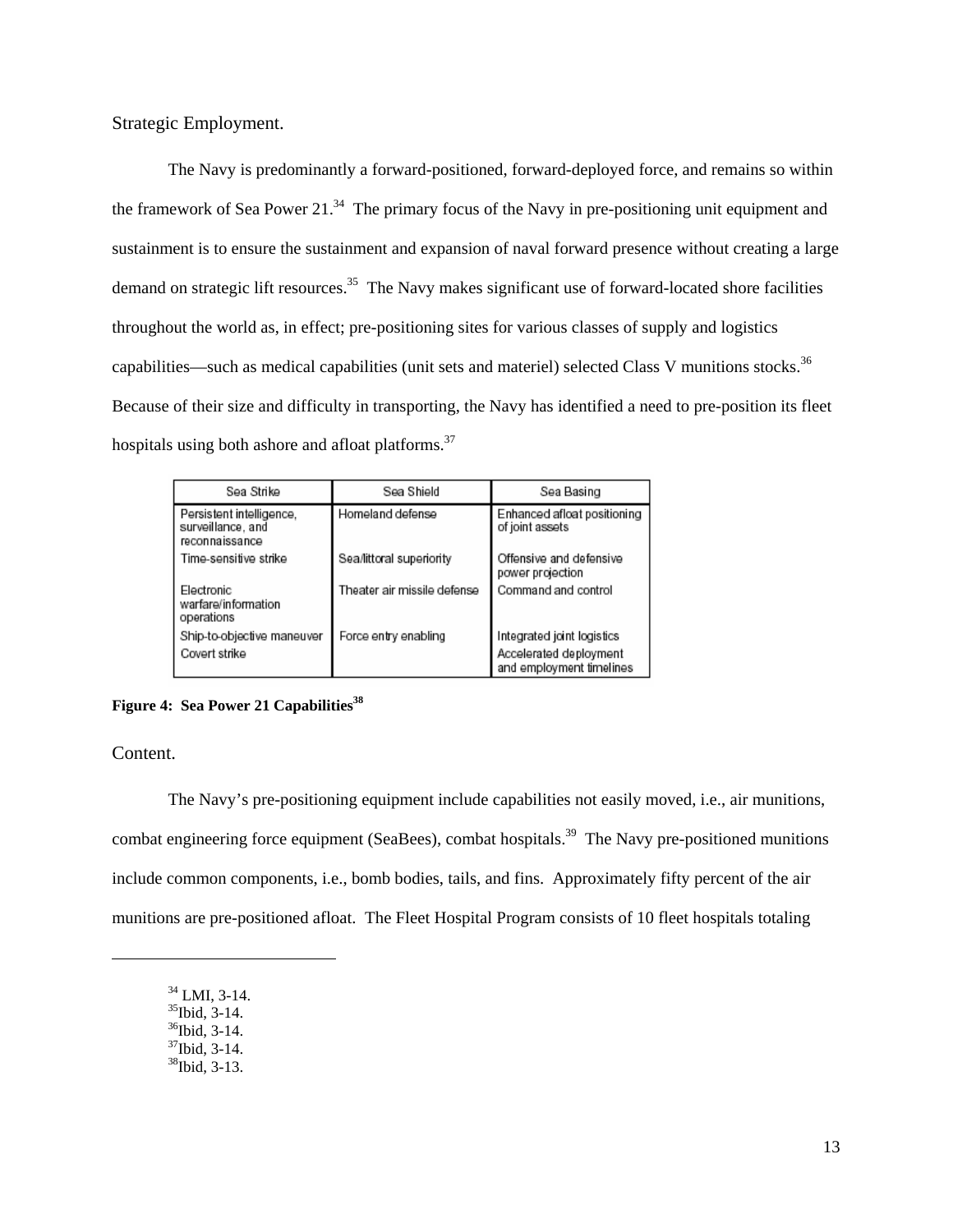<span id="page-21-0"></span>5,000 beds. All fleet hospitals are strategically positioned around the world ready for activation when needed in CONUS, afloat, or at host nation locations.<sup>40</sup> They are also an integral element of the Marine Corps' Maritime Pre-positioning Force (MPF), stationing a hospital ship with each Marine Corps MPSRON.

Locations.

The Navy's pre-positions munitions in 46 worldwide locations, including Greece, Italy, Norway, Spain, Diego Garcia, Guam, Japan, Korea, and afloat on MPS1, MPS2 and MPS3. The MPS ships are under the operational control of the Marine Corps, although the paid for by the Navy.

Ever since the days of the Phoenicians, the ability to land on defended shores has been a source of strength for those who possess it and a source of concern for those who must oppose it.<sup>[41](#page-21-2)</sup>

LtCol (Retired) Merrill L. Bartlett

### **U.S. MARINE CORPS.**

History.

1

As mentioned earlier, the Marine Corps' inability to respond rapidly to the 1979 Iranian hostage crisis led to an early 1980s development of a pre-position Amphibious Brigade's suite of combat equipment. By 1984, Department of Defense developed the Maritime Pre-positioning Force (MPF) Concept and the Maritime Pre-positioning Ship (MPS) Program, designed to facilitate the rapid deployment and assembly of a Marine Air Ground Task Force (MAGTF) in a secure area, using a combination of strategic lift and forward-deployed maritime pre-positioning ships.

<span id="page-21-2"></span><span id="page-21-1"></span>

<sup>&</sup>lt;sup>39</sup>OPNAVINST 8010.12F/MCO 8010.12, 28 March 2000, 3.<br><sup>40</sup>Ibid, 3-14<br><sup>41</sup>LtCol (Retired) Merrill L. Bartlett, Quoted in *Assault From the Sea on the History of Amphibious Warfare* (Annapolis, MD: US Naval Institute, 1983), xi and found in MCDP 3, Department of the Navy, Headquarters US Marine Corps, Expeditionary Operations, (Washington, D.C.: Government Printing Press, 1998), 86.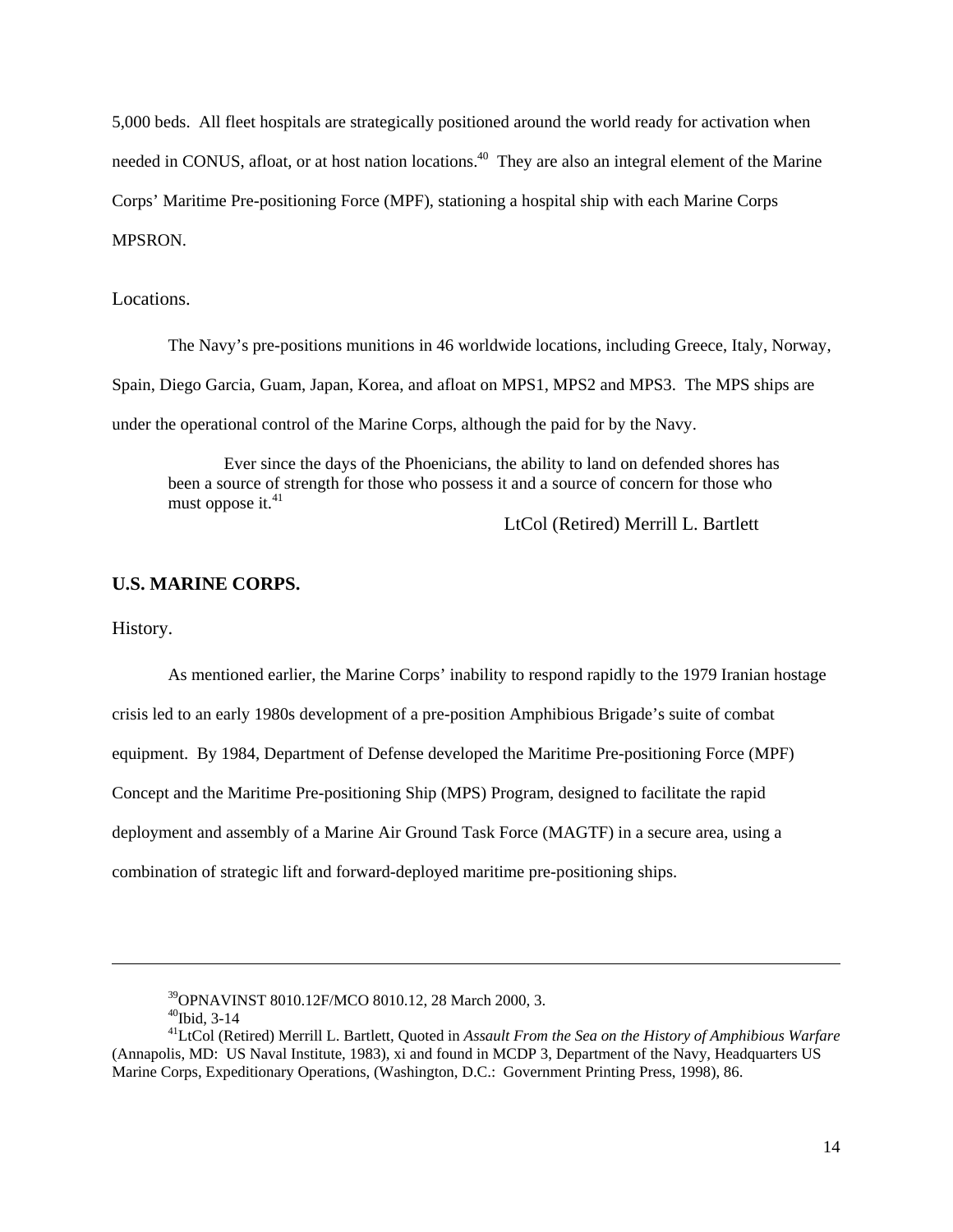<span id="page-22-0"></span>Employment Strategy.

The Marine Corps' contribution to operational maneuver from the sea is Ship to Objective Maneuver (STOM), and the future of Marine Corps power projection rests in an enhanced networked of seabasing (ENS) using carrier strike groups and expeditionary strike groups as the core elements.<sup>42</sup> The Marine Corps MPF divides into three squadrons and its pre-position mission equipment is aboard 15 ships. The Amphibious Brigade's suite of combat equipment includes 15 days of supply, aboard existing Military Sealift Command ships berthed at Diego Garcia.<sup>43</sup> Maritime pre-positioning provides the combatant commanders with deployment flexibility and increased national capability to respond rapidly to crisis or contingency with a credible force.<sup>44</sup> Strategically, MPF support two tenants of the National Maritime Strategy of "forward naval presence," and "sustainable crisis response."<sup>45</sup> The concept of maritime pre-positioning force operations is not an operating concept for conducting a particular expeditionary mission or category of missions. Instead it is as a deployment concept, …"a means of rapidly providing expeditionary capability...."<sup>46</sup>

| Unit Designator     | Afloat or<br>Ashore | Location          | Associated Forces           |
|---------------------|---------------------|-------------------|-----------------------------|
| MPSRON One          | Afloat              | Mediterranean Sea | 2d MEB, Camp LeJeune, NC    |
| <b>MPSRON Two</b>   | Afloat              | Diego Garcia      | 1st MEB, Camp Pendleton, CA |
| <b>MPSRON Three</b> | Afloat              | Guam and Saipan   | 3d MEB, Okinawa, JA         |
| NALMEB              | Ashore              | Norway            | 2d MEB, Camp LeJeune, NC    |

**Figure 5: USMC Pre-positioned Capabilities[47](#page-22-6)**

<span id="page-22-2"></span><span id="page-22-1"></span>

<span id="page-22-5"></span>

<span id="page-22-6"></span>

<sup>&</sup>lt;sup>42</sup>LMI, 3-7.<br><sup>43</sup>Albert A. Washington, "US Army and Marine Corps Maritime Pre-positioning: The Right Course for the 21st Century?", *Defense Maritime Pre-positioning Force Operations"*, Washington DC, September, 1993, 1-1., and Gregory C. Reuss, *Son of Maritime Pre-positioning Force*, Monograph, (Carlisle Barracks, PA.: Army War College Printing Office, 1998), 3.<br><sup>44</sup>Washington, 1-1.

<span id="page-22-4"></span><span id="page-22-3"></span>

<sup>&</sup>lt;sup>45</sup>MCDP 3, Department of the Navy, Headquarters, US Marine Corps, Expeditionary Operations, *(Washington, D.C., Government Printing Press, 16 April 1998), 115.*  $^{47}$ LMI, 3-9.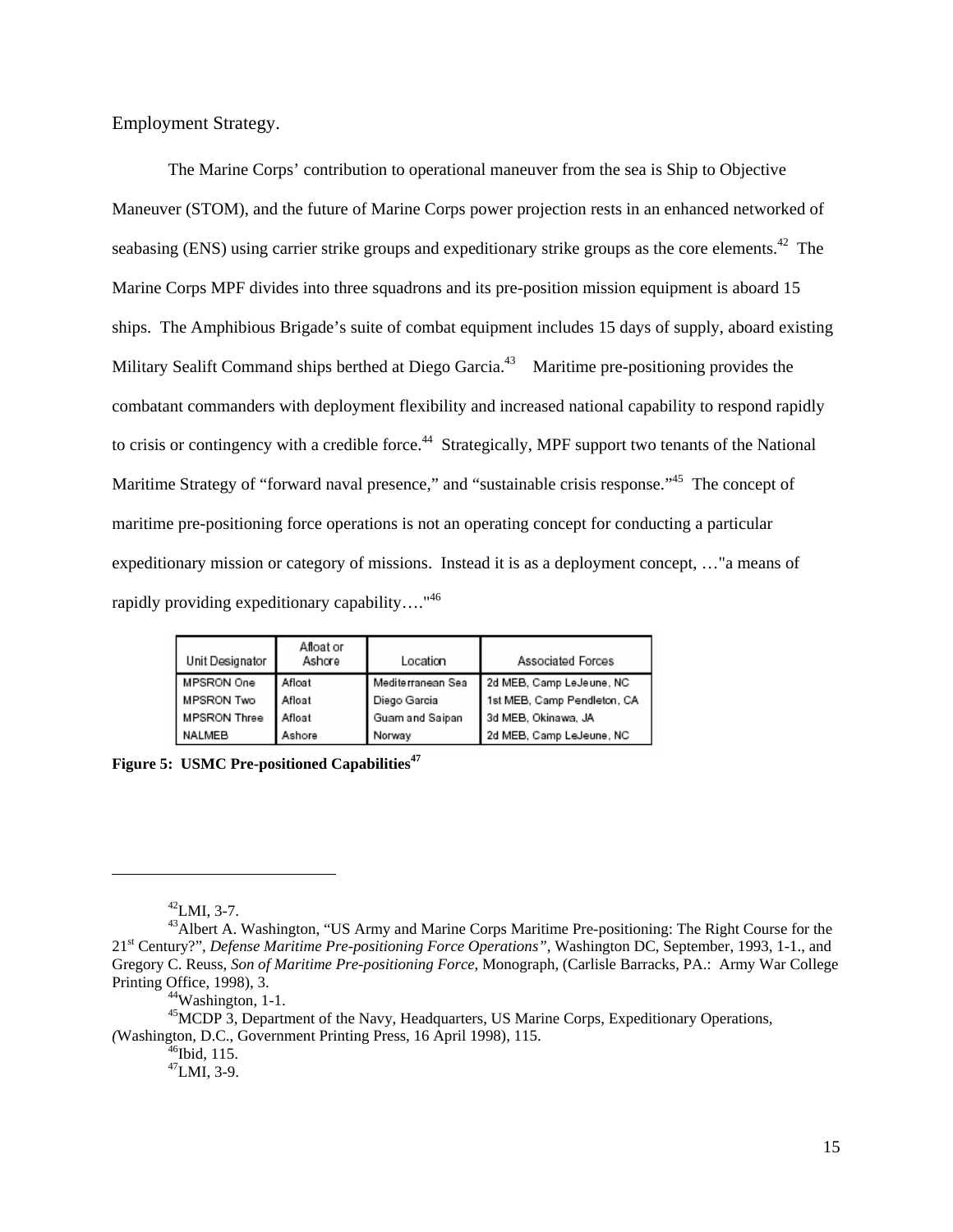<span id="page-23-0"></span>Content and Locations.

A maritime pre-positioning force operation is formed when a naval force of one or more maritime pre-positioning ships squadrons is united with a fly-in echelon, consisting of a MAGTF and a Navy support element.<sup>48</sup> Joint Publication 4-01 succinctly defines the Marine Corps Pre-positioning program: The Maritime pre-positioning force (MPF) consists of three maritime pre-positioning ship squadrons (MPSRONs: One , Two and Three) consisting of five to six ships per squadron. MPSRONs are strategically deployed around the globe to provide critical Marine Corps combat and sustainment capability. Major end items include M1A1 main battle tanks, amphibious assault vehicles, 155mm artillery pieces, and wheeled vehicles. Each MPSRON contains 30 days of combat service support stocks for a 18,000 person Marine Expeditionary Brigade (MEB), bulk fuel and water storage and discharge capabilities, in-stream discharge equipment, and helicopter decks for transfer of personnel. The Marine Coprs also maintains land-based pre-positioned assets in Norway (Norway Air-Landed Marine Expeditionary Brigade – NALMEB) sufficient to support a MEB for 30 days with equipment and supplies.<sup>49</sup> The Marine Corps deploys a T-AH 19 class ship, known as a floating hospital, with a mobile, flexible, rapidly responsive capability to provide acute medical care in support of all deployed services, (amphibious task forces, Marine Corps, Army, and Air Force elements).<sup>50</sup> In addition to the hospital ship. the Marine Corps also deploys an Aviation Logistics Support Ship (T-AVB) designed to provide dedicated sealift for movement of an aviation intermediate maintenance activity (IMA) to support the rapid deployment of US Marine Corps fixed- and rotary-wing aircraft units.<sup>51</sup> The majority of

<span id="page-23-1"></span> $48$ Ibid, 116.

<span id="page-23-3"></span><span id="page-23-2"></span>

<sup>&</sup>lt;sup>49</sup>JP 4-01. *Joint Doctrine for the Defense Transportation System*, 19 March 2003, III-16.<br><sup>50</sup>FMFM 1-5, Department of the Navy and US Marine Corps, *Maritime Pre-positioning Force Operations*, (Washington, D.C., September 1993), A-9.<br><sup>51</sup>Ibid, A-11.

<span id="page-23-4"></span>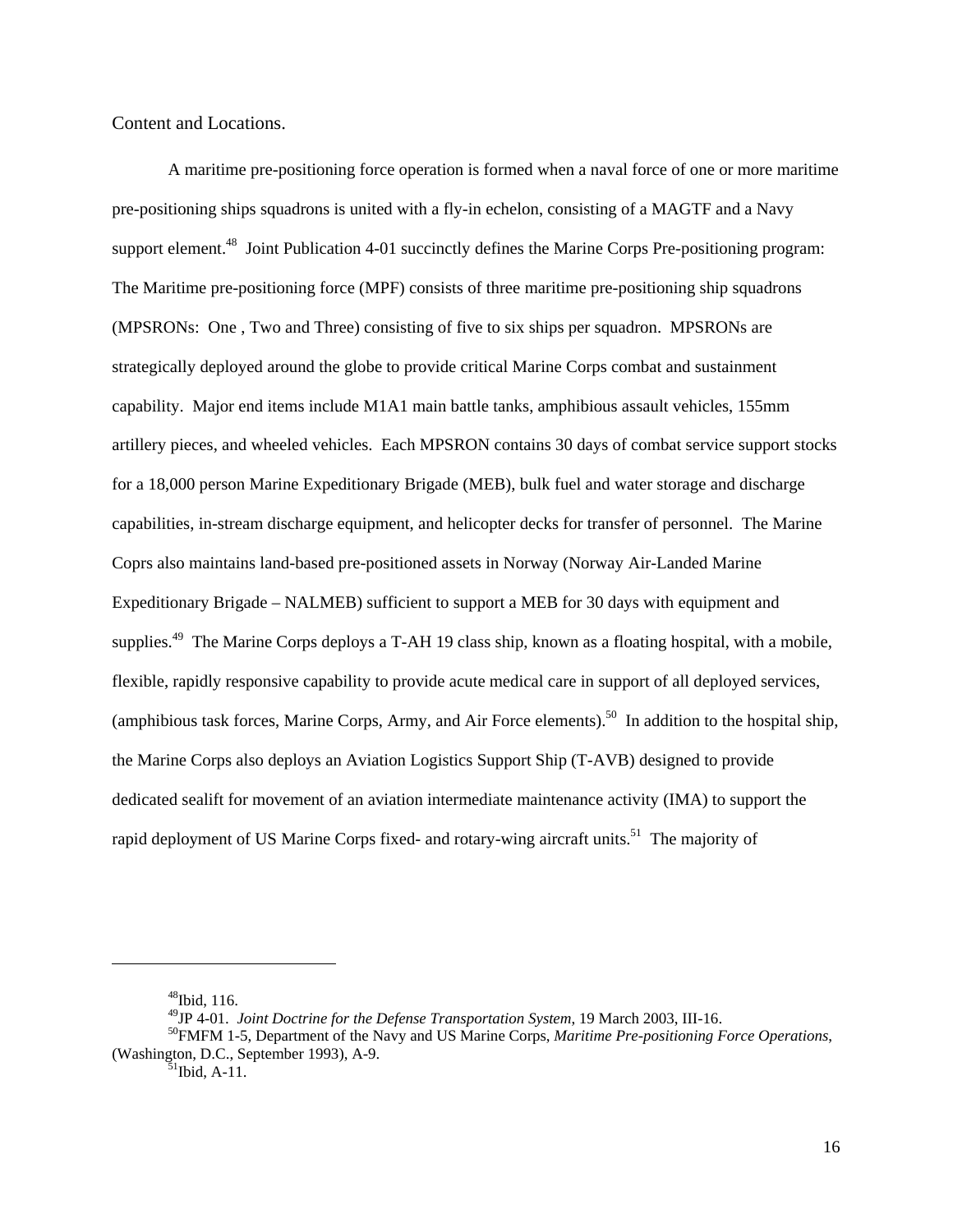<span id="page-24-0"></span>maintenance facilities normally used by the IMA when ashore are packaged in 8' X 8' X 20' containers designed as mobile facilities normally used.... $^{52}$  $^{52}$  $^{52}$ 

Strategically, time and space are relative, and as the history of war has shown again and again, a handful of men at a certain spot at a certain hour is frequently a far more powerful instrument of war than ten times the number on the same spot twenty-four hours<br>late.<sup>53</sup> J.F.C. Fuller J.F.C. Fuller

# **US AIR FORCE.**

History and Strategic Employment.

There is little information on when the Air Force developed its pre-positioning program. Like the Army, the Air Force pre-positions equipment both afloat and on land. The Air Force's positioned materiel, [War Reserve Materiel (WRM)] is pre-positioned as **Starter Stocks,** (forward positioned in the area of operations (AOR) to provide ten to thirty days of support to combat operations), as **Swing Stocks**, (munitions stored on pre-positioned ships, initial bomber loads stored in CONUS, and as Stocks and Standard Air Munitions Packages (STAMP) (two caches of munitions in USAF depots.)<sup>54</sup> The Air Force relies on pre-positioning to reduce lift requirements, speed force closure, and reduce the need for forward positioning of operational air squadrons in sensitive areas where presence might have negative political repercussions or where they might be vulnerable to anti-access threats.<sup>[55](#page-24-4)</sup>

<span id="page-24-2"></span><span id="page-24-1"></span>

<sup>52</sup>Ibid, A-11. 53Air Force Doctrine Document (AFDD) 2-6, *Air Mobility Operations,* (Washington, D.C.: Government

<sup>&</sup>lt;sup>54</sup> Air Force Instruction 25-101, *War Reserve Materiel (WRM) Program Guidance and Procedures,* (Washington, D. C.: Washington Printing Office, 2002, 2.<br><sup>55</sup>LMI, 3-11.

<span id="page-24-4"></span><span id="page-24-3"></span>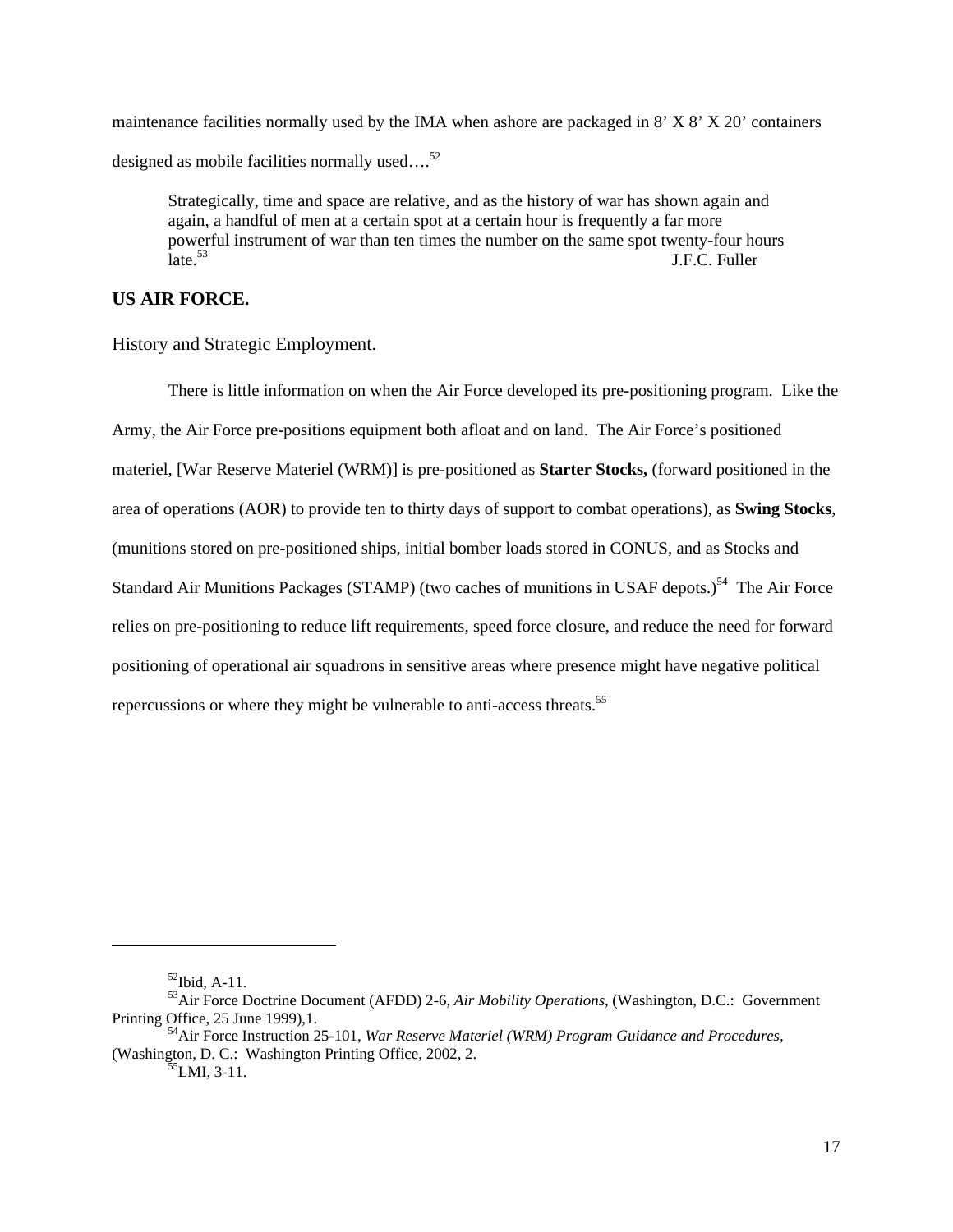<span id="page-25-0"></span>

**Figure 6: Air Force Flex Basing and WRM Pre-positioning.[56](#page-25-1)**

Content.

The Air Force's WRM falls into five basic categories: Basic Expeditionary Airfield Resources (BEAR) Equipment, consumables including rations and munitions, vehicles, and medical.<sup>57</sup> The primary commodity is ammunition consisting of standard air munitions packages, theater ammunition stocks, and life support and flightline support complexes. Unique to the Air Force is the bare base life support system intended for use in war, contingencies, and natural disasters. Harvest Falcon and Harvest Eagle represent two air transportable systems composed of hard wall shelters, Tent Expandable Modular Personnel tents, and a suite of equipment designed to overcome climate and infrastructure limitations. It can support up to

<span id="page-25-2"></span><span id="page-25-1"></span>56LMI, 4-22  $57$ Ibid, 3-12.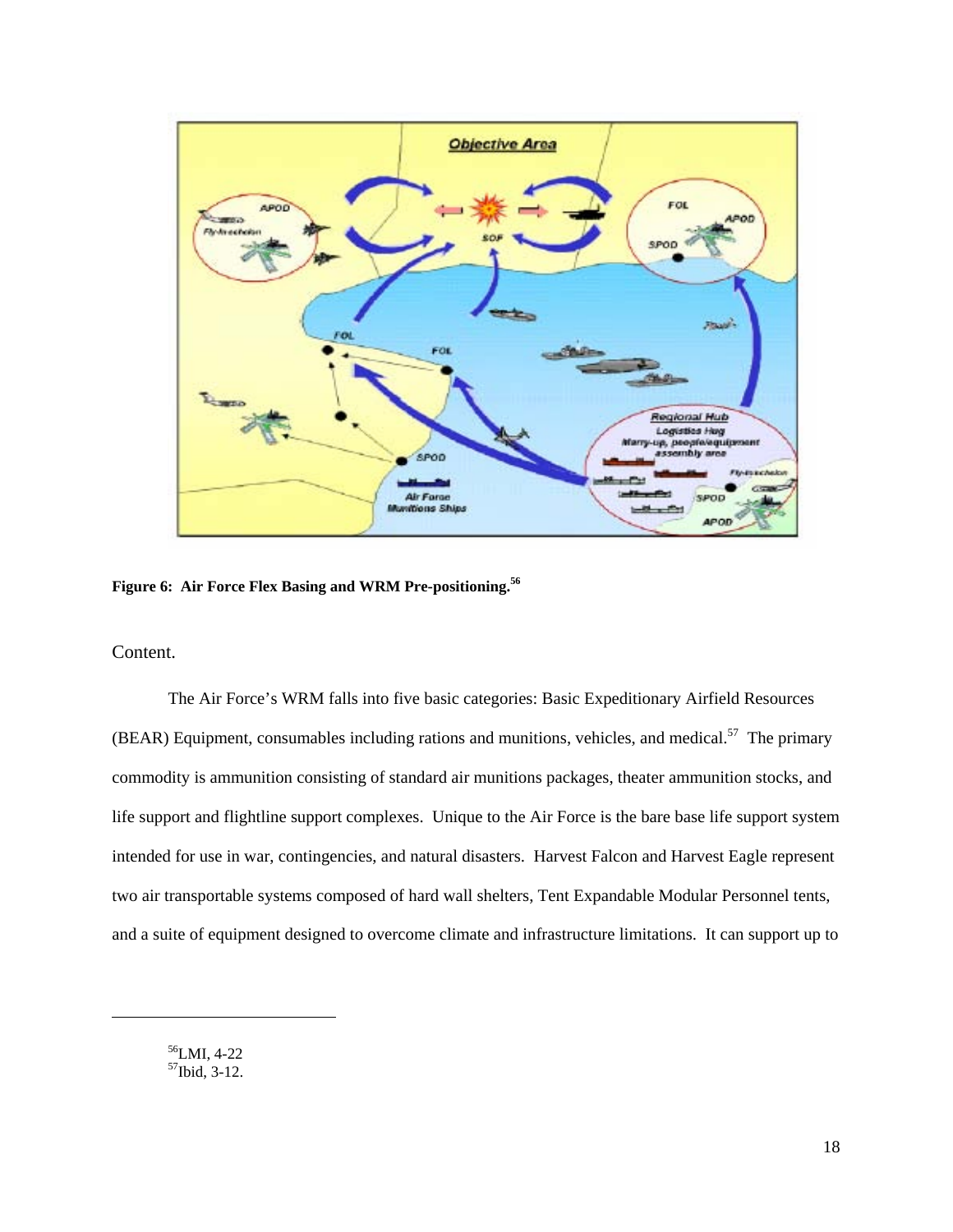<span id="page-26-0"></span>55,000 personnel and 822 aircraft at 15 bed-down locations. Prerequisites for using these systems include a runway, aircraft parking area, and a source of water that can be made potable.<sup>[58](#page-26-1)</sup>



#### **Figure 7: WRM Munitions and Bare Base Pre-Positioning Program[59](#page-26-2)**

Below is the Air Force doctrinal definition of these programs:

### **Harvest Eagle**

1

A nickname for an air-transportable 550-person capable package of housekeeping equipment, spare parts, and supplies required for support of US Air Force general-purpose forces and personnel in bare-base conditions. Examples of Harvest Eagle equipment are water purification units, tents, and showers. Harvest Eagle is not intended to be an all-inclusive package of logistics support for sustained air operations; however, it does have limited airfield operations mobile aircraft arresting system (MAAS) and emergency airfield lighting system (EALS).

<span id="page-26-2"></span><span id="page-26-1"></span><sup>58</sup>Air Force Instruction (AFI)10-209, *Operations: Red Horse Program,* (Washington, D.C.: Government Printing Press, 20 June 2001), 32. Also available at : [http://afpubs.hq.af.mil](http://afpubs.hq.af.mil/) 59LMI, A-16.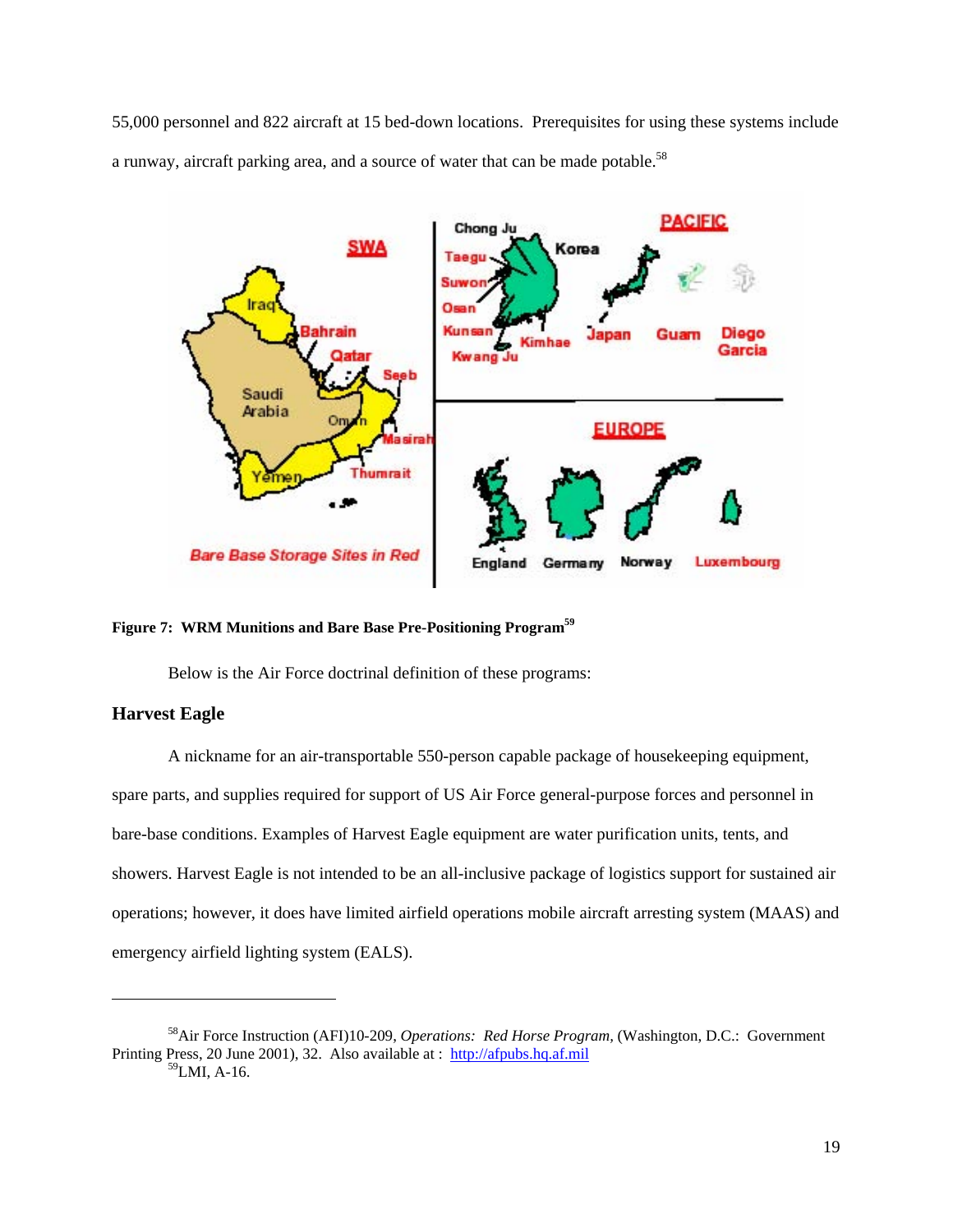### **Harvest Falcon**

A nickname for an air-transportable 1100-person capable package of hardwall shelters, tents, and equipment designed to support US Air Force personnel and aircraft under bare-base conditions. Harvest Falcon program objective, when fully funded and reconstituted, provides the capability to beddown 55,000 personnel and 750 aircraft. Sets of varying sizes can be independently deployed to 13 separate bare-base locations and 1 special operations force mobile operating location in the USCENTCOM area of responsibility (AOR). The package is designed to overcome host nation or US infrastructure limitations and is forward-deployed at planned operating bases, alternative AOR storage locations, or CONUS aggregation sites. Assets stored in CONUS and USAFE are available to support OPlAN crises or contingencies worldwide. Forward-deployed vehicles are also included.

# **Rapid Engineer Deployable (RED) Heavy Operational Repair Squadron Engineer (HORSE)**

RED HORSE squadrons are organized into four echelons to operate on a hub-and-spoke concept. The concept is to deploy the entire squadron, including augmentees, to a single area of responsibility (AOR). As the wartime construction manager establishes work requirements and priorities, the squadron will deploy teams to accomplish projects. RED HORSE squadrons deploy in ... echelons....<sup>60</sup> RED HORSE directly supports combat air power worldwide. They provide air component commanders a dedicated, flexible airfield and base heavy construction and repair capability, along with many special capabilities that allow the commanders in chief (CINC) to move and support missions as the air order of battle dictates. An active duty RED HORSE squadron consists of 400 personnel plus 4 augmentees and approximately 1,400 short tons of vehicles and heavy construction and support equipment.<sup>[61](#page-27-1)</sup>

<span id="page-27-1"></span><span id="page-27-0"></span> $^{60}$ AFI 10-209, 32.  $\frac{http://afpubs.hq.af.mil}{61}$  $\frac{http://afpubs.hq.af.mil}{61}$  $\frac{http://afpubs.hq.af.mil}{61}$  $\frac{http://afpubs.hq.af.mil}{61}$  $\frac{http://afpubs.hq.af.mil}{61}$ Ibid, 32.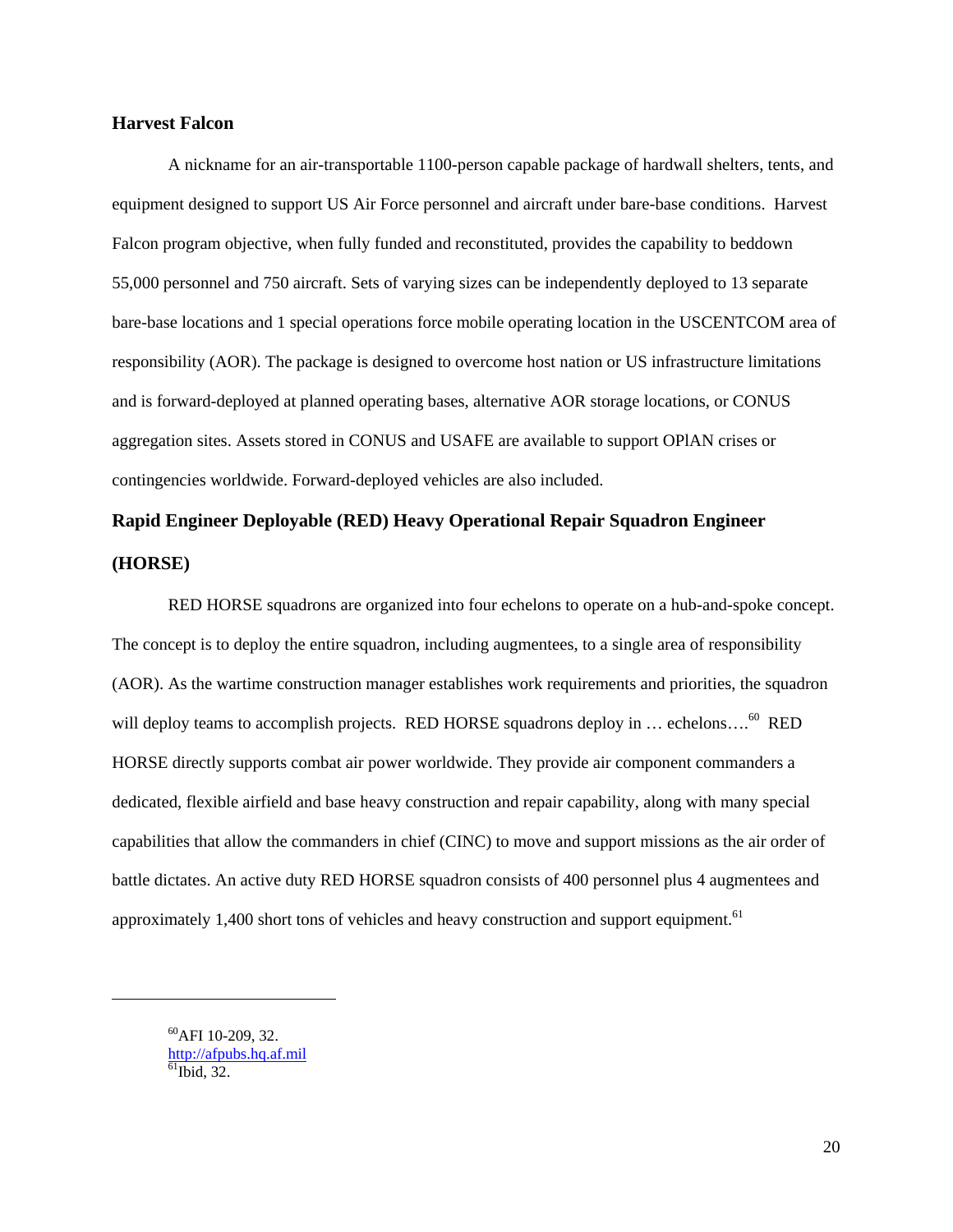### <span id="page-28-0"></span>**Prime Base Engineer Emergency Force (PRIME BEEF).**

Through the Prime BEEF program, units will ensure civil engineer personnel…provide force beddown of Air Force units and weapons systems; operation and maintenance of Air Force facilities, infrastructure, and installations; aircraft rescue and aircraft/facility fire suppression; command and control staff augmentation; emergency repair of air bases to include rapid runway, airfields, and utility repairs, construction management of emergency repair and force beddown activities; rendering safe and disposal of explosive ordnance; and monitoring and protecting resources subject to the full spectrum of threats from natural disasters to nuclear, biological, chemical, and conventional attacks. Civil engineers execute these missions with in-place forces or by deploying the proper types and quantities of Prime BEEF UTCs designed for these missions. Specific capabilities for each Prime BEEF UTC are described in its mission capability statement.<sup>[62](#page-28-1)</sup>

### **Prime Readiness in Base Services (PRIME RIBS).**

Organize, train, and equip Services forces to deploy quickly to provide food service, lodging, fitness, recreation, laundry, mortuary, field exchanges, and NAF resale activities in support of worldwide contingency operations. Wartime duties fall into the following categories: Strategic Mission Support, inter-theater deployable, intra-theater deployable, overseas in-place, and CONUS sustainment.<sup>63</sup>

## Locations.

1

The Air Force locates its WRM (equipment, consumables Harvest Eagle, and munitions) in Luxemburg, Unite Kingdom and Italy (European Command), in Diego Garcia (Southwest Asia), and in Korea and Guam (Pacific Command). There are four pre-positioned ammunition ships afloat: one in the Mediterranean and three in Diego Garcia.

<span id="page-28-2"></span><span id="page-28-1"></span><sup>62</sup>AFI 10-210, *Operations: Prime Base Engineer Emergency Force (BEEF),* (Washington, D.C.: Government Printing Press, 24 May 2002), 6, and also available on Internet: [http://afpubs.hq.af.mil](http://afpubs.hq.af.mil/)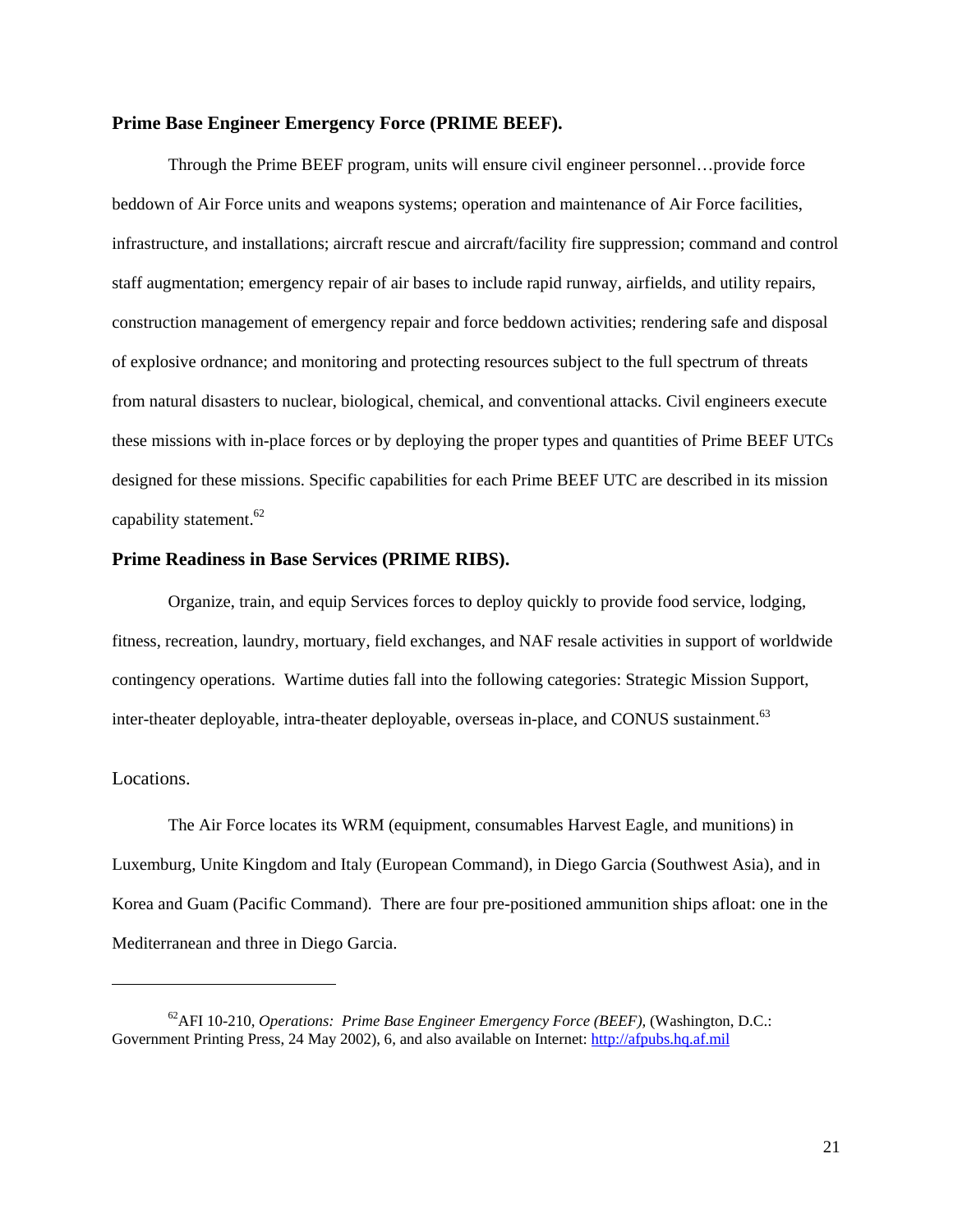## <span id="page-29-0"></span>**Defense Logistics Agency (DLA).**

1

DLA supports War Reserve Materiel program by ensuring the proper selection, sizing, positioning, pre-packaging, maintenance, and transportation of war reserve and their compliance with contingency plans.<sup>64</sup> Though the Services are responsible for computing ...WRM requirements...and to budget, fund and manage WRM, DLA is responsible for identifying WRM shortfalls within each of the Services for inclusion in the Program Objective Memorandum (POM). Specifically, DLA stocks subsistence (Class I) forward in Qatar, United Arabs Emigrants (EAU), and Bahrain. Military Sealift Command (MSC) also operates two pre-positioning ships for DLA's Defense Energy Support Center (DESC). The fact that the CENTCOM AOR depleted all its Meal, Ready to Eat (MREs) stocks in OIF three times is a testimony to DLA's limited capability, a topic worth discussing later in this paper. To summarize Joint Publication 4-01, DLA pre-positions bulk fuel aboard several petroleum tankers, providing the capability to bridge the gap when land-based petroleum is either unavailable or insufficient. Some of the tankers contain the Offshore Petroleum Discharge System (OPDS) providing the capability to transfer liquid petroleum from ship-to-shore of 1.2 million gallons of fuel per day up to four miles offshore.

In conclusion, this chapter provided a historical review governing the development of each Service's pre-positioning program. Consistently, the centerpiece for the strategic employment of each program demonstrated an expeditionary focus and a desire to project power; decrease response times and win our nation's wars. Although the programs vary by service, each Service's program achieved its aim to facilitate rapid deployments and to reach distant theaters quickly. Perhaps due to Title 10 restrictions, the programs were Service specific and lacked the ability to integrate fully as a joint force. Secretary Rumsfeld's vision for transformation includes fully integrated joint forces. However, does this mean

<span id="page-29-1"></span><sup>63</sup>AFI 214-25, *Operations: PRIME READINESS IN BASE SERVICES (RIBS),* (Washington, D.C.: Government Printing Press, 25 September 2003), 13 and also available on Internet: [http://www.e-publishing.af.mil.](http://www.e-publishing.af.mil/) <sup>64</sup>LMI, 3-17.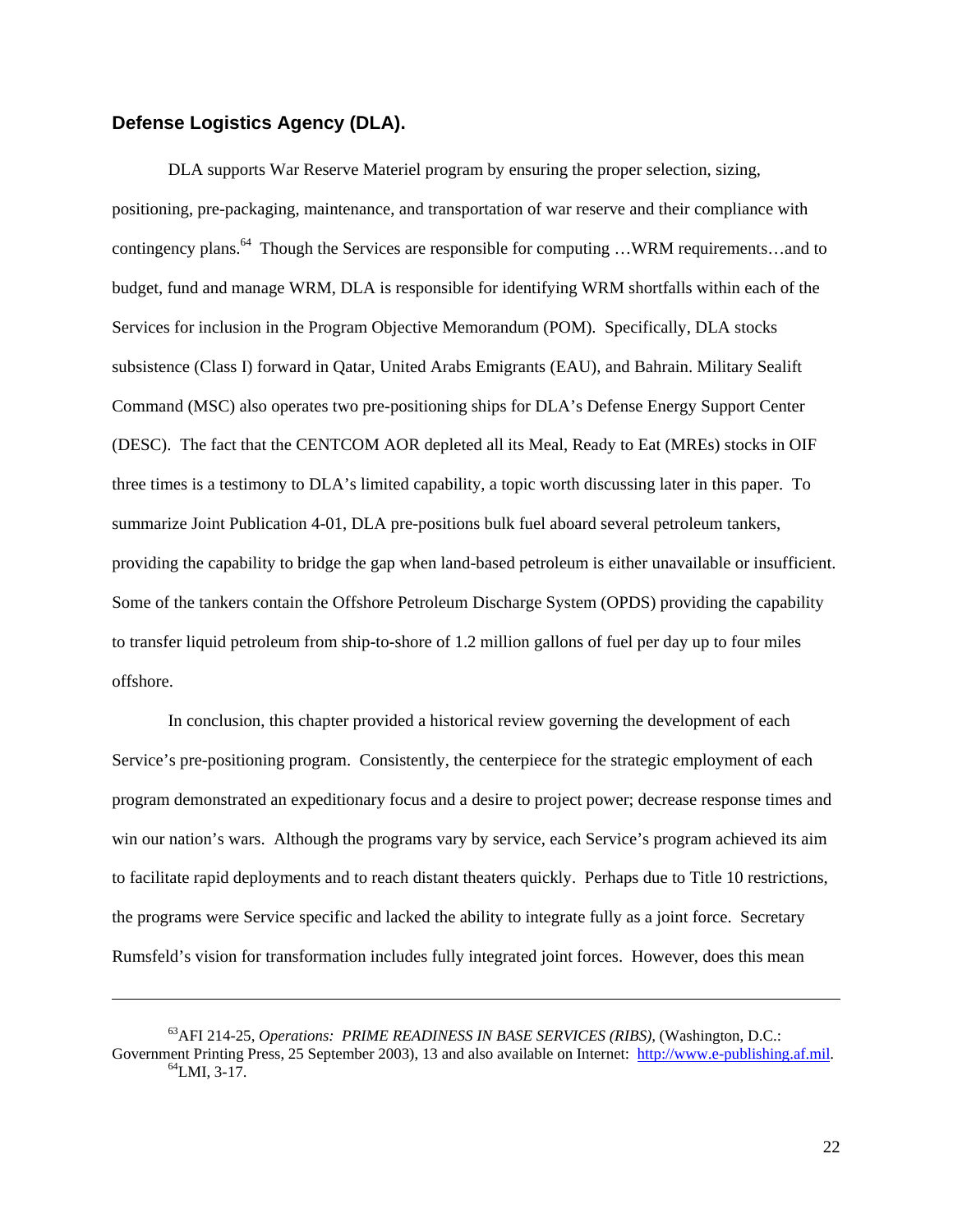<span id="page-30-0"></span>DOD has to develop a fully integrated joint pre-positioning program? Although the Army requires dedicated ships, from a multitude of sources, to support its APL equipment and materiel, there seems to be little to no guidance at the joint level since pre-positioning programs vary from Service to Service. The identification of requirements, funding, forward basing or staging decisions appear to be a Service responsibility. Nevertheless, understanding the history, strategic purpose, content, and location of each Service pre-position program is the foundation for beginning to analyze the relevancy of pre-positioning programs in terms of their ability to reduce strategic lift, project power, and serve as a springboard for deployments. The next chapter begins the comparison and analysis of pre-positioning programs in terms of strategic lift requirements and power projection capabilities.

### **Chapter 3**

# **Strategic Lift and the "power" in Power Projection**

Pre-positioning equipment and materiel abroad sends a political signal. When DOD places equipment on an ally's territory, it sends a message that the United States is willing to use force to protect that region from aggressors. The key to pre-positioning equipment is strategic responsiveness. Strategic responsiveness is defined as the ability to rapidly deploy mission tailored capabilities -- starting from the identification of a deployment need until the force is capable of initiating its mission. Does prepositioning equipment and/or materiel provide the RCC a means to reduce the strain on strategic resources? Chapter 3 illustrates the impacts pre-positioning programs have on strategic lift. Specifically, this chapter compares the strategic air- and sealift assets used by the Army in three contingency operations. Lastly, this chapter considers the deployment of an Interim Brigade Combat Team (IBCT) comparing deployability requirements with and without pre-positioning its equipment. The intent of this chapter is to compare the total air and sealift requirements for units drawing preposition assets against units deploying with its home-station equipment. Additionally, it is important to compare the time it took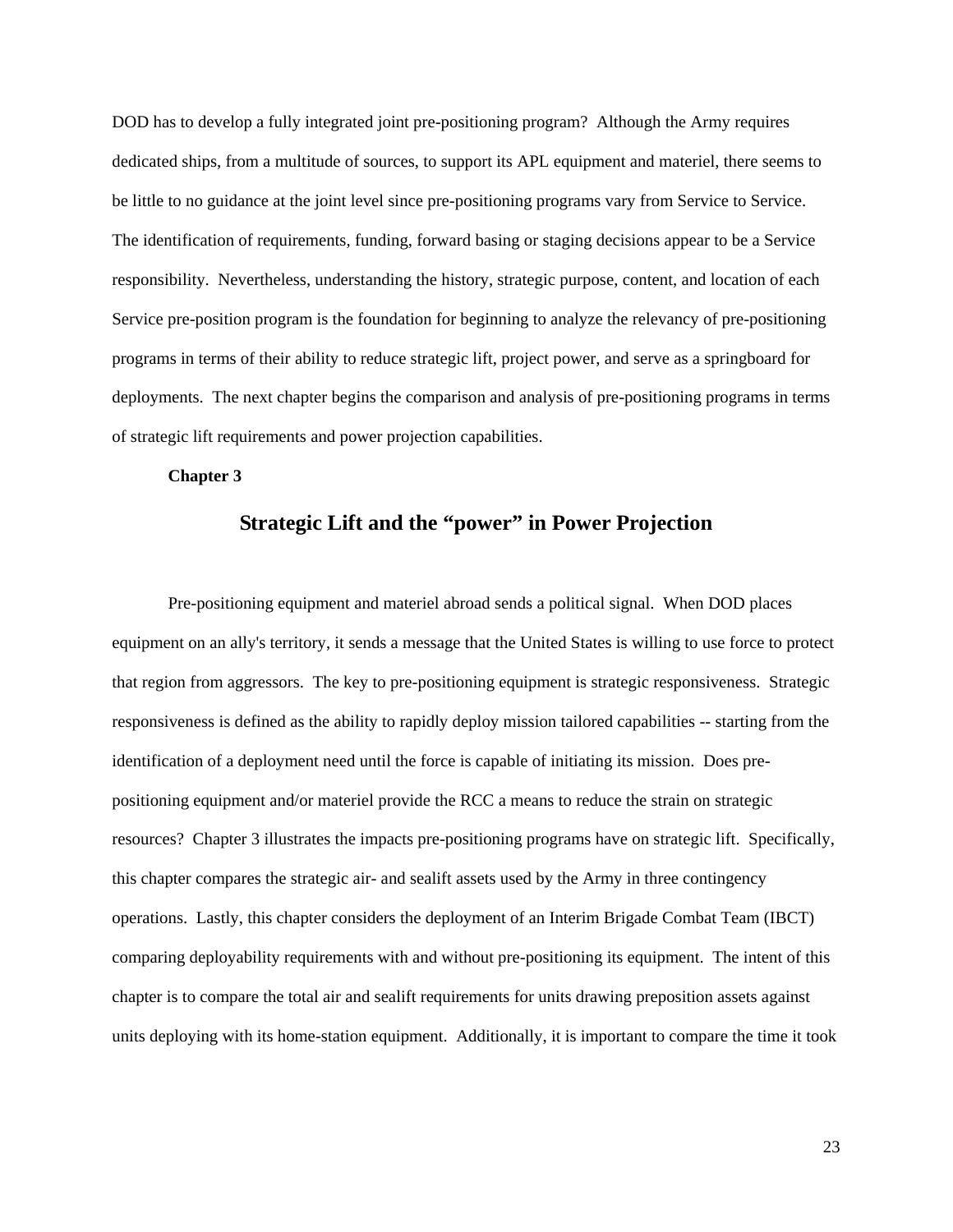a unit to close into the Joint Operating Area (JOA). The Army is the biggest consumer of strategic lift. Even with pre-positioned equipment abroad, it still takes a considerable amount of strategic air and sealift to move Army units into a JOA. As discussed in Chapter 2, the Air Force uses forward operating locations to pre-position its bare base and munitions assets. The Marine Corps' pre-positioning concept is based on three forward-deployed MPRSONs. The best examples for demonstrating reductions in strategic air- and sealift are in the Army.

During Operations Iraqi Freedom, 3rd ID and 4th ID, two of the Army's heavy divisions, deployed to Camp Doha, Kuwait. Based on political reasons, Turkey denied the US access to their airand seaports causing 4th ID to process through Kuwait. The 3ID deployed with only 30 percent of its homestation equipment and drew the remaining 70 percent from APS-3 and APS-5. The 4th ID deployed with nearly 100 percent of its home station equipment and was scheduled to draw no pre-position equipment. The 4th ID is a digitized division and there is no equipment currently in APS that is comparable to the capabilities that exist in 4th ID. The specific strategic resources required to deploy these two divisions are classified, but open sources approximate the deployment requirements. According to 3ID After Action Review, it took 59 aircraft and eight ships to deploy  $3<sup>rd</sup>$  ID to Kuwait.<sup>65</sup> In contrast, it took 142 aircraft and 33 ships to deploy  $4<sup>th</sup>$  ID.<sup>66</sup> Reviewing the difference, it took three times as many ships and more than twice the amount of aircraft to get  $4<sup>th</sup>$  ID into Kuwait. Statistically, one can challenge that these figures are skewed based on the fact one brigade (3BCT/3ID) left its equipment in Kuwait following a March - August 02 CCRF rotation and another BCT (2BCT/3ID) was rotating to Kuwait for its September 02 - February 03 CCRF rotation skews these figures. But the facts of the matter is  $3<sup>rd</sup>$  ID drew 70 percent of its equipment from Army pre-positioning programs, thus reducing its overall strategic lift requirements regardless of where their equipment was at the time of the deployment. Force

 $^{65}$ Louis W. Weber (BG, USA) and Melinda S. Woodhurst, (LTC, USA). After Action Report for 3ID Reception, Staging, Onward Movement and Integration (RSOI), 17 March 2003, 1.

<span id="page-31-1"></span><span id="page-31-0"></span> $^{66}$ Joseph Peck, CW2, USA, 3<sup>rd</sup> ID (MECH) Mobility Technician sent this data in an email on 4 April 2004.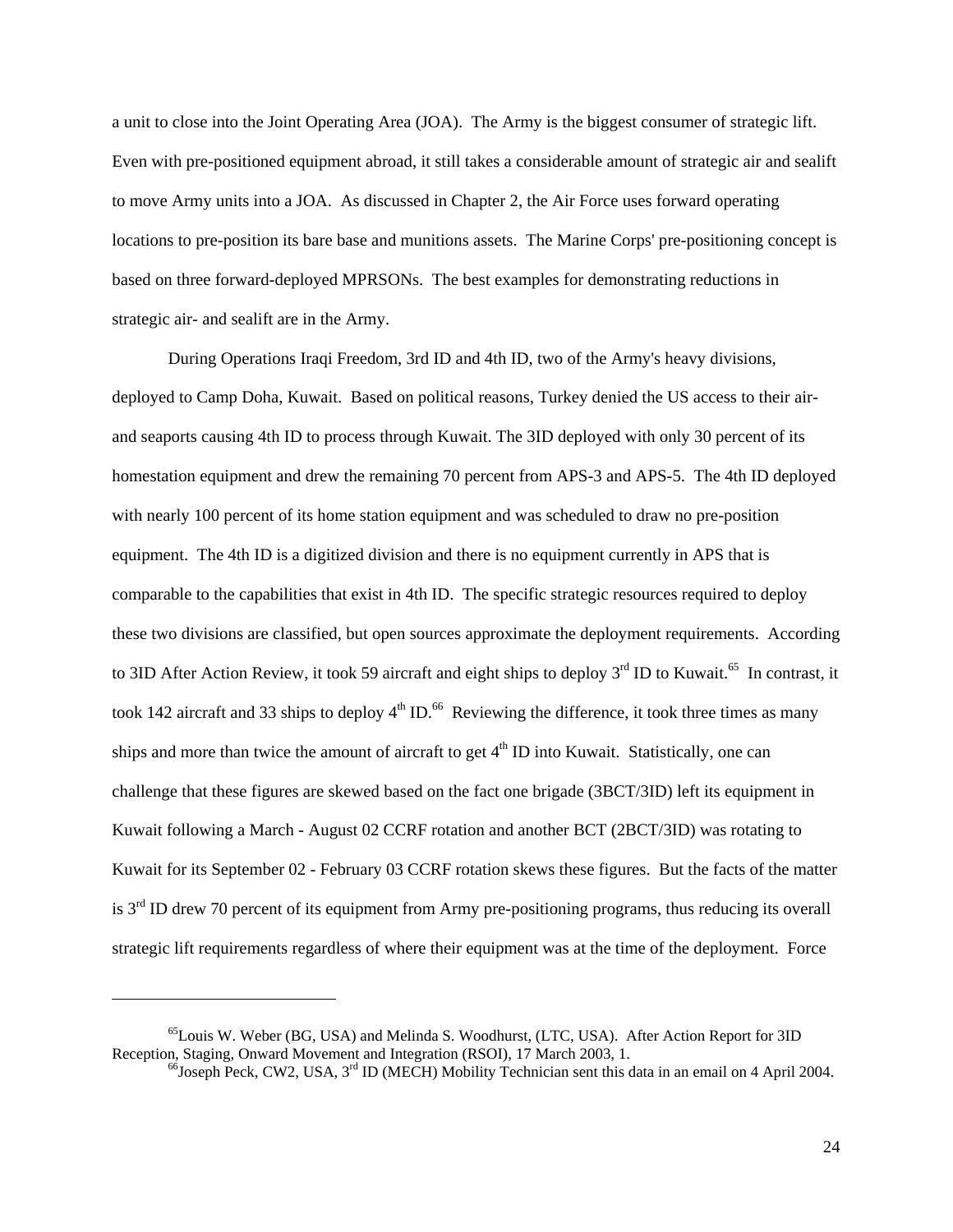closure times are difficult to assess due to the inability of  $4<sup>th</sup>$  ID to process through air- and seaports in Turkey. However, after action reports specify the force closure of  $3<sup>rd</sup>$  ID within 21 days. Had  $4<sup>th</sup>$  ID deployed directly from Fort Hood, Texas to Kuwaiti International Airport or the Port of ASH Shuaybah, the estimated shipping time would have been more than 45 to 60 days alone. Furthermore, contrasting  $3<sup>rd</sup>$ ID's deployment requirements with the 24<sup>th</sup> ID in Operations Desert Shield/ Desert Storm, it took forty days (13 Aug - 23 Sep 90) to ship  $24<sup>th</sup>$  ID's equipment to the port of Ad Damman, Saudi Arabia.<sup>67</sup> Operation Restore Hope, Somalia provides another example to contrast strategic lift requirements. The 10<sup>th</sup> Mountain Division's deployment requirements in Operation Restore Hope took approximately 25 days of sail time. The  $10<sup>th</sup>$  Mountain Division shipped its equipment from Bayonne, NJ beginning 10 December 1992 and did not arrive until early February 1993<sup>68</sup>. Most of  $10<sup>th</sup>$  Mountain Division's equipment deployed by strategic airlift, delivering the last of 127 aircraft on 9 January 1993<sup>69</sup>. Of special note, the Joint Staff placed a force cap of 30,000 U.S. personnel in Somalia, of which only 5, 000 came from the 10<sup>th</sup> Mountain Division, as compare to closing xx,000 personnel from  $3<sup>rd</sup>$  ID in OIF. The Army deployed pre-positioning ships from Diego Garcia; however, found difficulty in off loading these ships due to port constraints. Additionally, the equipment in Army pre-position afloat did not provide the equipment necessary to humanitarian operations.

The Army designed the IBCT to deploy rapidly a lethal and survivable force into a contingency. The Army established a force closure time of 96 hours, thus dictating it be deployable by air. Major William Ward, using Joint Flow and Analysis System (JFAST), wrote a monograph stating it would take eight days and 46 C-5s and 54 C-17s to deploy an IBCT by air.<sup>70</sup> In a more exhaustive study using the

<sup>67</sup>James K. Matthews and Cora J. "Holt, So Many, So Much, So Far, So Fast: United States Transportation Command and Strategic deployment for Operation Desert Shield/Desert Storm." Scott AFB, IL: USTRANSCOM

<span id="page-32-3"></span><span id="page-32-2"></span><span id="page-32-1"></span><span id="page-32-0"></span><sup>&</sup>lt;sup>68</sup>David Kassing, "Transporting the Army in Operation Restore Hope", RAND, 1994, 28.<br><sup>69</sup>Ibid, 8.<br><sup>70</sup> William R. Ward, Major, USAF. *Strategic Lift and Interim Brigade Combat Team*, Monograph, School

of Advanced Military Studies, US Army Command and General Staff College, 2001, 31.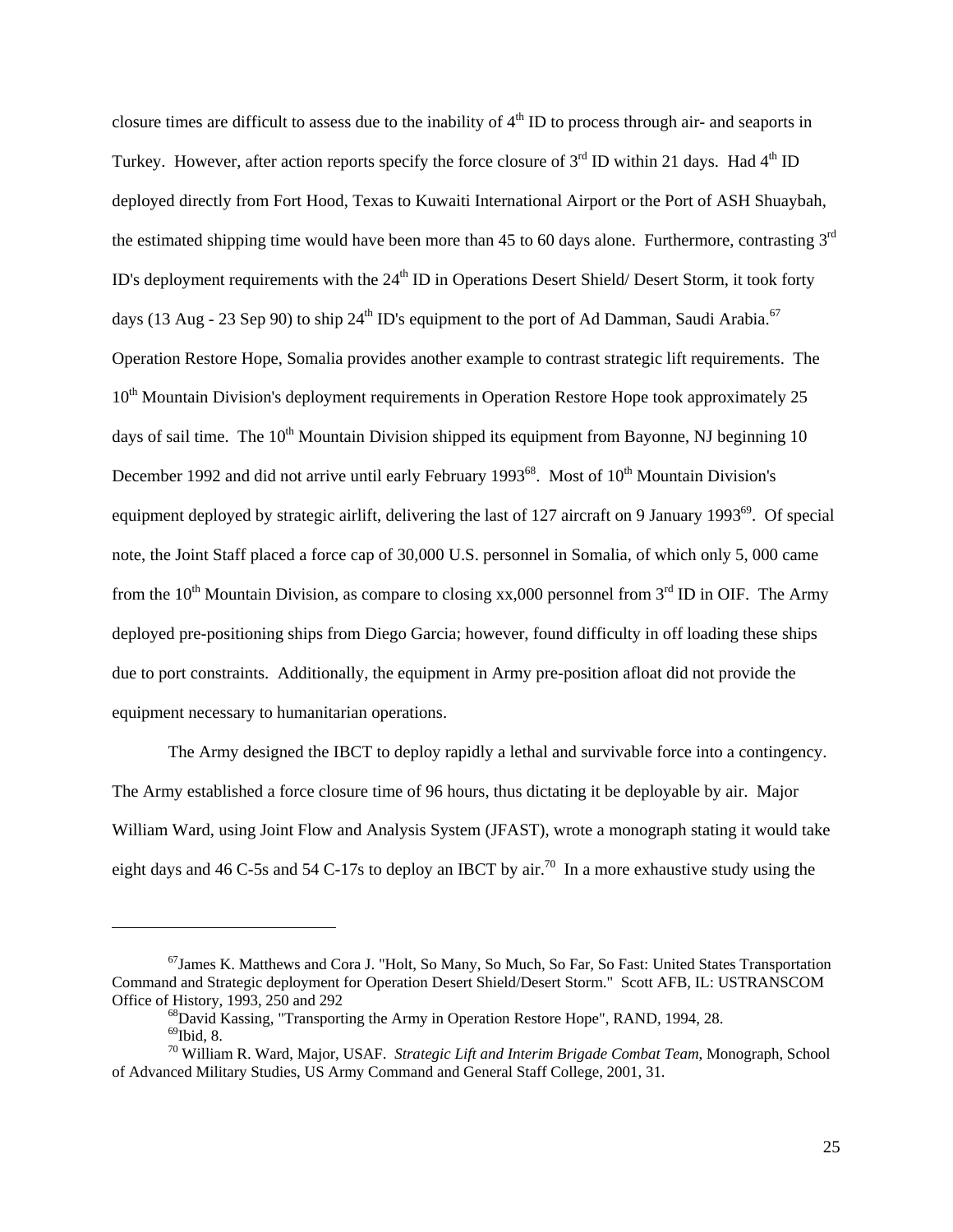Air Flow Model (AFM) program and the Model for Intertheater Deployment by Air and Sea (MIDAS), TRADOC Analysis Center (TRAC) Leavenworth determined the IBCT exceeded the 96 hour deployment timeline 56 in of the 56 scenarios studied.<sup>71</sup> When considering the deployment capabilities of an IBCT or SBCT, a RAND study offers the following:

Currently, the Army's light-heavy conventional force structure forces a choice between response speed and combat power. If we think of combat power along on dimension for simplicity, such as a measure of lethality and survivability, for a given unit size, we can posit a relationship between how long it takes to deploy and how much combat power we be deployed. Today there is a gap between the firepower of an Army heavy brigade and a light brigade and a corresponding big gap between deployment closure times. If time is deemed paramount, then a level of force or operational risk will result. Alternatively, of the force risk is not acceptable, then time risks results.<sup>[72](#page-33-1)</sup>

As a medium force, the SBCT falls in between these extremes, eliminating risk in some situations in which the time and power it offers meets the mission demand or reducing the time or force risk in other situations.<sup>73</sup> This study goes on to consider the advantages of "selected prepositioning" or pre-positioning part of a unit's equipment forward as a means for improving strategic response times. Pre-positioning the SBCT's soft-skin vehicles and sustainment assets would reduce airlift mission requirements by 60%, yet these vehicles account for only about 10% of the SBCT's vehicle costs.<sup>74</sup> Challenging the decision to preposition this equipment is the question of where to pre-position it. Another option is to pre-position this equipment aboard the Army's Flotillas. Additionally, in the above mentioned RAND study, the author demonstrates a reduction of airlift from 43% to 8% in a fictitious deployment scenario from Fort Lewis, Washington to Skopje. Therefore, while the timesavings were limited, the pre-positioning still presents

1

<span id="page-33-0"></span><sup>71</sup>Glenn C. Baca, Major, USA, *Strategic Mobility and the Transforming Army*, Monograph, School of Advanced Military Studies, US Army Command and General Staff College, 01-02, 15.<br><sup>72</sup>Eric Peltz, John Halliday, and Amiee Bower, "Strategic Responsiveness: Rapid Deployment of Mission

Tailored Capabilities for Prompt Power Projection." RAND, 2003, 13.<br><sup>73</sup>Ibid, 13.

<span id="page-33-3"></span><span id="page-33-2"></span><span id="page-33-1"></span>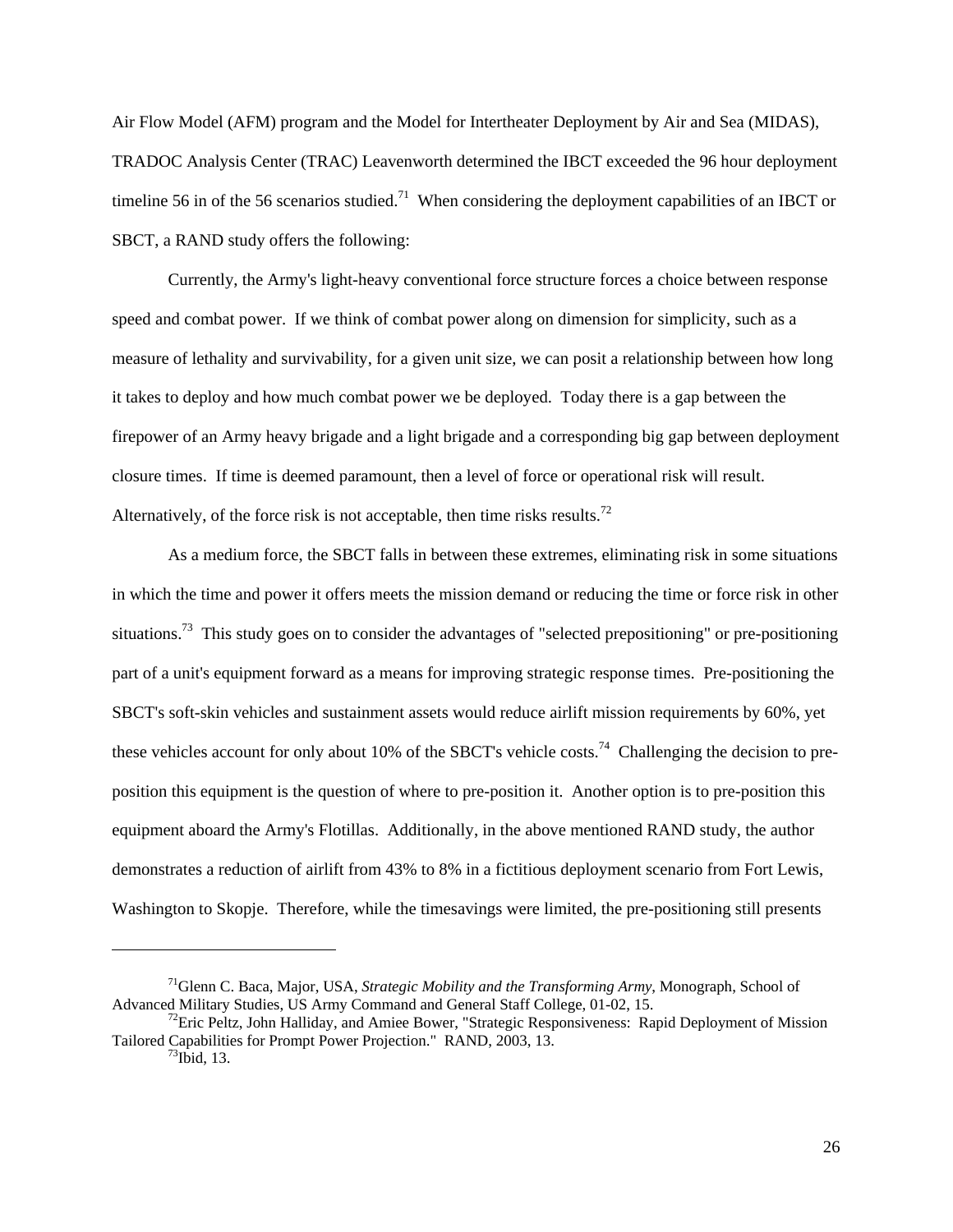<span id="page-34-0"></span>substantial value to the combatant commander by freeing up significant airlift capacity for other uses, such as moving Air Force units to regional bases<sup>75</sup>. The essential concern for pre-positioning IBCT or SBCT equipment is cost. However, consider pre-positioning one or more brigade equipment sets, or some of its common use equipment in geographic locations and the possibilities of using that equipment in support of a brigade-level rotation, much like the CCRF rotations in Kuwait. This would provide a multiple uses for the same set of equipment, reduce the strain on airfield operations, provide units a training opportunity for exercising pre-position programs, and provide early use of the equipment in the case of a deployment.

In summary, comparing deployment data presented in OIF, Desert Shield/Desert Storm, and in Operation Provide Hope provides examples of how pre-positioning equipment reduces strategic lift requirements. Additionally, by evaluating the options for deploying an objective force unit within the 96 hour mandated deployment timeline, the RAND study demonstrate the value pre-positioning offers with respect to reducing strategic lift requirements. The next chapter analyzes the content in each of the Service's pre-positions programs to determine if the right equipment and materiel is in the right location and if the Services' program to meet the expectations of the current Defense Planning Guidance.

#### **Chapter 4**

# **Content – Changes to Enhance Capabilities**

[A] future force that is defined less by size and more by mobility and swiftness, one that is easier to deploy and sustain, one that relies more heavily on stealth, precision weaponry and information technologies.[76](#page-34-2) *George W. Bush* 

This chapter takes the information in Chapter 2 a step further. It analyzes the content in each of the Service's pre-positions programs to determine if the current program meets Secretary's Rumfeld's vision of future operations in an era of transformation. Specifically, does the DOD have the right

<span id="page-34-2"></span><span id="page-34-1"></span>

<sup>&</sup>lt;sup>74</sup> Ibid, 24-25.<br><sup>75</sup> Ibid, 26.<br><sup>76</sup>George W. Bush, *"Transformation Planning Guidance"*, April 2003.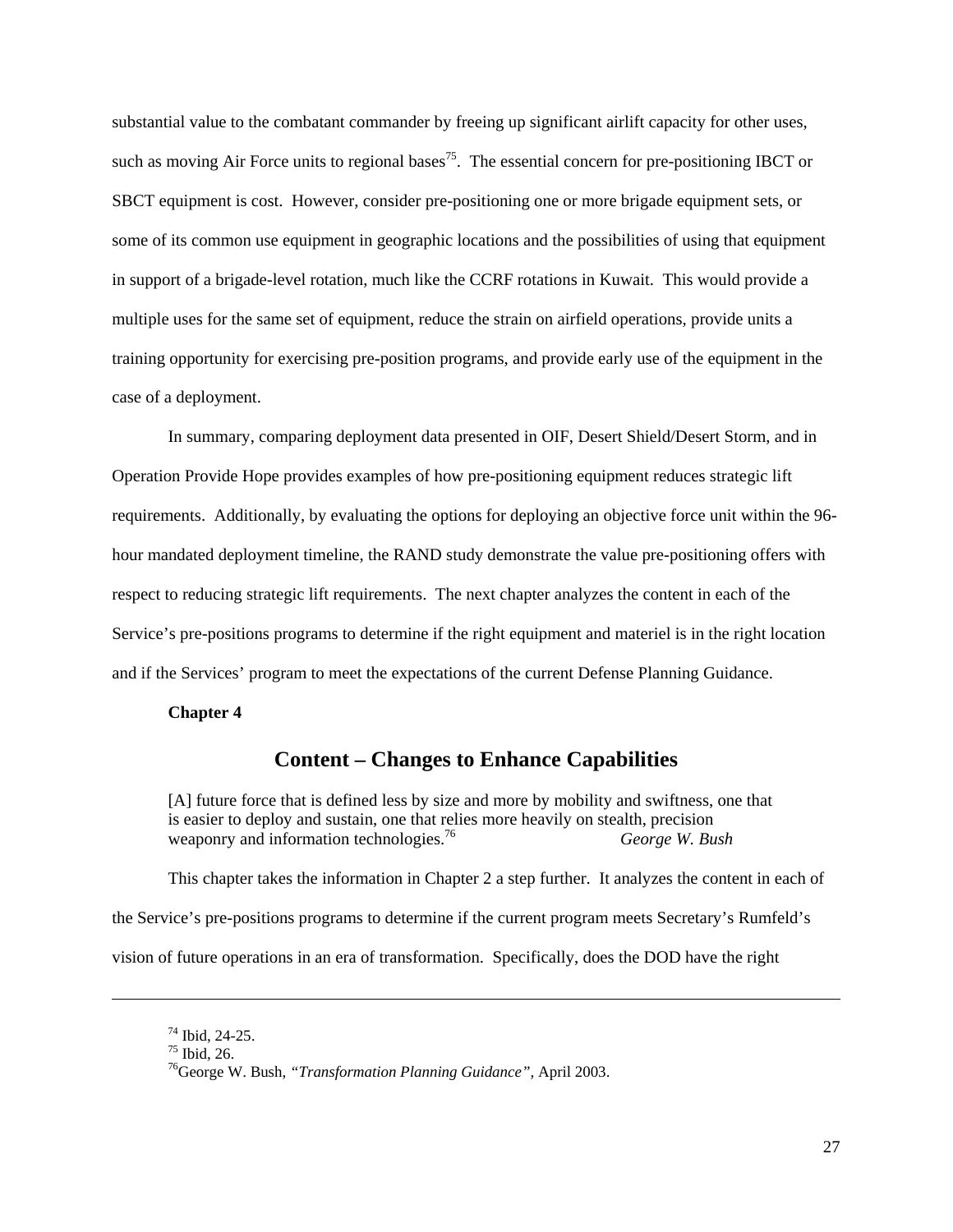equipment and materiel in the right location in each of the Services' program to meet the expectations of the current Defense Planning Guidance?

The draft Joint Operating Concept for Major Combat Operations (MCO) provides this guidance: The US must have strategic and operational capabilities along with the flexibility and agility to counter anti-access threats and area denial strategies by various means to ensure the use of needed lines of communication and infrastructure. Forward stationing and the forward-presence of US forces reassure friends and allies, and tend to dissuade potential adversaries. Also, these forward-deployed forces are potentially the first responders to counter anti-access and area denial strategies. Implementing a combination of flexible deterrent options potentially deters further aggressive acts by an adversary.<sup>77</sup>

Rapid and global employment, mobility, endurance, and worldwide sustainment are future force hallmarks. Fully capable and immediately employable forces must be projected swiftly from the sea, from the air, over land, or by a combination thereof into a JOA that may have no developed infrastructure. Mobility contributes to strategic and operational reach as well as to improved protection. Endurance equates to staying power and the ability to withstand the rigors of a campaign. Sustainment and its dynamic distribution network assure unrivaled provisioning even when lines of communication are not secure, and during forcible-entry operations.<sup>78</sup>

The US defense strategy requires a pre-positioning posture to enable faster force closure and be more flexible; more expeditionary; more survivable against anti-access threats; more joint and supportive of emerging joint warfighting concepts; and consistent with new DOD basing initiatives. The scope of this paper is too limited to cover every tenant of this posture statement. However, it is relevant to discuss land and sea basing pre-positioning concepts in terms of "faster force closures" from an "expeditionary and joint warfighting" capability. Instead of analyzing each criterion by Service, it is more relevant to analyze the criterion from a forward based (Land-based) and afloat perspective.

<sup>77</sup>Joint Operating Concepts, *Major Combat Operations,* Feb 2004, 21. Available on [http://www.dtic.mil/jointvision/draftmco\\_joc.doc](http://www.dtic.mil/jointvision/draftmco_joc.doc) [78](http://www.dtic.mil/jointvision/draftmco_joc.doc)<br>Tbid, 36.

<span id="page-35-1"></span><span id="page-35-0"></span>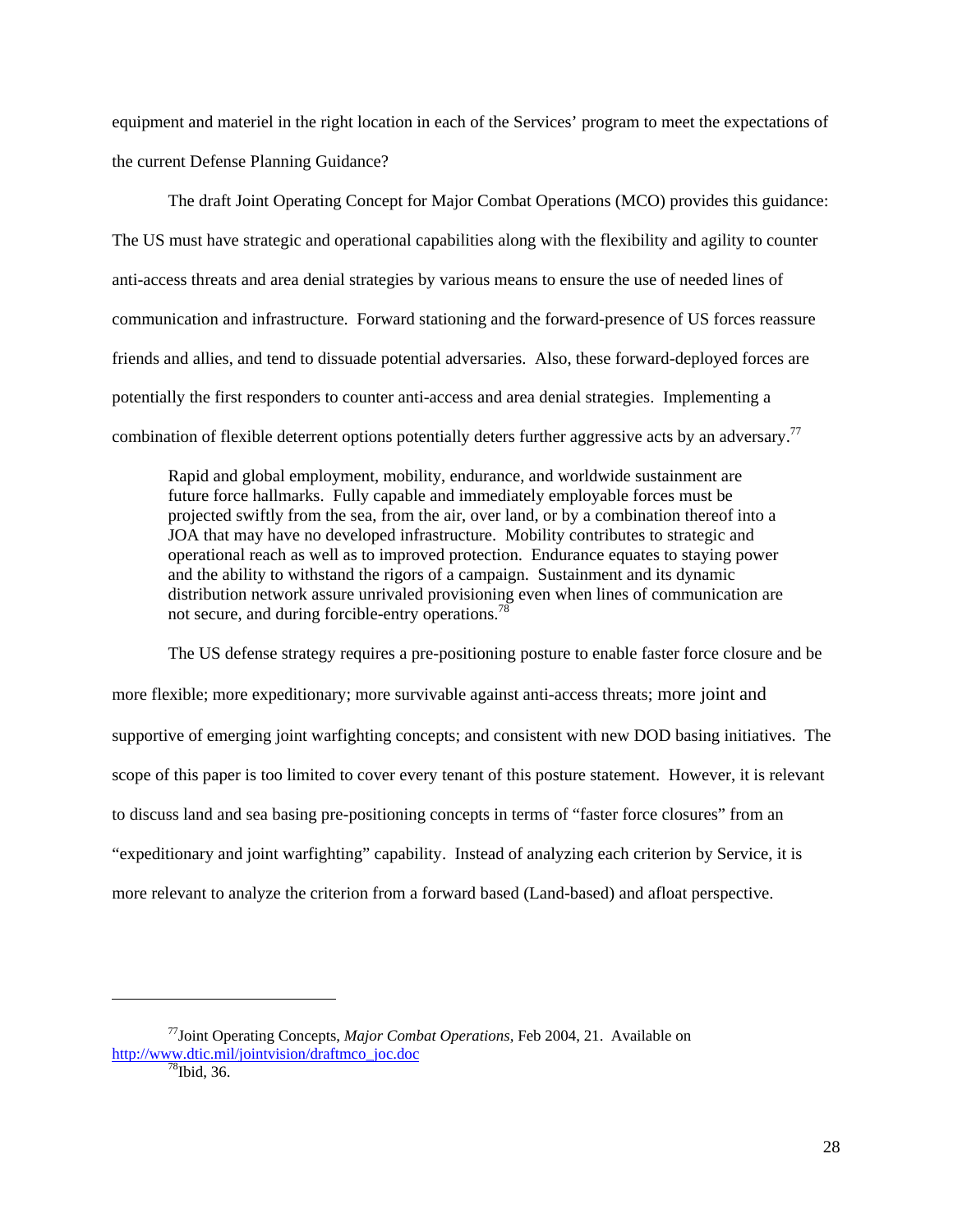<span id="page-36-0"></span>

**Figure 8: Pre-positioning and U.S. Defense Strategy[79](#page-36-1)**

### **Land-based Pre-positioning:**

<span id="page-36-1"></span>As mentioned in Chapter 3, pre-positioning equipment and materiel abroad sends a political signal. Pre-positioned equipment and forward basing of personnel provide the RCC commander leverage for developing information operations and contingency planning. When DOD places equipment on an ally's territory, it sends a message that the United States is willing to use force to protect that region from aggressors. Forward presence demonstrates US commitment and resolve to defend allies and friends, contributes to coalition building, and supports rapid force buildup in a crisis. The ability to fall in on equipment, gain access to strategically placed support nodes, and the inherent show of force give the Regional Combatant Commander (RCC) a menu of flexible deterrent options (FDO). The Army is the only branch of Service to pre-positions equipment in unit sets globally. The centerpiece of the Army's pre-positioning program is the forward basing of heavy maneuver brigades, the division base and corps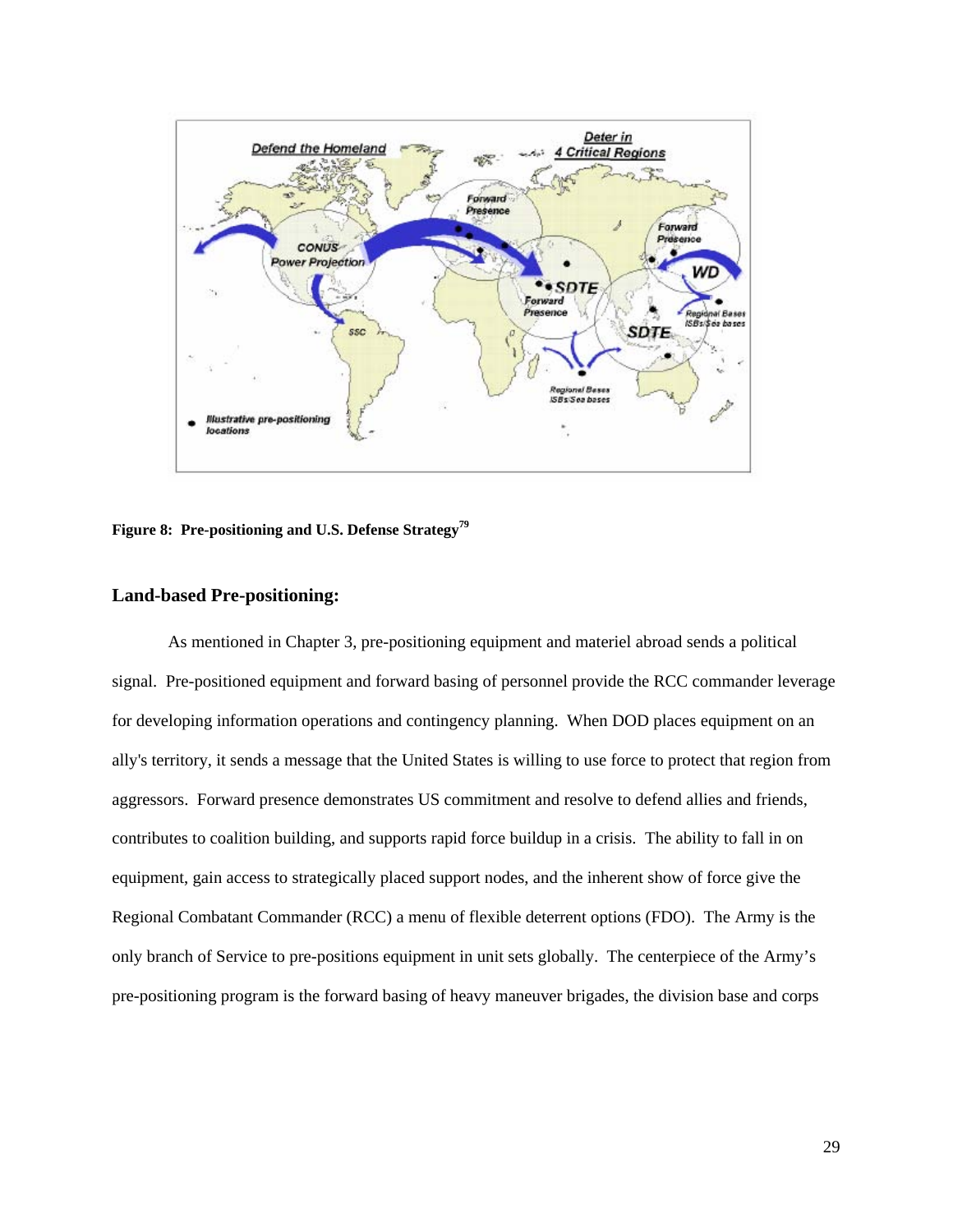support elements in three of the four unit set configurations. As demonstrated in Chapter 3, this unit set configuration proved successful in its ability to close a division in that thirty days mainly because the 3rd ID (M) had one brigade participating in a CCRF rotation and because 70% of the equipment  $3<sup>rd</sup>$  ID (M) used in OIF came from APS stocks forward based in Kuwait or afloat in APS unit sets. Therefore, prepositioned equipment for the Army met the criterion for swift force closure. 3ID (M) could have reduced the force closure times and strategic lift requirements had the APS 5 set contained equipment as modern as their equipment from home station, or had Army Materiel Command been able to return from maintenance those items available in the Automated Battlebook System (ABS). The 3<sup>rd</sup> ID (M) deployed from home station all of its aviation, signal, military and intelligence equipment, some command tracks, Linebackers, and Avengers, due to modernization issues, and some all-purpose wheel vehicles (HMMWV), and general support equipment (HEMMT fuelers, track recovery vehicle) due to unavailability of equipment due to maintenance. $80\degree$  To address the issue of modernization, one has to consider the validity of placing higher technology equipment in forward pre-positioning sites. It took five cargo planes and eight ships to close 3ID (M). Placing this equipment in pre-positioned unit sets would have reduced strategic lift requirements by that many air frames and ships. Modernity still begs several more questions: what about Stryker brigade and the future objective force (OF)? What about the digitized equipment assigned to 4<sup>th</sup> ID? Furthermore, since after action reports document a lack of sufficient RSOI assets to process the units arriving in Kuwait, should the future land-based pre-positioned assets include theater opening packages and other Combat Support/Combat Service Support Assets (CS/CSS)?

Should any, all, or some of the above-mentioned equipment be stored in Army pre-positioned sets? The answer is yes, but one has to take a balanced approach. Budget constraints limit what we can pre-position. Beginning with the Stryker, it takes 270 C17s to deploy one brigade into a theater of

<span id="page-37-0"></span> $^{79}$ LMI, 4-2.

1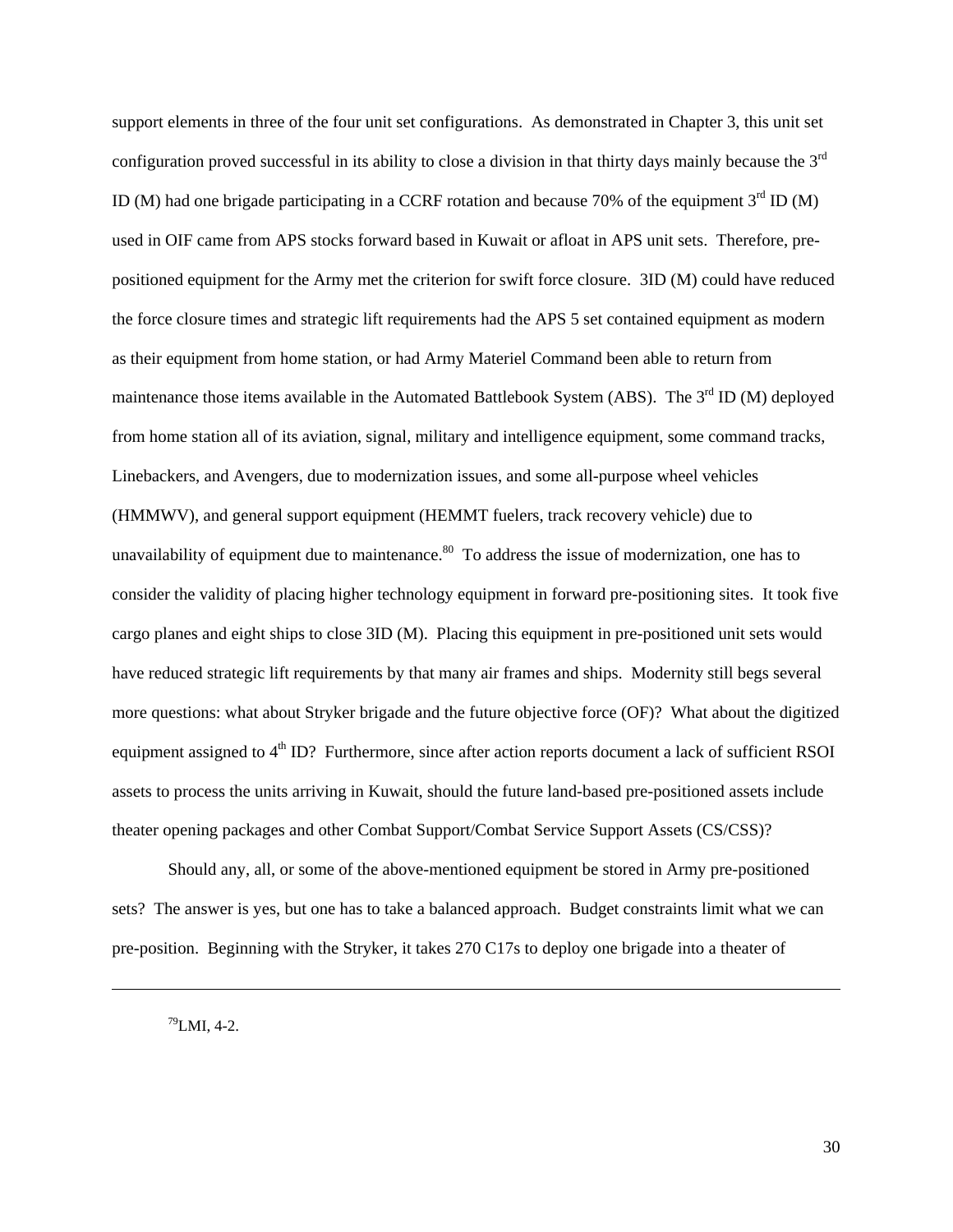operation. Although expensive, the Army could meet it deployment goal of 96 hours should it decide to pre-position a least one Stryker brigade. Not only, would the Army have the flexibility to commit a sizeable combat force within four days, DOD could redistribute the strategic air and sea assets to other critical missions. It cost about \$1.5 billion to purchase one Stryker Brigade. If this course of action proves too expensive or unfeasible due to the limited number of available Stryker Brigades, the Army could choose to pre-position common equipment items (trucks, fuelers, parts, etc) thus reducing the amount of equipment commit to the 90 sorties of C-17s. The same arguments apply to the Objective Force (OF). It would take 340 C-17 sorties to deploy one unit of action (UA) in the OF. The Army could place at least one UA brigade in a pre-positioned set or place some of the common equipment items in order to reduce the air and sea requirements. All these options place operational capabilities forward thus reducing the strategic lift requirements and the time needed to close forces. This is exactly the concept provided to each Brigade Combat Team (BCT) rotating to the National Training Center.

Another option is for the Army to reconsider its pre-positioning locations. How valid are the prepositioning sites in Germany and in Korea? If the NMS requires the DOD to deter aggression in four critical regions – North Asia, the East Asian Littoral, the Middle East/Southwest Asia, and Europe, then are the current pre-positioning sites in strategic locations to achieve this objective? OIF solidified and validated the location for APS-5. The Army could reconsider it pre-positioning strategy for APS-2 in Germany and APS 4 in Korea to coincide with locations designed to expand US presence. The CCRF rotation is a perfect example to illustrate this point. Repositioning maneuver equipment, CS/CSS equipment, and/or theater opening packages in areas like Oman, Iraq, Romania, Hungary, Czech Republic, Bulgaria, Georgia, Azerbaijan, Australia, the Philippines, Guam, and further south in Korea., supports the Defense Planning Guidance's goal for developing a flexible basing strategy. Additionally,

 $80$  What is important to note here is that the  $3<sup>rd</sup>$  Infantry Division Commander's policy was deploy equipment that was not available in APS. Though the property book identified equipment as available, some of that equipment was in maintenance with a estimated completion date (ECD) of more than three months.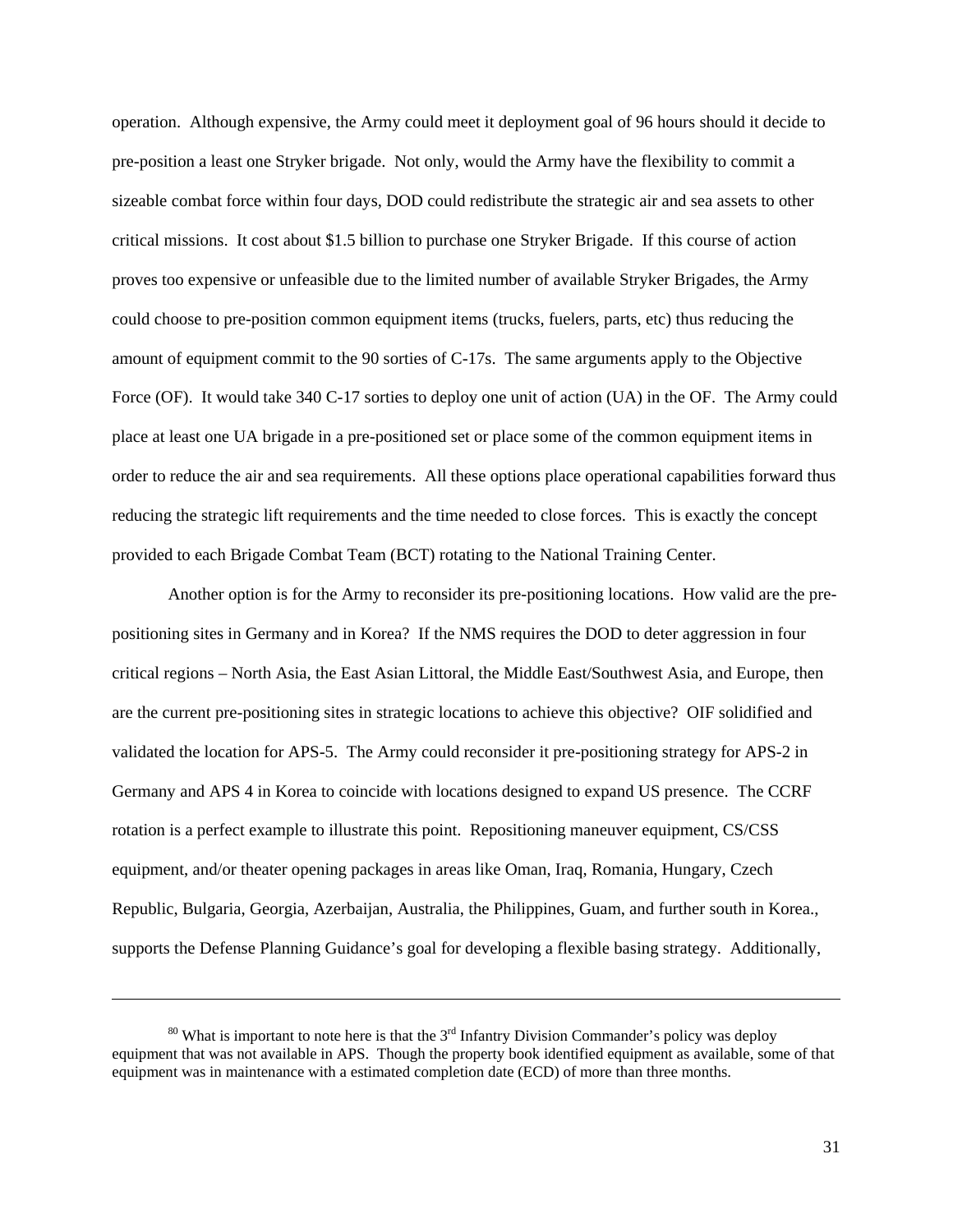other benefits include a comprehensive program to rotate units to these sites for training on the draw, use, and reconstitution of the equipment.

Though the Air Force does not pre-position units, the centerpiece of the Air Force's prepositioning program is in its pre-positioning of WRM. As stated in Chapter 2, the Air Force pre-positions WRM in six countries representing Southwest, the Pacific and European AORs, all based on Cold War scenarios. Additionally, the Air Force's pre-positioning strategy based its planning assumptions on the two major theaters of war (MTW). The greatest issue for the Air Force is not necessarily, what is in its WRM program, but where are the pre-positioned locations? Key is the issue of anti-access areas, much like the denial to flow  $4<sup>th</sup>$  ID from Turkey in OIF.

Post OIF, the Air Force is transitioning to an Aerospace Expeditionary Force with a continued reliance on a network of oversea bases for combat operations called "flex-basing."<sup>81</sup> The Air Force relies heavily on its Bare Base capabilities in order to support flying operations. These sets consume a lot of strategic airlift. One option is to reposition some of the CONUS based bare base and WRM to one or more of the forward operating location(s) or on ships afloat. Secondly, the Air Force could relocate and/or establish new FOLs to locations better capable of supporting the Defense Planning Guidance. Suggested FOLs include locations in Kuwait, Qatar, Oman, Iraq, Romania, Hungry, Czech Republic, Bulgaria, Georgia, Azerbaijan, Australia, and the Philippines. Coincidentally, these are the same locations that the Army could use to as land-based pre-position sites. The risks of these options are the strength and predictability of alliances. Much like Turkey's denial to use their sovereign soil in support of (ISO) OIF, the US would have to weigh the risk of denied access against the savings in strategic lift.

<span id="page-39-0"></span>In terms of expeditionary, both the Army and the Air Force can increase force closure times by standardizing the packages in forward based locations. In reaction to directive from the Secretary Rumfeld and General Schoomaker, the Chief of Staff of the Army, to create expeditionary units through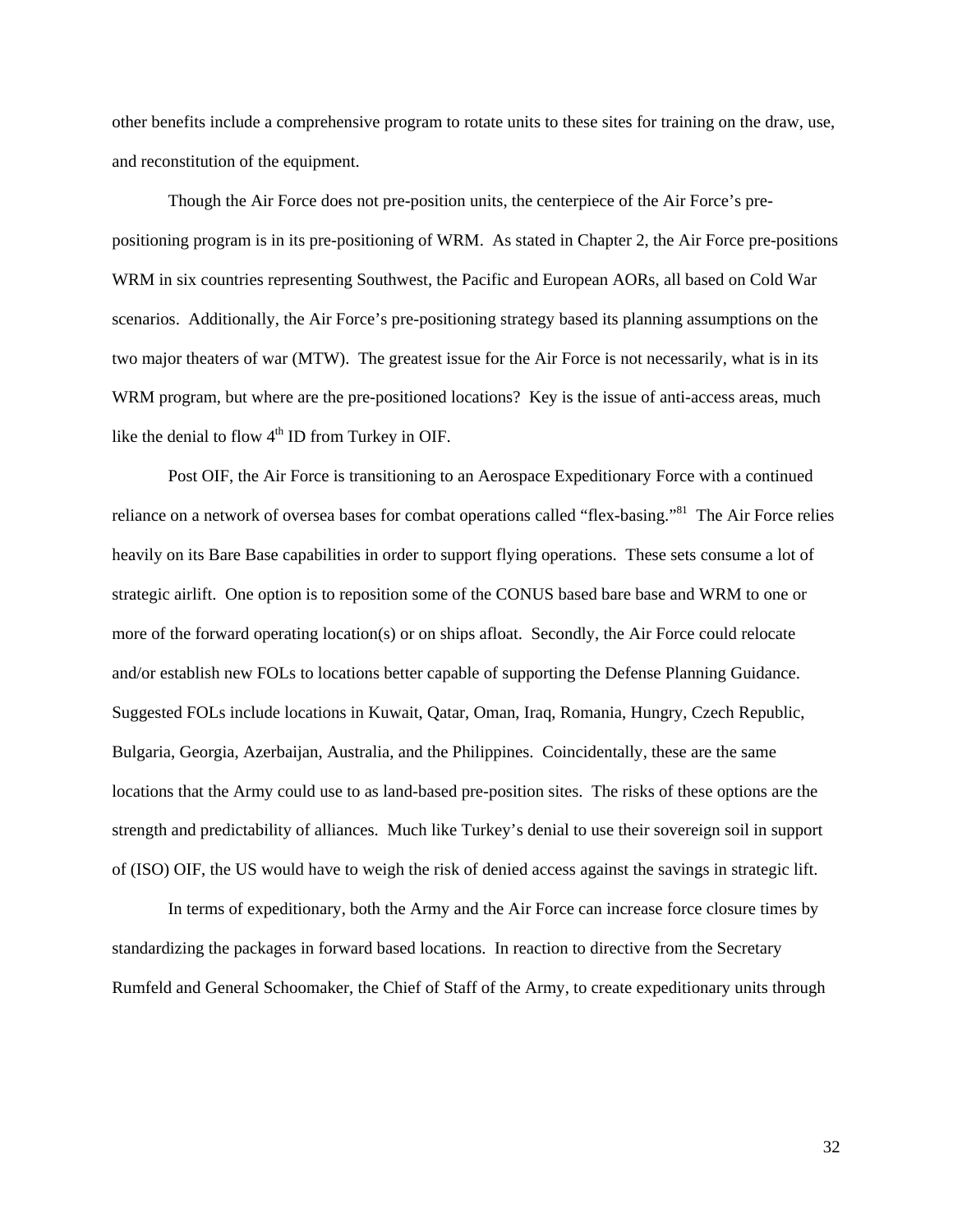modularity, again the  $3<sup>rd</sup>$  ID (M) took the lead. By transforming from three maneuver brigades to five, and by restructuring artillery, engineer support, and logistics support, the new BCT concept and structure can be exported into a new and improved preposition set and either strategically located in an area that offers an opportunity for use on a rotational bases. The Air Force's Expeditionary Force offers the same concept for pre-positioning common items as a means for offering flexibility, operational maneuver from strategic distances and reducing force closure times.

In conclusion, the RCC has a multitude of options and can exploit information operations (IO) to maximize the power pre-positioning programs bring to a contingency operation. Other scenarios in OIF include an example of force movements proving successful with the 82<sup>nd</sup> Airborne Division's near nonpermissive entry into Haiti. Consider if the CFLCC commander had dedicated strategic lift assets to 1AD, 1ID, or 4ID instead of 3ID (M). By doing so, he could have bought the US time for diplomacy, and political resolve. CONUS base units could have loaded sea assets and could have used the time between September 02 and January 03 to get underway thus reducing the sail time. This would save flying in the 3ID (M) last, as the closure times were significantly less that the other three divisions. This option would allow for the nearly simultaneous reception versus the sequential reception of two divisions. The point here is pre-position programs offer the RCC the option of trading time for space. OIF demonstrated a similar approach to this theory in that incrementally, the Bush Administration tied the download of four pre-positioned ships (USNC Watkins, USNS Watson, USNS Charlton, and the USNS Red Cloud) to failures by the former Iraqi leader to comply with the United Nations mandates for weapons inspections and for disarming weapons of mass destruction.<sup>82</sup> During this five month period, (July to November 2002), the Commander of CFLCC took measures to deploy a credible combat forces for the eventual liberation of Iraq.

<span id="page-40-0"></span><sup>81</sup>Paul S. Killingsworth, et al. RAND. *FlexBasing: Achieving Global Presence for Expeditionary Aerospace Forces*, MR-1113-AF, 2000 and LMI, 3-10.<br><sup>82</sup>LMI, 4-1.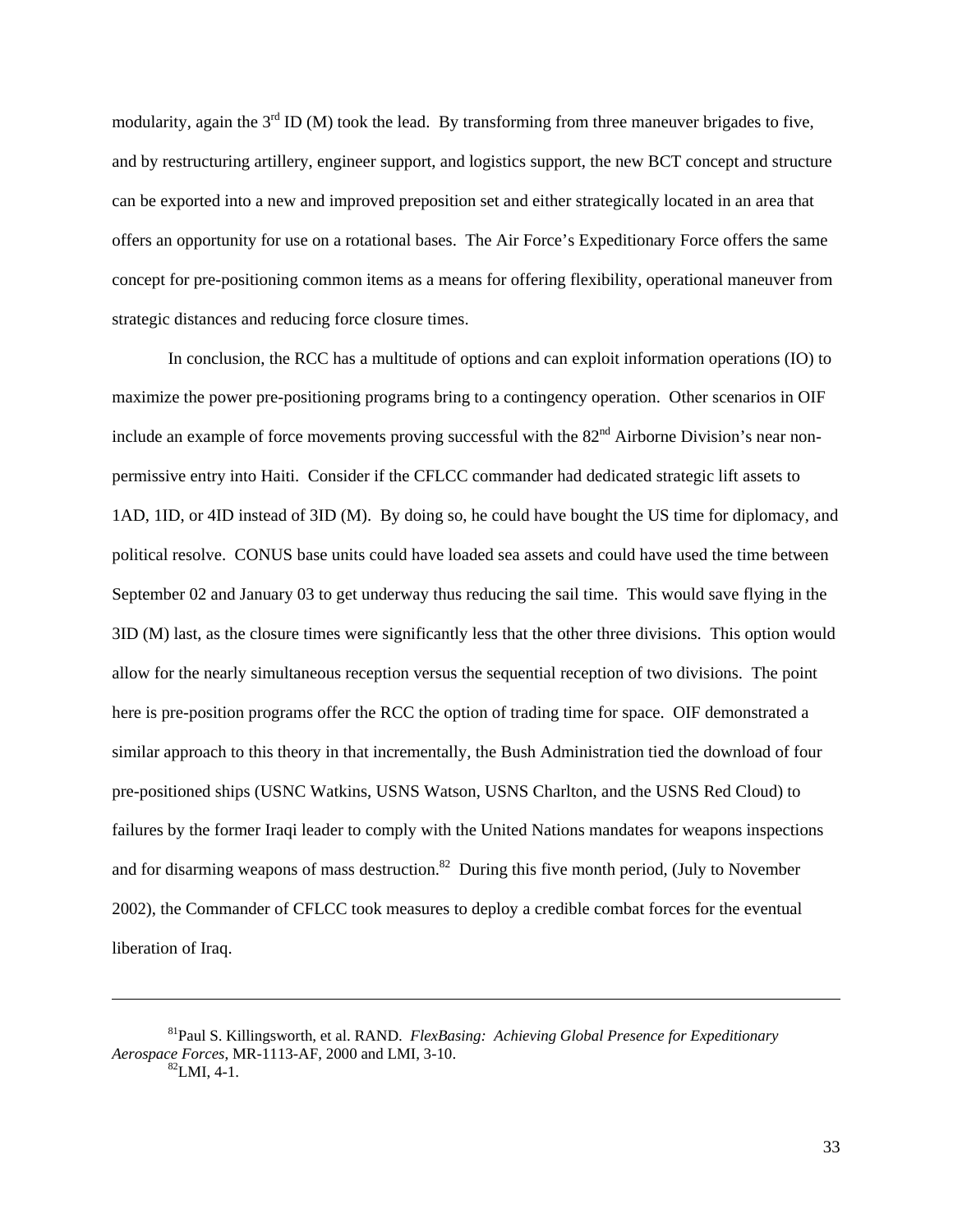### <span id="page-41-0"></span>**Afloat Pre-positioning.**

1

Pre-positioning afloat has universal utility for the RCCs. Afloat operations should be global in nature, joint in character, and suitable for employment in a variety of situations. In evaluating afloat programs, the following three areas are critical: ability to reduce closure times, equipment modernization, and expeditionary/joint integration. As an initial observation, the equipment content and/or the employment techniques for each of the Services afloat programs would indicate a "stove-pipe" focus.

Although the Army and the Air Force pre-position afloat programs includes equipment and materiel, and munitions, respectively, the centerpiece of the Navy and Marine Corps programs is their pre-positioning afloat concept. As stated in Chapter 2, the Navy pre-positions afloat air munitions, hospitals in support of the Marines, and SeaBees. The content (mostly munitions in support of its own Service) is service-specific and ensures the sustainment and expansions of Naval forward presence without creating a large demand on strategic lift resources.

Strategic employment supports the Navy's "Sea Power 21"(Sea Strike, Sea Shield, and Sea Basing) strategy, but does little to integrate with the others services in a joint/expeditious manner. Redesigning the Navy's afloat program is an area that provides many options for converting existing Army, Air force, and Marine afloat equipment and materiel into afloat programs that include expeditionary, "joint-like", power projection concepts. Examples include developing a common logistics system compatible with the Marines, making Maritime Pre-positioning Ships (MPS) dual use/dual capable (as pre-position afloat ships and as floating warehouses), and integrating the Marines Enhanced Networked Seabasing (ENS)<sup>83</sup>. With the ENS concept, the Navy acquires capabilities to support land operations through sea based pre-positioning. There is no data available in reference to the modernization of naval equipment. Perhaps these issues did not exist or are still being realized in post-OIF lessons

<span id="page-41-1"></span> ${}^{83}$ LMI, 3-8, defines Enhanced Networked Seabasing (ENS) as a future Marine power projection concept composed of carrier strike groups and expeditionary strike groups as the core element that, with the expansion of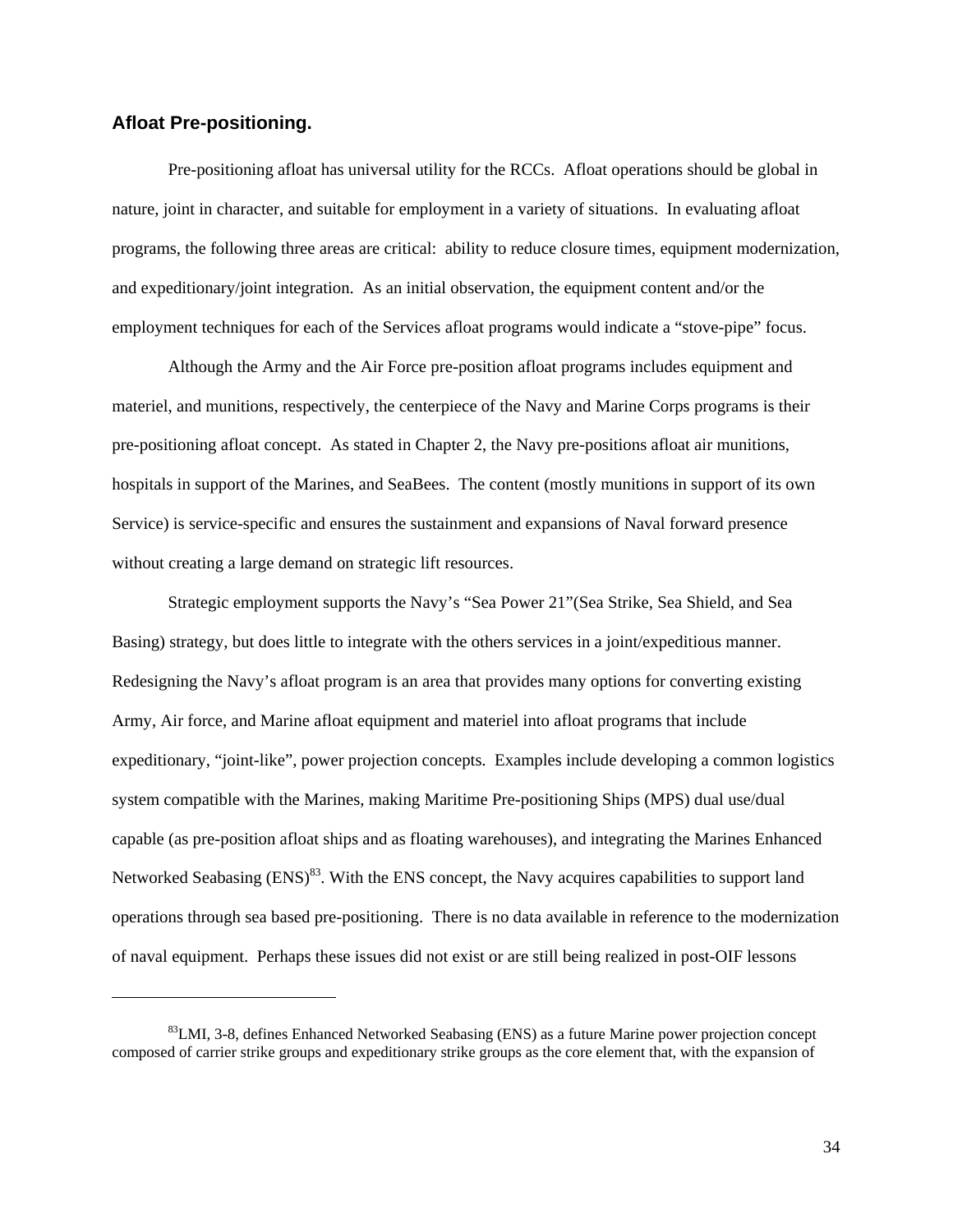learned. Less the Norway Air-Landed Marine Expeditionary Brigade (NALMEB), the entire Marine Corps pre-positioning program is afloat and are aboard fifteen ships.

The equipment contents of these programs are consistent with their "Operational Maneuver from the Sea" doctrine; however, their employment could be more expeditionary, and more "joint-like". The Marine Corps is the only service to keep the most modern equipment in its pre-positioned afloat program, and OIF validated their ability deploy a MPSRON and employ it in an MCO. The II MEF's closure times were consistent with Marine Corps doctrine, but it was not without the challenges of a theater limited in its ability to conduct JRSOI functions. Although the MPF concept currently provides a MEB from a MPSRON in 10 days from a fixed port and 15-20 days, future Marine Corps concepts include the capacity to conduct en route and at-sea arrival and assembly of forces. The Marine Corps continues to seek ways to be more integrated in joint operations and to be more expeditionary. Their MPF concept will transition to MPF(F) embracing Enhanced Networked Seabasing (ENS) as a future Marine power projection concept composed of carrier strike groups and expeditionary strike groups as the core element that, with the expansion of naval platforms, can provide secure, protected "bases" for power projection…in high anti-access environments. It provides C2 of joint forces and joint logistics from the sea directly to ground and air forces....<sup>84</sup> MPF(F) will project power more quickly, potentially projecting a MEB ashore as early as five days quicker than in the MPF. Additionally, the fly in echelon (FIE) is significantly smaller than in the MPF. Lastly, the MPF(F) does not need as many support personnel because it does not require establishment of a support structure ashore.<sup>[85](#page-42-1)</sup>

The Service with the greatest opportunity to redesign the content of an afloat program, it is the Army. APS-3, and pre-OIC, contained four battalion task forces, division base, CS/CSS, ammunition and an auxiliary crane, totaled 13 ships and based out of Diego Garcia. The equipment contained in APS did

1

<span id="page-42-1"></span><span id="page-42-0"></span>naval platforms, can provide secure, protected "bases" for power projection…in high anti-access environments. It provides C2 of joint forces and joint logistics from the sea directly to ground and air forces....<br><sup>84</sup>Ibid.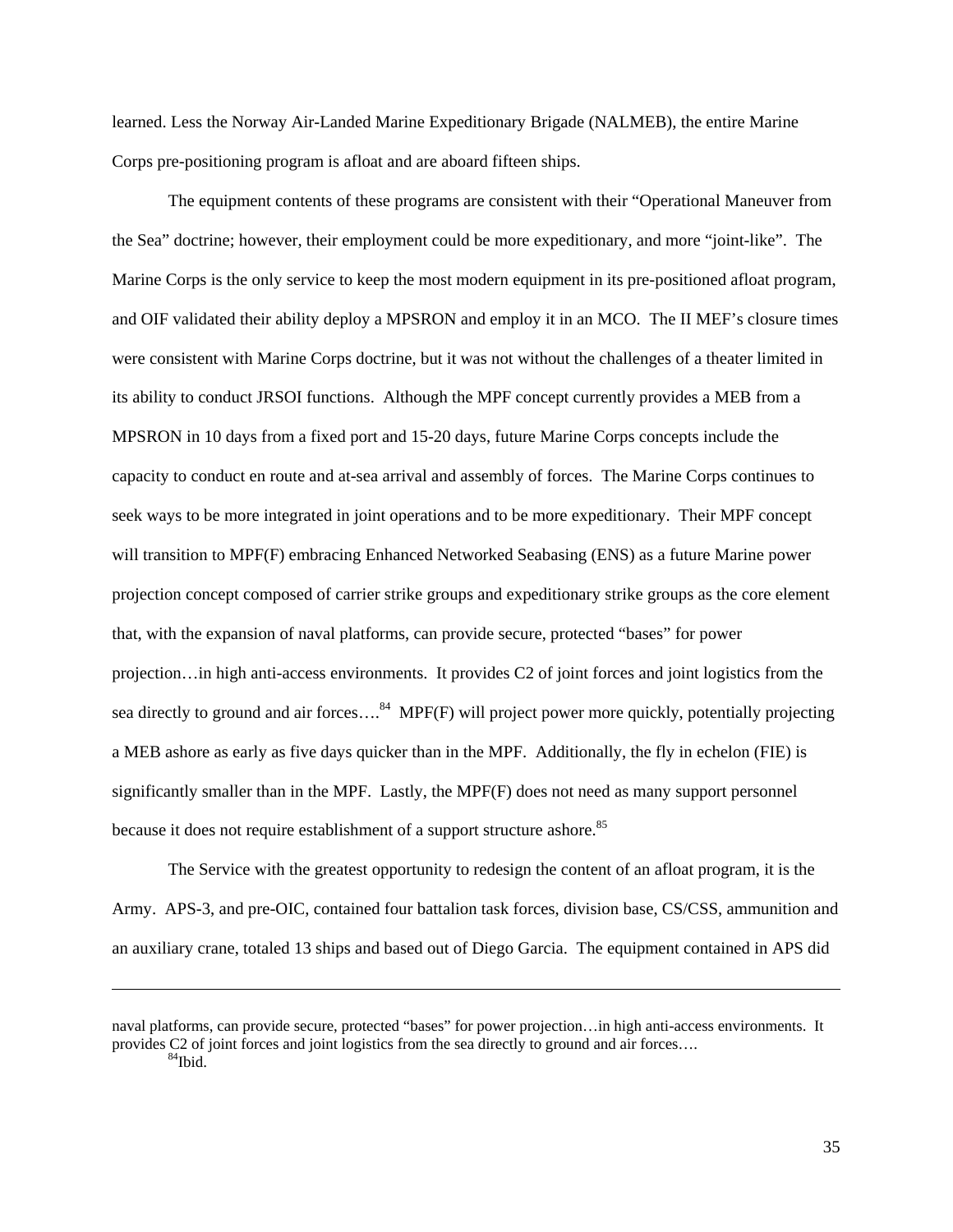not equal the modernization levels equal to equipment at home station. The sustainment packages contained in APS-3 were supposed to include automation stamis, prescribed load lists (PLLs) and authorized stockage lists (ASL). Ideally, the intent of this equipment was to complete the closure of a division and to begin building theater sustainment stocks. Because the basis of the APS-3 configuration came from a NSS strategy of containment, the need for a heavy conventional force, and on equipment formulated in POMCUS equipment sets, it is time to transition APS-3 to meet objective specified in the General Defense Plan 2004-2009. Realistically, post 9/11 strategies and the policy of preemption dictates that the Army's afloat pre-positioning program transition to a more flexible, "joint-like", and adaptable pre-positioning afloat concept. The Army's answer to this challenge is the Army Regional Flotilla Concept (ARF). The ARF concept expands the APS-3 afloat concept to three flotillas (ARF I – Mediterranean, ARF II - Diego Garcia, and ARF III – Guam/Saipan), containing a mixture of conventional forces (six battalion task forces), humanitarian and disaster relief equipment and materiel, common echelons above division and corps logistics (including Stryker/OF CSS) equipment and materiel, and ammunition.<sup>86</sup>

<span id="page-43-0"></span>

<sup>&</sup>lt;sup>85</sup>Ibid, 4-14.<br><sup>86</sup>Briefing by G-3, *Emerging Strategy for Army Pre-positioned Stocks (APS)*.Charts 18, 19, and 20. June 2003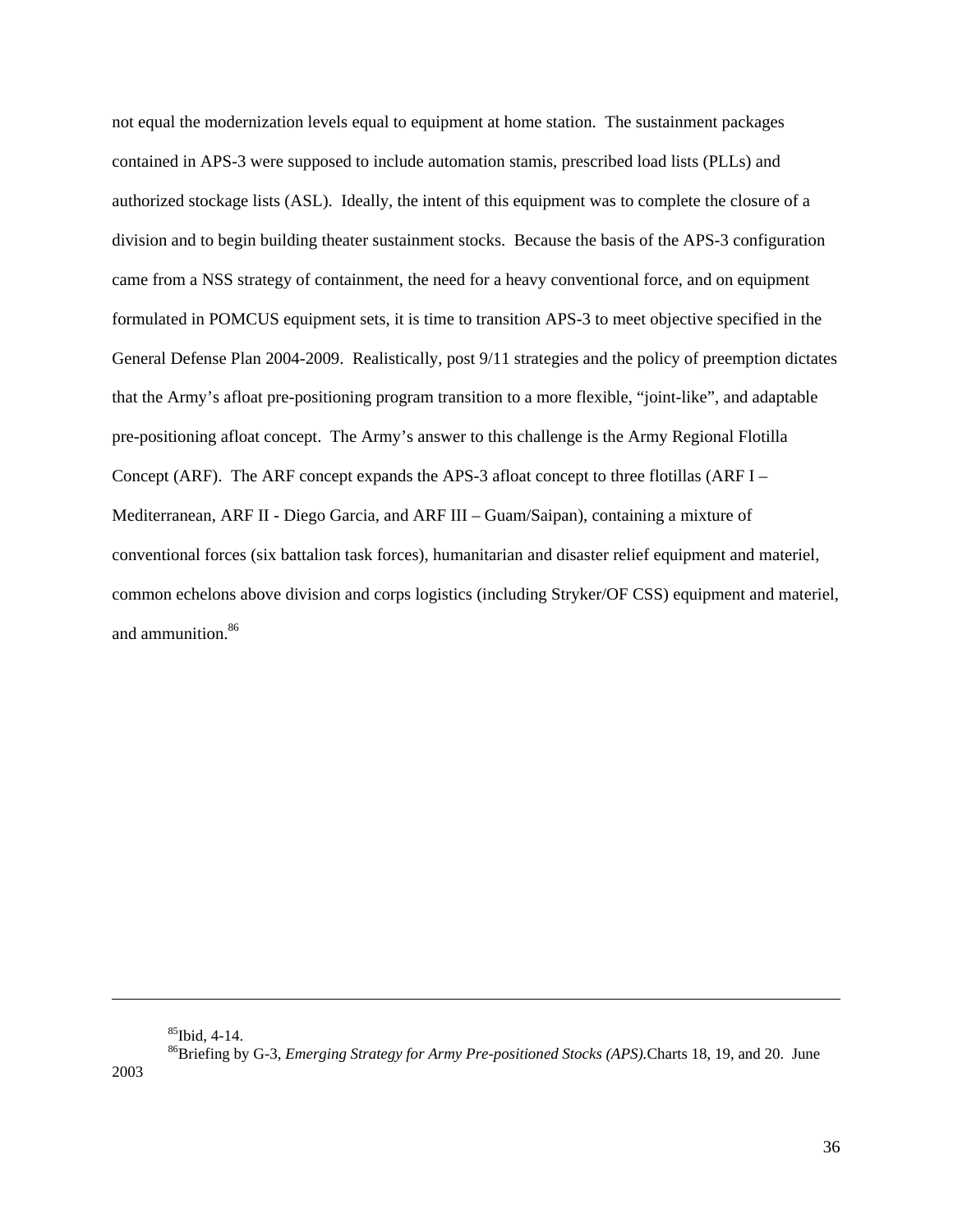<span id="page-44-0"></span>

**Figure 9: CS/CSS Pre-positioning for SBCT/Objective Force[87](#page-44-1)**

Last and not least, is the Air Force pre-position afloat program, consisting of four munitions ships pre-positioned afloat. Because the Air Force relies heavily on FOLs, there appears to be no issues with the type and quantity of munitions the Air Force pre-positions afloat. Likewise, there are no recorded issues from OIF concerning the lack of modernization of munitions pre-positioned afloat. However, in the Air Force Journal of Logistics, John Abell noted that it took almost nine weeks to offload the USNS Bennett during the air war in Kosovo, due to unavailability of a deep draft port, unavailability of materiel handling personnel and equipment and the need for host nation approval to off-load the vessel.<sup>88</sup> As the DOD transforms to more expeditionary means, the Air Force has several options to consider. First, the Air Force should look at relocating from their few large fixed bases to smaller but greater number of FOLs that are more strategically dispersed. This would help reduce ammunition stockage-levels and allow for the potential reduction in ship size. Secondly, they should consider repositioning some of their

<span id="page-44-2"></span><span id="page-44-1"></span> ${}^{87}$ LMI, 4-28.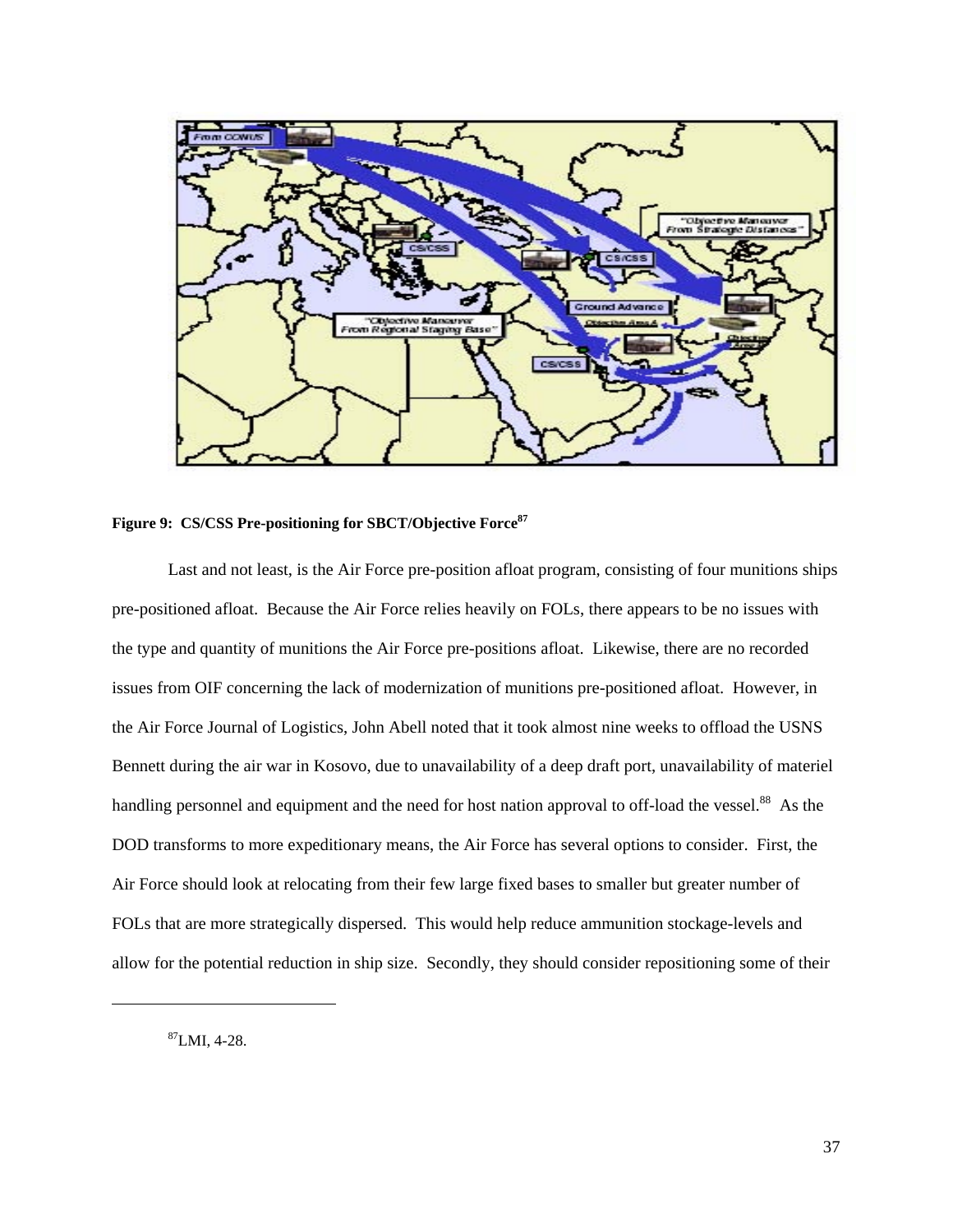<span id="page-45-0"></span>bare base (Harvest EAGLE/Harvest BARE) and other WRM items from CONUS sites to pre-position afloat assets to allow for a reduction in strategic air lift required to move these items. Lastly, the Air Force should integrate critical elements of their Air Force Expeditionary Force into the Marine Corps' ENS concept.

In conclusion, both land and afloat pre-positioning programs provide a means to reduce force closure times, reduce strategic lift requirements, and serve as a means to project power. However, there is much to do for the Services to meet Secretary Rumfeld's intent as defined in his Transformation Planning Guidance.

**Chapter 5** 

-

# **Training and Doctrine: Exercising Pre-positioning Programs**

The Lesson of [the war in Afghanistan] is that effectiveness in combat will depend heavily on jointness, how well the different branches of the military communicate and coordinate their efforts on the battlefield…achieving jointness in wartime requires building that jointness in peacetime.<sup>[89](#page-45-1)</sup>

Secretary of Defense Donald H. Rumsfeld

Since the Cold War, US military forces have conducted twenty-seven operations, of which twenty-five involved multiple services, or joint forces. However, after action reports identify weaknesses in US forces' capability to operate as a joint force. To that end, the Chairman of the Joint Chiefs of Staff (CJCS) established the US Atlantic Command (USACOM) and designated it as the responsible agency for joint training of US forces. In October of 1999, USACOM changed its name to US Joint Forces Command (USJFCOM) representing the only unified command with both a geographic area and

functional responsibilities. In July 1995, the US General Accounting Office's (GAO) *Report to* 

<sup>88</sup>John B. Abell et al, "Strategy 2000: alternative Munitions Pre-positioning, " *Air Force Journal of Logistics,* volume XXIV, Number 2, 19-20, and also available in LMI, 1-4.

<span id="page-45-1"></span><sup>89</sup>CJCSI 3500.01C, *Chairman's Joint Training Policy and Guidance for the Armed Forces of the United States*, (Washington, D.C.: Joint Staff, 31 October 2003), A-1.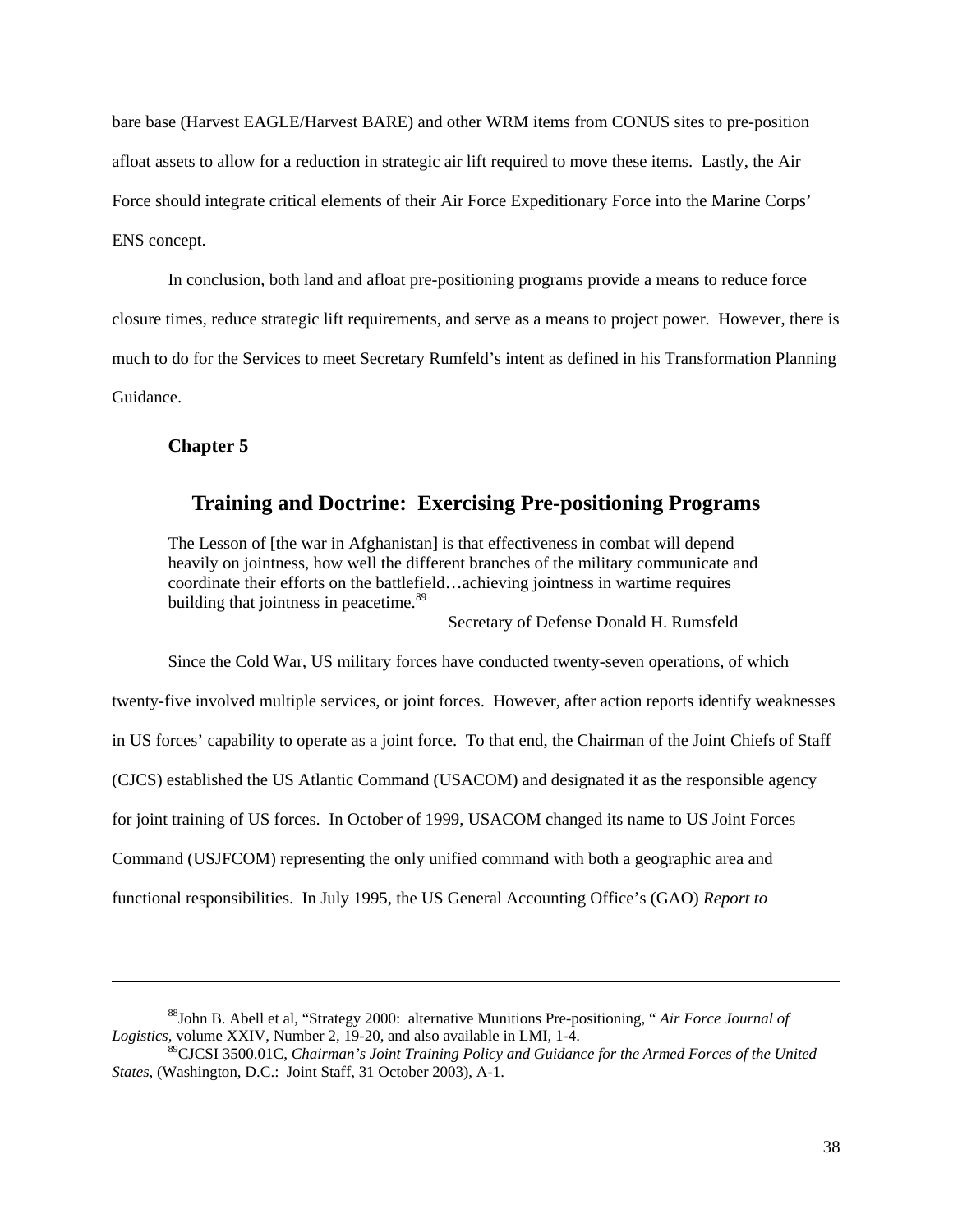*Congressional Requesters* cited 75 percent of all joint exercises fail to have joint training objectives.<sup>90</sup> In reviewing the joint exercises conducted in 1994, 60 percent of these exercises involved a single service.

USJFCOM designed Millennium Challenge 2000 as a means to explore joint war-fighting concepts, but only a limited number of services participated. Although Millennium Challenge 2002 and the one projected for 2004 show an increase in service participation, there is still little focus on the leveraging of pre-positioned equipment as a training objective. Moreover, in the last decade, there have been only three joint exercises, (Desert Strike 1996, Lucky Sentinel 2000, and Native Atlas/Native Fury 2000), involving the use of pre-positioned equipment as a means of testing and evolving real interoperability.<sup>91</sup> Operation Desert Strike 1996 represented a combination of a US Army battalion task force (INTRINSIC ACTION), the US Marine Corps (Eager MACE), and Special Operations Forces (IRIS GOLD) designed to conduct combined training with the Kuwaiti Land Forces and other coalition partners.<sup>92</sup> Lucky Sentinel is an ARCENT's premier battle staff exercise, conducted annually to train the Coalition/Joint Task Force-Kuwait staff, Kuwait Armed Forces staff, Kuwait ministry of Interior staff and selected support unit staffs at the operational level of warfighting. It is an operations plan (OPLAN) exercise testing the Joint Reception, Staging, Onward movement, and Integration (JRSOI) portion of the OPLAN.<sup>93</sup> Lucky Sentinel is a computer-assisted, command post exercise that involved multi-national forces and joint service operations, including reserve forces,<sup>94</sup> demonstrating US commitment to the Gulf region's security and stability. Native Atlas 2000, conducted annually under various titles, was a Joint Logistics Over the Shore (JLOTS) operation, designed to exercise the issue one battalion set of Army preposition equipment from APS-3. Native Atlas 2002, dubbed the largest, most challenging JLOTs exercise since Exercise Ocean Venture 1993, was a four phase exercise including Army, Navy, Air Force, and

1

<sup>90</sup>United States General Accounting Office, *Military Capabilities, Stronger Joint Staff Role Needed to Enhance Joint Military Training* (Washington, D.C.: Government Printing Office, July 1995, 19.<br><sup>91</sup>LMI, 4-46.<br><sup>92</sup>Available on Internet: http://www.globalsecurity.org/military/ops/intrinsic action.htm.

<span id="page-46-4"></span><span id="page-46-2"></span><span id="page-46-1"></span><span id="page-46-0"></span>

<span id="page-46-3"></span> $^{93}$ Available on Internet: [http://www.globalsecurity.org/military/ops/lucky-sentinel.htm.](http://www.globalsecurity.org/military/ops/lucky-sentinel.htm)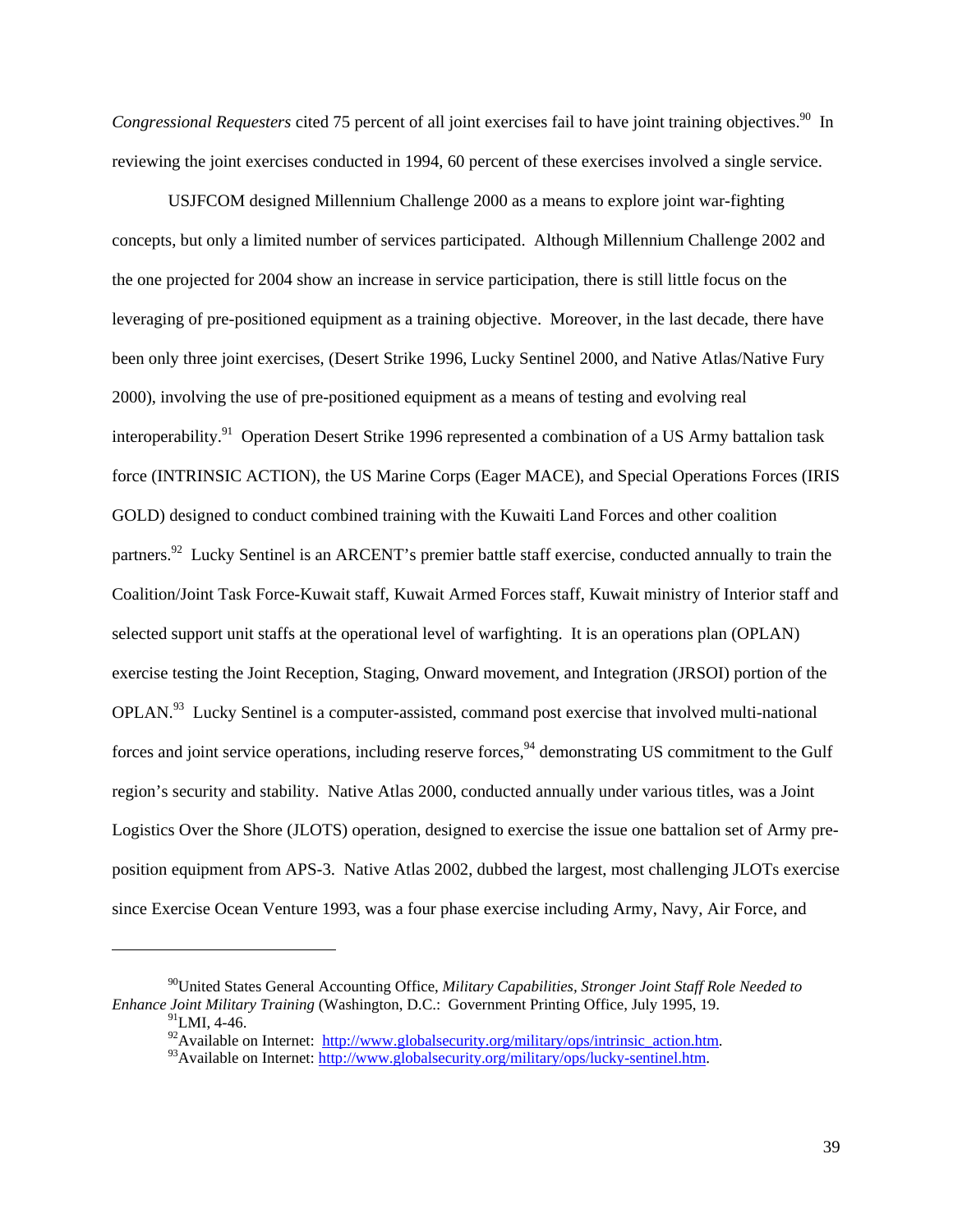Marine Corps. The exercise highlighted the ability of the US to project power from the sea when port facilities are nonexistent, and to sustain forces on the ground.<sup>[95](#page-47-0)</sup>

In contrast, there are more historical examples deploying and using pre-positioned equipment in actual contingencies. Since Desert Shield and Desert Storm in 1990, the Army, Air Force, Navy and Marine Corps have deployed to contingencies in Saudi Arabia, Kenya, Somalia, Bosnia, Kosovo, and Kuwait, relying heavily the use of pre-positioned equipment as a means to close forces quickly and reduce strategic lift requirements. Instead of maximizing the use of joint training exercises to hone joint interoperability skills, historically, the services use lessons observed during actual deployments to endure the procedures for drawing and exercising the use of pre-positioned equipment

General Henry Shelton, former CJCS, stated, "joint training is designed to ensure the Armed Forces of the United States are ready to execute the National Military Strategy in shaping the global environment and responding across the full spectrum of crises and range of military operations – MOST IMPORTANTLY, the ability to defeat our adversaries.<sup>96</sup> Joint Vision (JV) 2010 includes new operational concepts of dominant maneuver precision engagement, focused logistics, and full dimensional protection that will require changes in the Armed Forces of the United States to execute future missions.<sup>97</sup> Simplistically put, the key to future military operations is for US forces to train as they will fight. The greatest challenge with all DOD pre-positioning programs is the lack of training, both service-specific and joint interoperability exercises.

DOD has a prime opportunity to maximize defense dollars while maximizing joint training opportunities. In testimony before the Senate Armed Services Committee, Deputy Secretary of Defense Paul Wolfowitz stated "the centerpiece of our training transformation effort will be the Joint National

<sup>&</sup>lt;sup>94</sup>Available on Internet: [http://www-sa.arcent.army.mil/news/archive/2001\\_News/article\\_07.html](http://www-sa.arcent.army.mil/news/archive/2001_News/article_07.html)

<span id="page-47-1"></span><span id="page-47-0"></span>

<sup>&</sup>lt;sup>95</sup>Available on Internet: [http://globalsecurity.org/military/ops/native\\_atlas.htm](http://globalsecurity.org/military/ops/native_atlas.htm).<br><sup>96</sup>Henry H. Shelton, CJCSI 3500.01B, *Joint Training Policy for the Armed Forces of the United States*, (Washington, D.C.: Joint Staff, 31 December 1999), vi.<br><sup>97</sup>Ibid, A-2.

<span id="page-47-2"></span>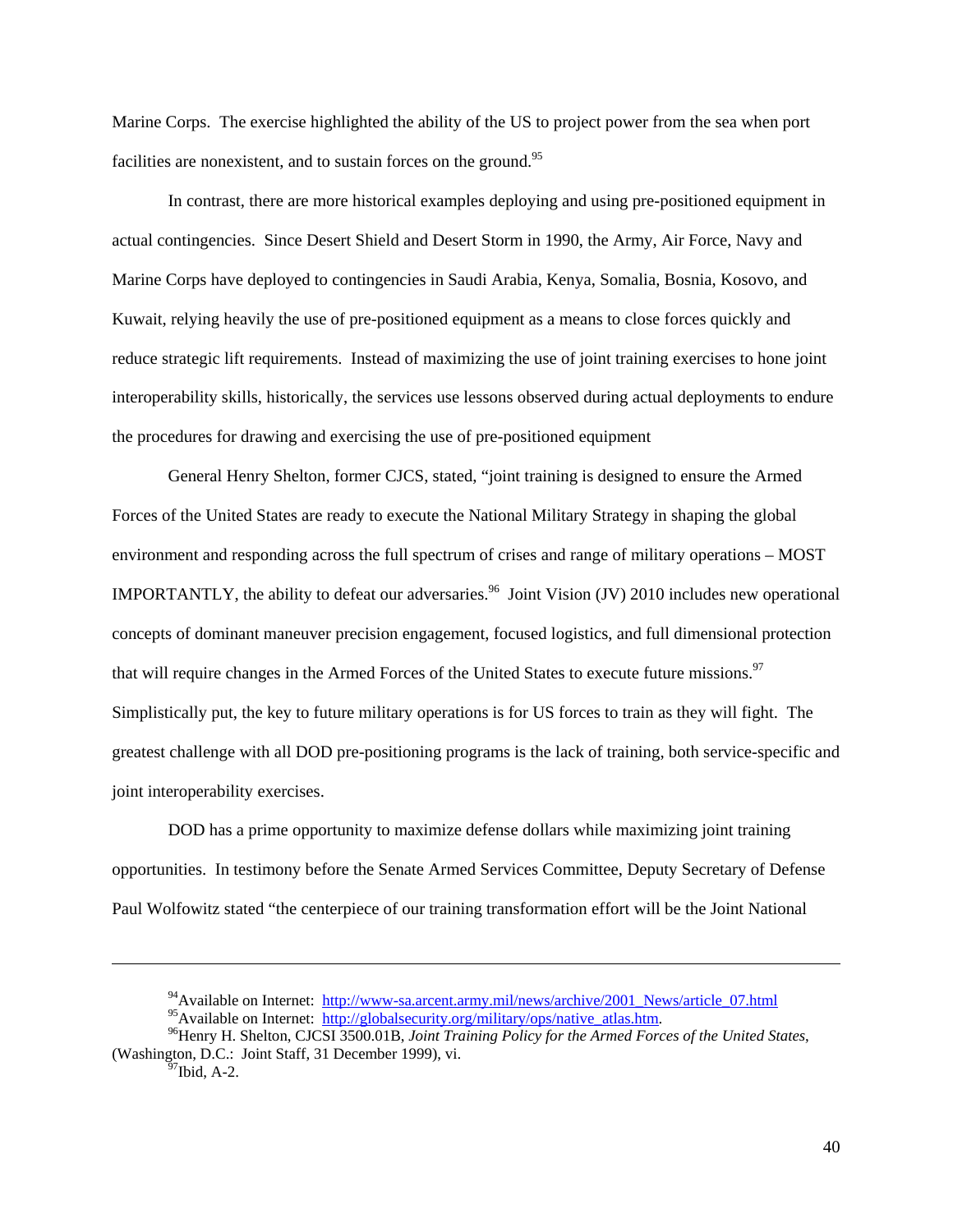Training Capability."<sup>98</sup> Initial successes include a January 2004 event (Western Range Complex), conducted in four states (California, Nevada, Arizona, and New Mexico), with supporting sites in seven states (Texas, Louisiana, Kansas, Alabama, Georgia, Florida, and Virginia). It leveraged and integrated existing Service training events including an Army National Guard Training Center brigade rotation at Fort Irwin; a US Marine Corps Air Ground Combat Center, Twenty-nine Palms; Navy Strike Group Training, including a Stand-Off Land Attack Missile Exercise in the vicinity of San Diego; and the Air Force's Air Warrior exercise a Nellis Air Force Base.<sup>99</sup> The key accomplishment here was communications integration into realistic joint training. Perhaps future exercises of this nature can take the training objectives a step further designed to exercise the Enhanced Network Seabasing and allow opportunities for the Services to employ pre-positioning concepts.

Joint doctrine is another area hindering the planning and employment of pre-positioning capabilities. Less CJCSI 4310.01, Logistics Planning Guidance for Pre-positioned ships, thirteen joint publications fragment pre-positioning concepts. No single joint publication defines the role of prepositioning in US strategy; roles and responsibilities of the Military Services, RCCS and Joint Staff in determining and establishing DOD pre-positioning postures; and joint planning and employment of prepositioning capabilities[.100](#page-48-2)

In summary, the January 2004 exercise demonstrated a quantum leap in improving joint training; however, it still did little to focus on objectives necessary to train joint forces on the use of pre-positioned equipment programs. Arguably, deployments are still "cold war" centric in that each service deploys or exercises its existing pre-positioned program independent of the other services and in avoid of interoperability. By redesigning and restructuring the services into modular packages that are rapidly deployable, employable and sustainable, USJFCOM has an opportunity to construct pre-positioned

1

<sup>98</sup> USJFCOM homepage, "News fro USJFCOM: Leading the U.S. Military Transformation, Available on Internet: [http://www.jfcom.mil/newslink/storyarchive/2004,](http://www.jfcom.mil/newslink/storyarchive/2004) 4.

<span id="page-48-2"></span><span id="page-48-1"></span><span id="page-48-0"></span>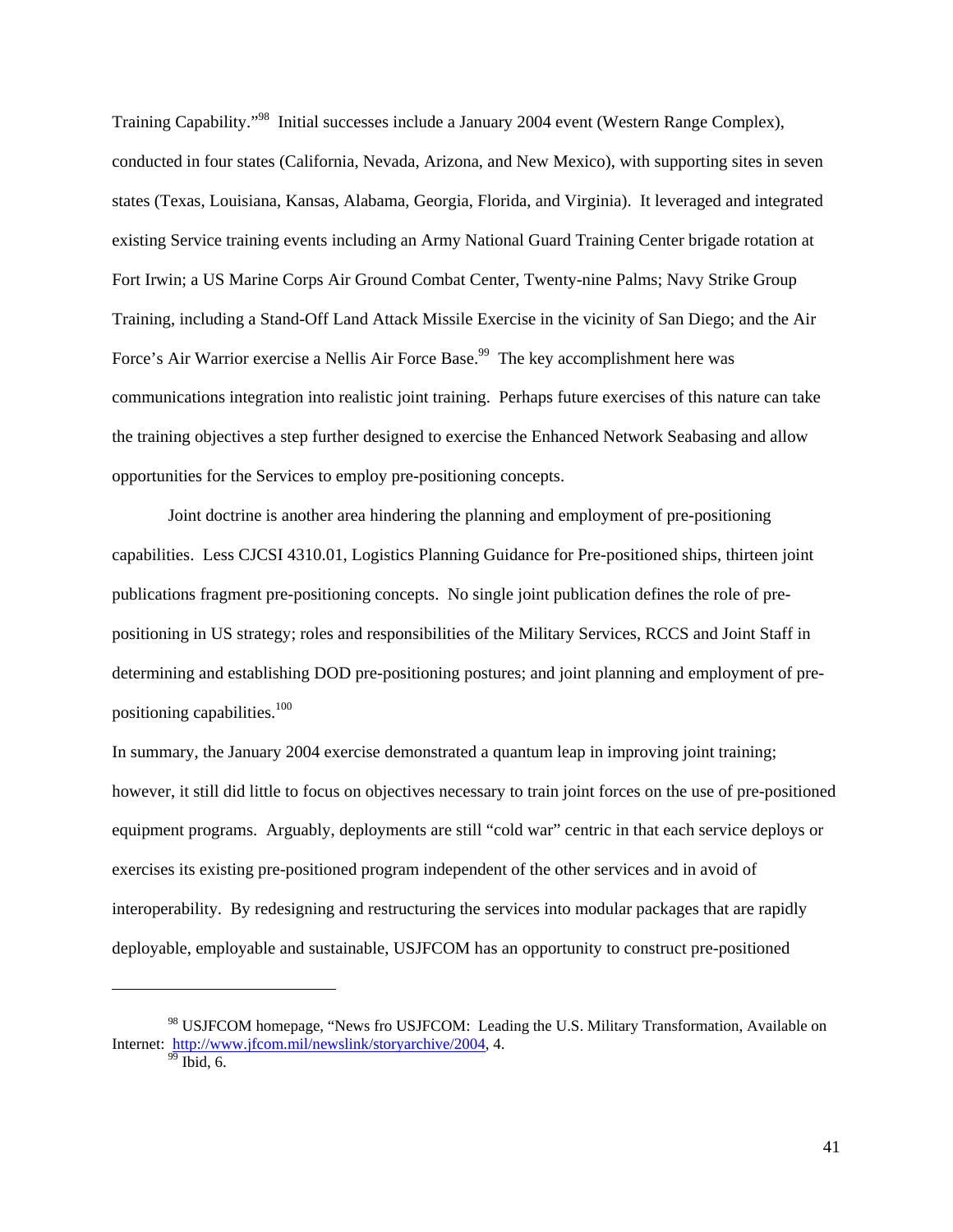<span id="page-49-0"></span>equipment packages, forward locate them in key geographic locations and develop joint training exercises designed to rotate forces into those locations for the purposes exercising forward pre-positioned equipment on land or afloat. The downloading of flotillas, the drawing of equipment in key geographic areas, and the use/reconstitution of pre-positioned equipment provide ways to enhance joint training and exercise programs. Additionally, by developing exercises to rotate forces into these geographic locations, the Regional Combatant commander enhances relations with the host country, demonstrates his resolve for shared security, provides employment opportunities to host governments, and fine tunes deployment training while minimizing strategic lift resources. Developing joint doctrine and redefining prepositioning concepts to reflect common usage will make future pre-positioning supportive of joint operations. The DOD looks to US Transportation Command as the executive agent for strategic mobility. Strategic mobility is the instrument that allows the United States to play upon the world stage at whatever level is chosen by our national leadership.<sup>101</sup> In Joint Vision 2010, the Chairman of the Joint Chiefs of Staff provides a common direction into the next century for our services. "USTRANSCOM, providing timely, customer-focused global mobility in peace and war through efficient, effective, and integrated transportation from origin to destination."

### **Chapter 6**

# **Conclusions and Recommendations**

We need to change not only the capabilities at our disposal, but also how we think about war. All the high tech weapons in the world will not transform the US armed forces unless we also transform the weay we think, the way we train, the way we exercise, and the way we fight.

Secretary Rumfeld's Remarks to National Defense University, 31 Jan 02.<sup>[102](#page-49-2)</sup>

<span id="page-49-1"></span>

<sup>&</sup>lt;sup>100</sup> LMI, 4-46.<br><sup>101</sup>United States Transportation Command Homepage, [on-line]; Internet; http://www.transcom.mil/missions/mission.html, 1.

<span id="page-49-2"></span> $102$  Donald H. Rumsfeld, Remarks to the National Defense University, 31 Jan 02.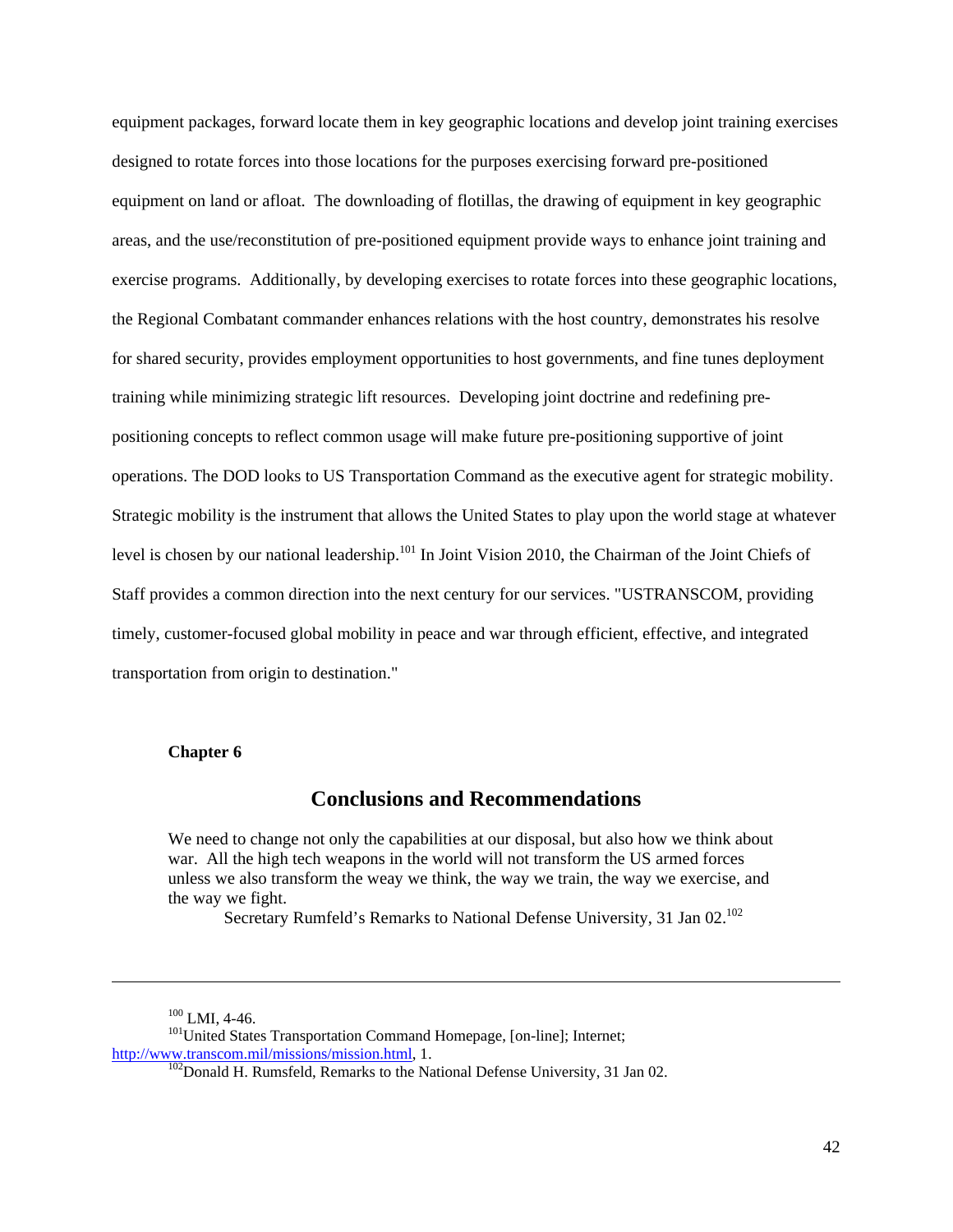According to Secretary Rumfeld, "transformation is a process that shapes the changing nature of military competition and cooperation through new combinations of concepts, capabilities, people and organizations that exploit our nation's advantages an protect against our asymmetric vulnerabilities to sustain our strategic position, which helps underpin peace and stability in the world."<sup>103</sup> Douglas J. Feith, Under Secretary of Defense, defines the transformation of US global defense posture as:

"We want to make our forces more responsive given the world's many strategic uncertainties. We want to make our military presence increasingly rotational with the emphasis, ...on the capabilities of forces rather than their numbers. We want to benefit as much as possible from the strategic prepositioning of equipment and support. We want to make better use of our capabilities by thinking of our forces globally, rather than as simply regional assets. We want to be able to bring more combat capabilities to bear in less time, that is, we want to have the ability to surge our forces to crisis spots from wherever our forces might be."<sup>104</sup>

The Quadrennial Defense Review (QDR) 2002 offers the following guidance with respect to employment of military forces:

"[R]ests on the assumption that US forces have the ability to project power worldwide. The United States must retain the capability to send well-armed and logistically supported forces to critical points around the globe, even in the face of enemy opposition, or to locations where the support infrastructure is lacking or has collapsed. For US forces to gain the advantage in such situations, they must have the ability to arrive quickly at non-traditional points of debarkation to mass fire against an alerted enemy and to mask their own movements to deceive the enemy and bypass its defenses." [105](#page-50-2)

This chapter answers the questions addressed in Chapter 1, posing the relevancy of prepositioning programs by providing conclusions to the information provided in chapter 2 through 5.

<span id="page-50-0"></span><sup>103</sup>Donald H. Rumsfeld, *"Transformation Planning guidance"*, April 2003, available from [http://www.defenselink.mil.](http://www.defenselink.mil/) [104](http://www.defenselink.mil/)Douglas J. Feith, *"Transforming the US Global Defense Posture"*, Department of Defense Speeches,

<span id="page-50-2"></span><span id="page-50-1"></span>available from [http://www.defenselink.mil/speeches/2003/,](http://www.defenselink.mil/speeches/2003/) 3 Dec 2003.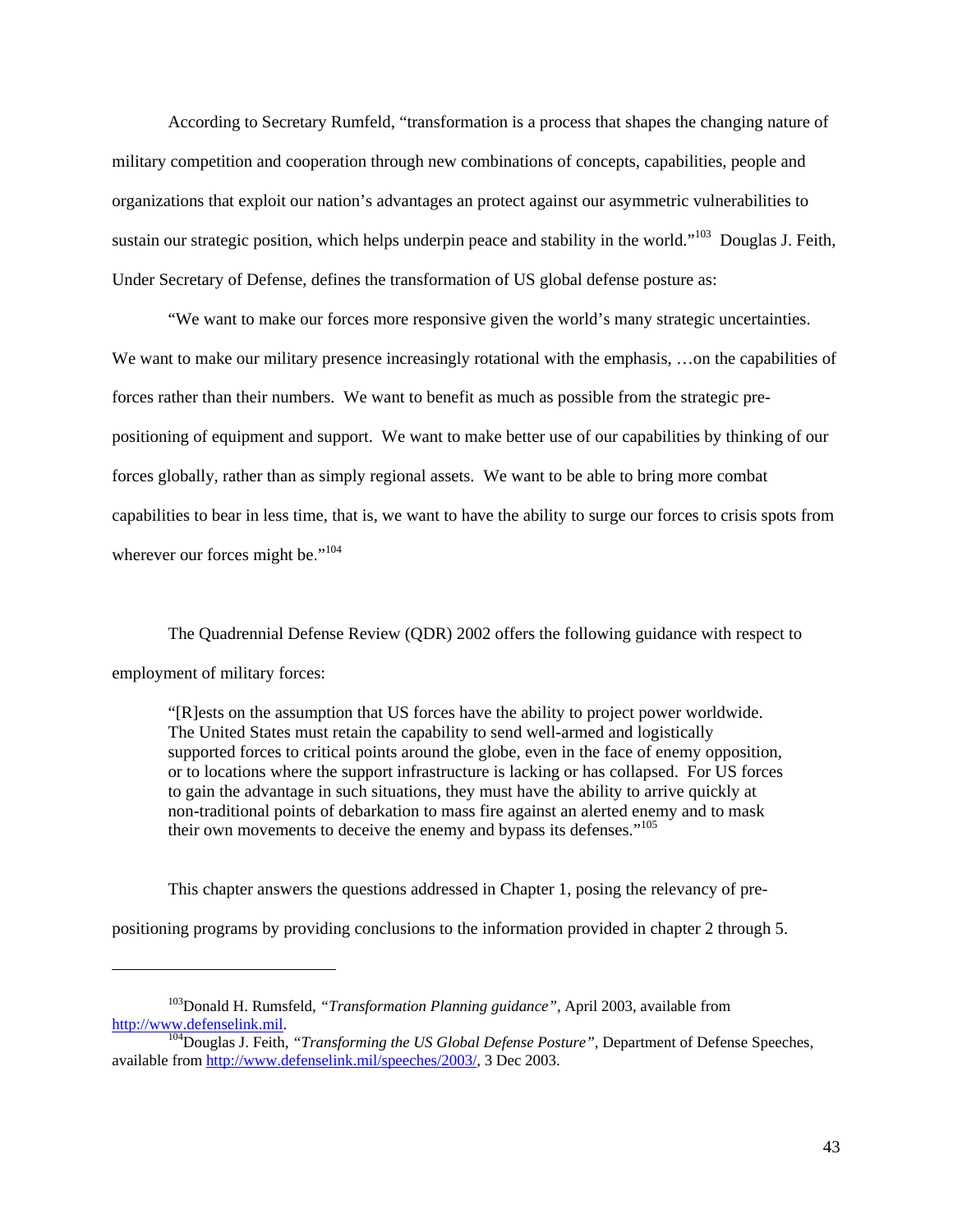Lastly, it makes recommendations for how DOD can expand the current pre-positioning program to make it a more viable program.

First task is to address several of the compelling questions with the relevancy of pre-positioning program. Does pre-positioning provide a means to reduce strategic air- and sealift requirements? Chapter 2 clearly illustrated the gross differences between the total number of aircraft and sealift required to deploy the  $3<sup>rd</sup>$  ID (M), who drew pre-positioned stocks, compared to the same assets needed to deploy four other divisions, who did not draw pre-position equipment or materiel. Do the pre-positioning programs meet the intent of power projection and are the springboards for deployments? The Army and the Marine Corps' pre-positioning programs are examples for projecting units with or designed to fall-in on equipment pre-positioned forward. Both the Army and the Marines, as illustrated in Chapter 4, use pre-positioning to serve as a means to project power, but their techniques and employment strategies mirrored Cold War strategies. Post-9/11 and NSS of 2002 calls for a more expeditionary capability, that is more modular, easier to deploy and quicker to employ. Although the bases are few, the Air Force is entrenched into large, permanent bases; strategies also based on the containment strategy of the Cold War. The Navy is by design forward deployed. However, the fact they only pre-position munitions and operate hospitals in support of the Marines make them less effective as a power projection platform. OIF illustrated the *power* in power projection by closing an Army and a Marine division in less than thirty days. Can these pre-positioning programs transcend the maelstrom of transformation? The answer is definitely yes. Under the direction of the Secretary of Defense, each Service has proposed methods, techniques and requirements to make their existing pre-positioning programs more adaptable, tailorable, scalable, versatile, rapidly deployable and employable, and easier to sustain. Lastly, are there existing training programs to properly train each of the military services in the employment of pre-position equipment, materiel, or as in the case of the Air Force WRM, and/or their existing joint training exercises

 $105$ ODR, 43.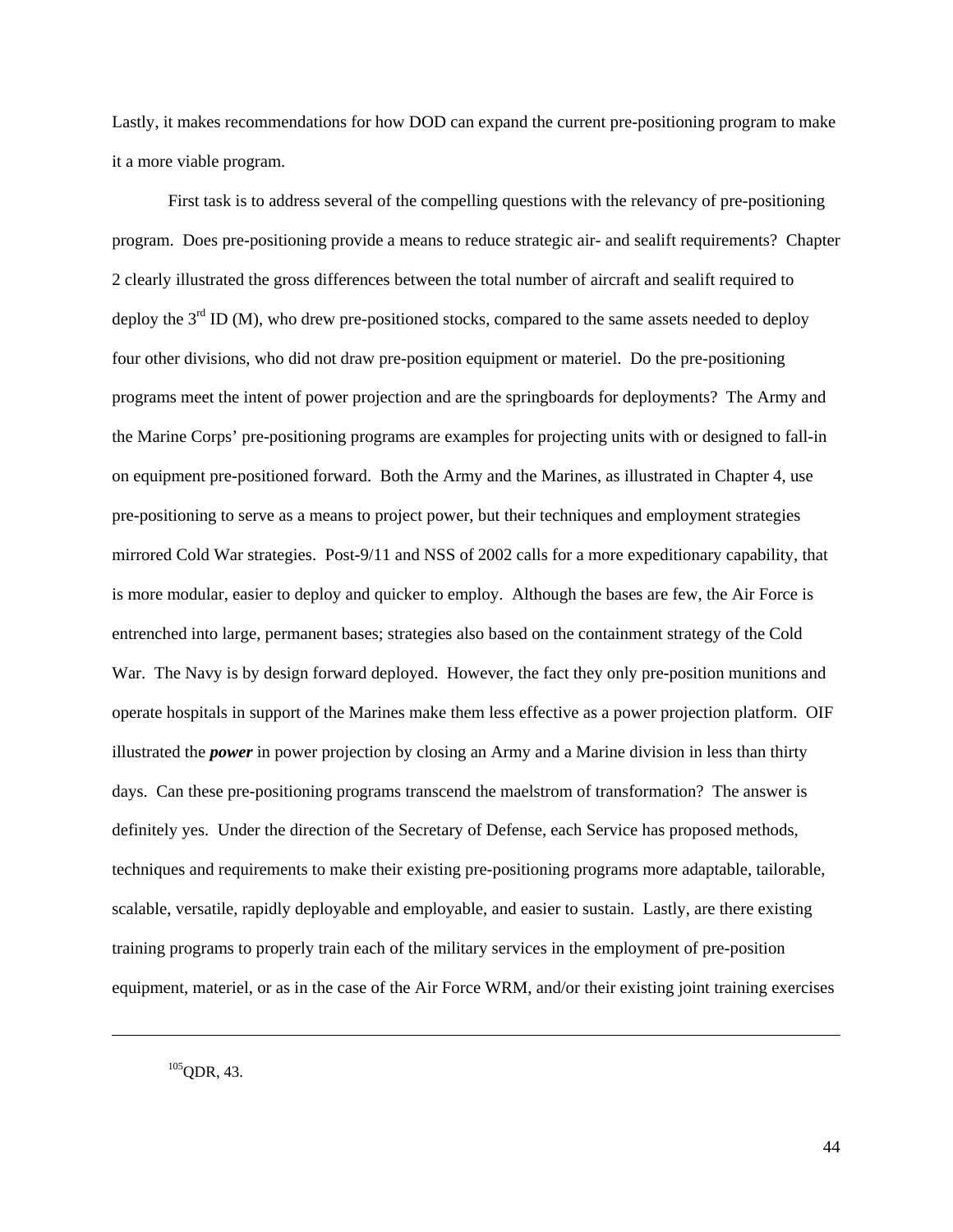<span id="page-52-0"></span>in which the pre-positioned capabilities of the Military Services test interoperability? As illustrated in Chapter 5, there are few examples where the Army and the Marines exercise the use of their prepositioning programs. Equally, there rare examples of joint Service related exercises designed to train the use of pre-positioned equipment and supplies. Unequivocally, this is the area that needs the most attention.

Given these conclusions, the following are a few recommendations for transforming the current pre-positioning programs outlined in this monograph. Although pre-positioning equipment and materiel, WRM, and materiel in forward bases or afloat was a means to reduce strategic lift resources, it does not do enough to make them expeditionary. The Joint Operations Concepts provides a framework for making the following recommendation:

# **Fully integrated, with all functions and capabilities focused toward a unified purpose.**

Joint pre-positioning begins with developing common systems. From the identification of common-user items and parts, to procedures for requisitioning and receiving parts, to asset visibility, to over all theater distribution systems, DOD must resource ways to integrate the military forces with common-user equipment, communications and sustainment practices. Logistics of the future, just as in the past, will continue to play a crucial role in our nation's force projection capability. The ability of the nation to project and sustain power in the future will require a fusion of information, logistics, and transportation technologies to provide rapid crisis response, track and shift assets even while en route, and deliver tailored logistics packages and sustainment directly at the strategic, operational, and tactical levels of operation.<sup>106</sup> USTRANSCOM will have to worked closely with the Defense Logistics Agency to synchronize commodity management with strategic mobility. Pre-positioning programs have to be "plug

 $\overline{\phantom{a}}$ 

<span id="page-52-1"></span><sup>&</sup>lt;sup>106</sup>USTRANSCOM Homepage, [on-line]; available from [http://www.transcom.mil/factsheet.html](http://www.transcom.mil/factsheet.html;).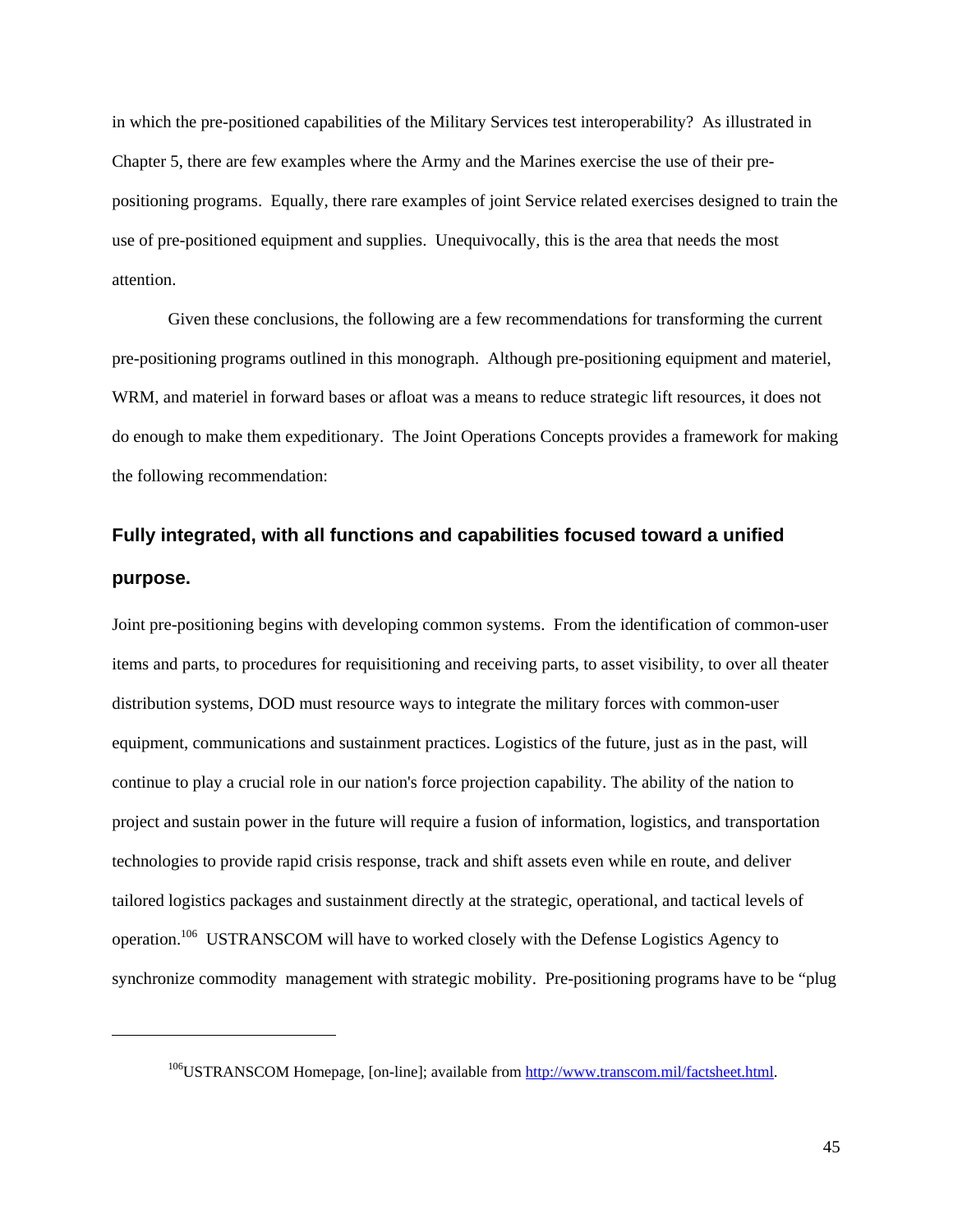<span id="page-53-0"></span>and play" or they lose their value in deployment and employment activities. As stated in Chapter 4, the military services' pre-positioning programs were too "stove-piped". Perhaps by directing the Defense Logistics Agency to take the lead for integrating Joint Pre-positioned programs would create programs that are more joint-like. DOD must field all pre-positioning programs to its authorized levels and with the most modern equipment, or at least with equipment that is as modern as that equipment at home station. DOD can maximize training of personnel, fine tune procedures for using pre-position assets, maintain facilities and equipment, and refine joint doctrine by exploiting the development geographic hub from which to rotate Army, Air force, Marine Corps and Navy forces.

# **Rapidly deployable, employable, and sustainable throughout the global battlespace regardless of anti-access or area denial environments.**

The Army needs to realign its pre-positioning program from four to three land-based prepositioning sites and from one pre-position afloat set to three Army Regional Flotillas. No matter how the sets are numerically identified, (i.e., APS 1-6, or APS 1-3 and ARF I- III), the transition in stationing strategy needs to provide a mix of equipment and materiel to accommodate both MCO and military operations other than war (MOOTW), thus providing the RCC with a range of flexible options from which to choose. This new design will also provide forward-based, self-contained/self-supporting brigade combat teams. Since current funding levels may make it cost prohibitive to add a Stryker Brigade/Objective Force (SBCT/OF) into a pre-position set, the Army could help reduce the strategic airlift requirements by simply placing some or all of the CS/CSS required to support SBCT/OF.

Unlike the  $2 X 2$  battalion task force structures, the new concept focuses on smaller, modular, and easier to deploy forces, each capable of drawing any one of the pre-positioned sets. As the Army transitions to the new design, it would be a good time to consider adding special operations-specific equipment and/pre-positioned materiel. Maintaining three-region strategy for the ARF supports the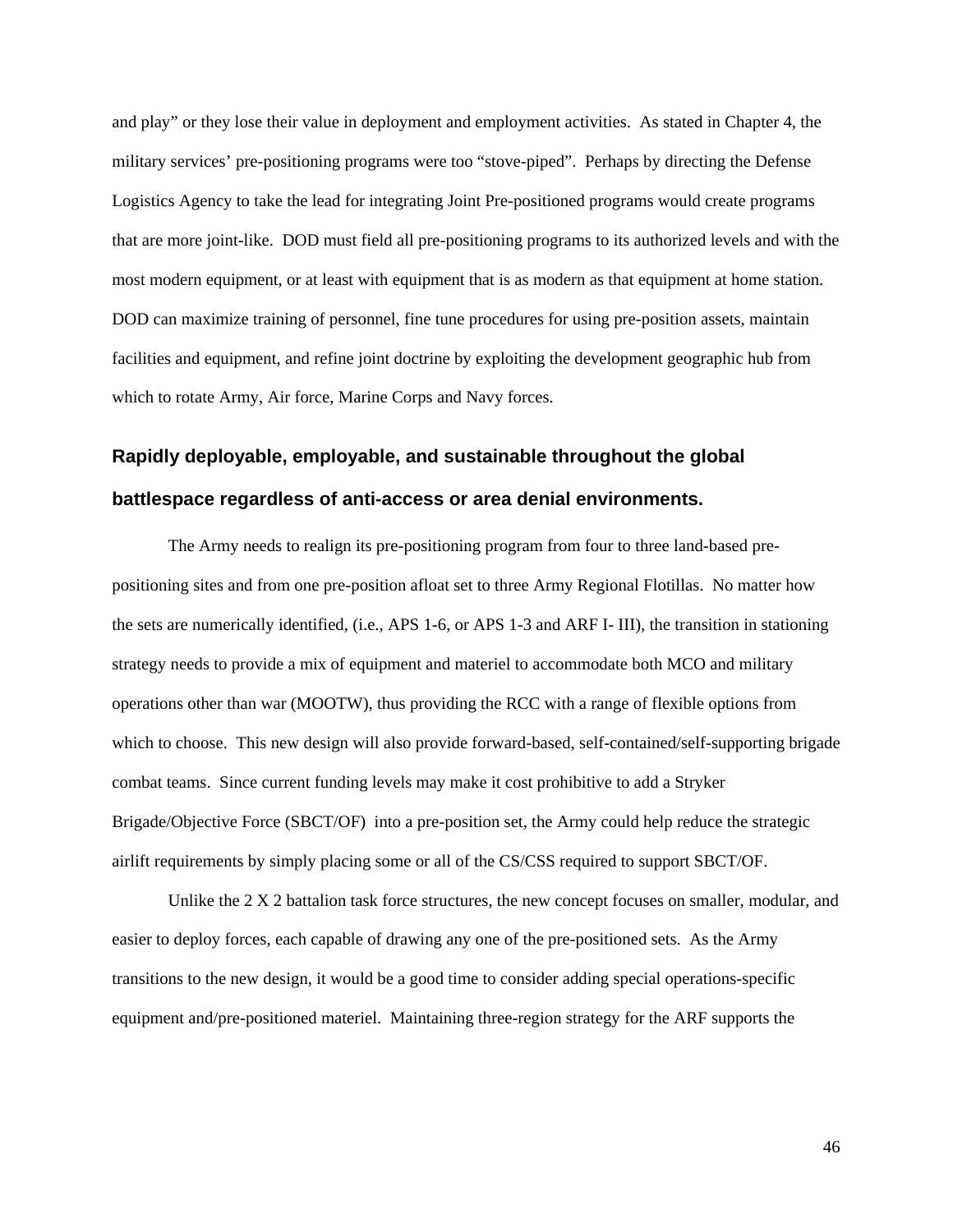objective to provide operational reach from strategic distances, enhances the Army's ability to deploy five divisions in thirty days, and provides support in anti-access/area denial areas. The endstate of this recommendation is to redesign the Army's pre-positioning program to mirror the Marine Corps' ENS concept. The Air Force could consider reducing its strategic airlift requirements by simply relocating some of its Bare Base (Harvest BEAR and Harvest EAGLE) equipment and other WRM items either in newly identified FOLs or afloat pre-positioned ships.

DOD needs to accelerate research and development of the MPF(F) and the Navy's ENS Program, and use it as the model for changing the way DoD executes war in a theater of operation. Incorporating afloat capabilities into the ENS would increase responsiveness, flexibility, and survivability in sever antiaccess environments.

Operations in Bosnia, Desert Shield and Storm, Operation Enduring Freedom and Operation Iraqi Freedom are recent examples the Military Services and DLA have had successes with the use of prepositioning programs. As our national leaders deal with undefined threats and as globalization continues to spell uncertainty, now is the time to change the way we prosecute wars. DOD must remain vigilant in it ability to provide strategic responsiveness and transforming the way we resource and employ our prepositioning programs is way to achieve that endstate. Pre-positioning is an integral part of our National Military Strategy. Not only does it provide a power projection capability, it also provides the RCC with a full spectrum of military options. Whether fighting major combat operations or providing humanitarian assistance, DOD's Pre-positioned Force will serve as a springboard for deployments.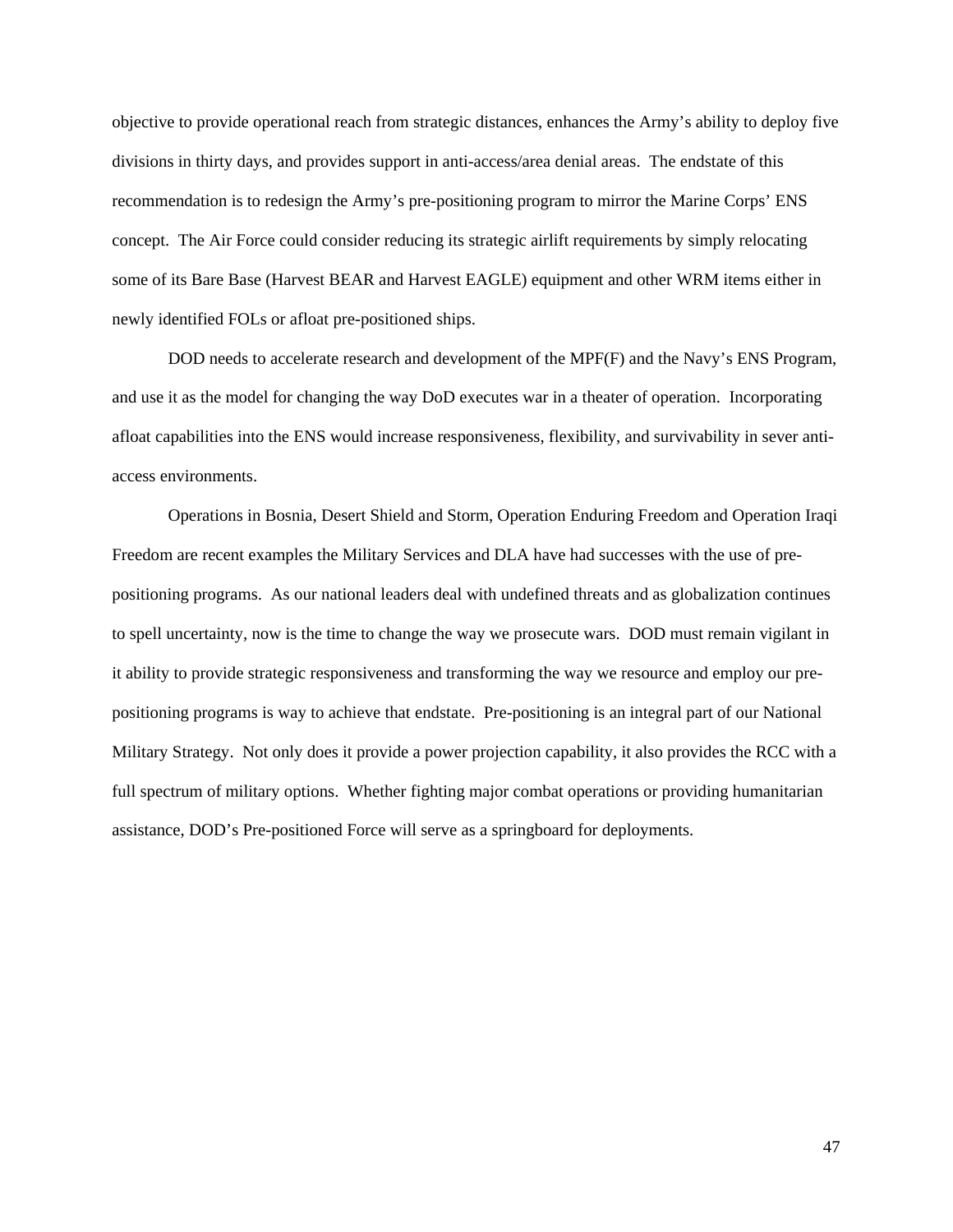# **BIBLIOGRAPHY**

# **Publications**

*Allison, Scott, LTC, USA, "*Army Pre-positioned Stocks in Europe (APS2) Information Paper"*. [on-line]; from Department of the Army, Office, Deputy Chief of Staff, Logistics, DALO-FPP, dated 10 September 2001, available from [http://www.globalsecurity.org/military/library/news/2001/09/APS2-Info.doc;](http://www.globalsecurity.org/military/library/news/2001/09/APS2-Info.doc) Internet; accessed 23 August 2003.* 

*\_\_\_\_\_\_\_\_.* "Army Prepositioned Stocks(APS-3/Army Prepositioning Afloat (APA)"*. [on-line]; from Department of the Army, Office, Deputy Chief of Staff, Logistics, DALO-FPP, dated. 10 August 2001, available from <http://globalsecurity.org/military/library/news/2001/APS3-Info.doc;> Internet; accessed on 23 August 2003.* 

*Bush, George W.,* The National Security Strategy of the United States of America*. [on-line]; Washington, D.C.: The White House Printing Press, Sep 2002, available from <http://www.whitehouse.gov/ncs/nss.pdf>; Internet; accessed 23 August 2003.* 

*\_\_\_\_\_\_\_\_.* Transformation Planning Guidance*. [on-line]; Washington, D.C.: The White House Printing Press, Sep 2002, available from <http://www.whitehouse.gov/ncs/nss.pdf>; Internet, accessed on 23 August 2003.* 

*Cohen, William S.,* Annual Report to the President and the Congress, Part I: Strategy. The Military Requirements of the Defense Strategy*, 2001; available from <http://www.defenselink.mil/execsec/adr2001/index.html>; Internet; accessed on 17 August 2003.* 

*Department of the US Air Force, PACAFI 25-101,* War Reserve Materiel (WRM) Program Guidance and Procedures*, Washington, D.C.: Government Printing Office, 18 January 2002.* 

*Department of Defense, Army Materiel Command, Logistics Transformation Task Force. Decision Paper: "Contingency Stocks." 10 September 2003 available from [http://www.amc.army.mil/lttf/papers/29\\_1\\_contingencystockdecisionpaper;](http://www.amc.army.mil/lttf/papers/29_1_contingencystockdecisionpaper) Internet.* 

*\_\_\_\_\_\_\_\_. Army Materiel Command, Logistics Transformation Task Force. Decision Paper: "Army Prepositioning Afloat Transformation Strategy." 10 September 2003 available from [http://www.amc.army.mil/lttf/papers/26\\_1\\_prepo;](http://www.amc.army.mil/lttf/papers/26_1_prepo) Internet.* 

*\_\_\_\_\_\_\_\_. CJCSI 3500.01B,* Joint Training Policy for the Armed Forces of the United States*, Washington, D.C.: Government Printing Office, 31 December 1999.*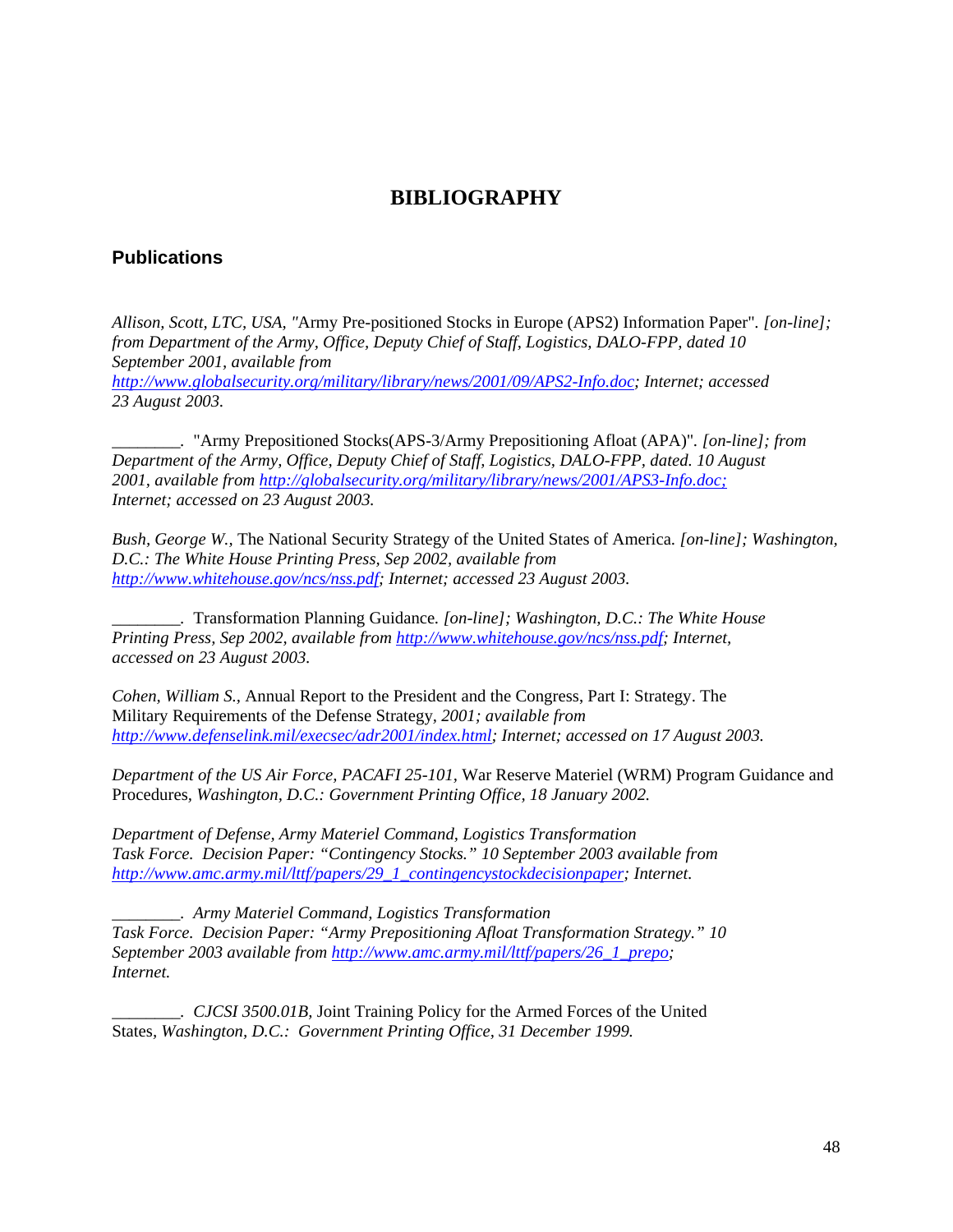*\_\_\_\_\_\_\_\_. CJCSI 3500.01C,* Chairman's Joint Training Policy and Guidance for the Armed Forces of the United States*, Washington, D.C.: Government Printing Office, 31 October 2003.* 

*Joint Publication (JP) 4-01: Joint Doctrine for the Defense Transportation System, Washington, D.C.: Government Printing Office, 19 March 2003.* 

*\_\_\_\_\_\_\_\_. Joint Publication (JP) 4-01.2:* Joint Tactics, Techniques, and Procedures for Sealift Support to Joint Operations*, Washington, D.C.: Government Printing Office, 9 October 1996.* 

*\_\_\_\_\_\_\_\_. Joint Publication (JP) 4-01.8:* Joint Tactics, Techniques, and Procedures for Joint Reception Staging, Onward Movement, and Integration*, Washington, D.C.: Government Printing Office, 13 June* 

*\_\_\_\_\_\_\_\_. Joint Publication (JP) 5-0:* Doctrine for Joint Planning Operations*, Washington, D.C.: Government Printing Office, 10 December 2002.* 

*\_\_\_\_\_\_\_\_. Joint Operating Concepts, [on-line]; available from [http://www.dtic.mil/jointvision/draftmco\\_joc.doc;](http://www.dtic.mil/jointvision/draftmco_joc.doc) Internet; accessed Feb 2004* 

*\_\_\_\_\_\_\_\_. Office of the Secretary of Defense,* National Military Strategy—Shape, Respond, Prepare Now—A New Military Strategy for a New Era*, [online] Washington, Government Printing Office, Sep 1997; available from [http://defenselink.mil/exesec/adr2002/index.htm;](http://defenselink.mil/exesec/adr2002/index.htm) Internet; accessed on August 2003.*

*DefenseLINK,* Fiscal 2004 Department of Defense Budget Release. *[on-line]; available from [http://www.defenselink.mil/news/Feb2003/b02032003\\_bt044-03.html](http://www.defenselink.mil/news/Feb2003/b02032003_bt044-03.html); Internet; accessed on 17 August 2003.* 

*Department of the Navy, US Marine Corps, MCDP 3,* Expeditionary Operations*, Washington, D.C.: Government Printing Office, 16 April 1998.* 

*\_\_\_\_\_\_\_\_. MCDP 4,* Logistics*, Washington, D.C.: Government Printing Office, 21 February 1997.* 

*\_\_\_\_\_\_\_\_. NWP 3-02.3 and FMFM 1-5,* Maritime Prepositioning Force Operations*, Washington, D.C.: Government Printing Office, September 1993.* 

*\_\_\_\_\_\_\_\_. Marine Corps Order P4400.39H,* War Reserve Materiel Policy Manual*, Washington, D.C.: Government Printing Office, 12 March 2002.* 

*Department of the US Marine Corps, MCO 3000.17A,* Maritime Prepositioning Force Planning and Policy Manual (MPF Fplanning and Policy Manual)*, Washington, D.C.: Government Printing Office, 1 October 1996.* 

*\_\_\_\_\_\_\_\_. US Marine Corps Technical Manual TM 4790-14/2C*, Logistics Support for Maritime Prepositioning Ships (MPS) Program Maintenance and Materiel Management*, Washington, D.C.: Government Printing Office, February 2000.*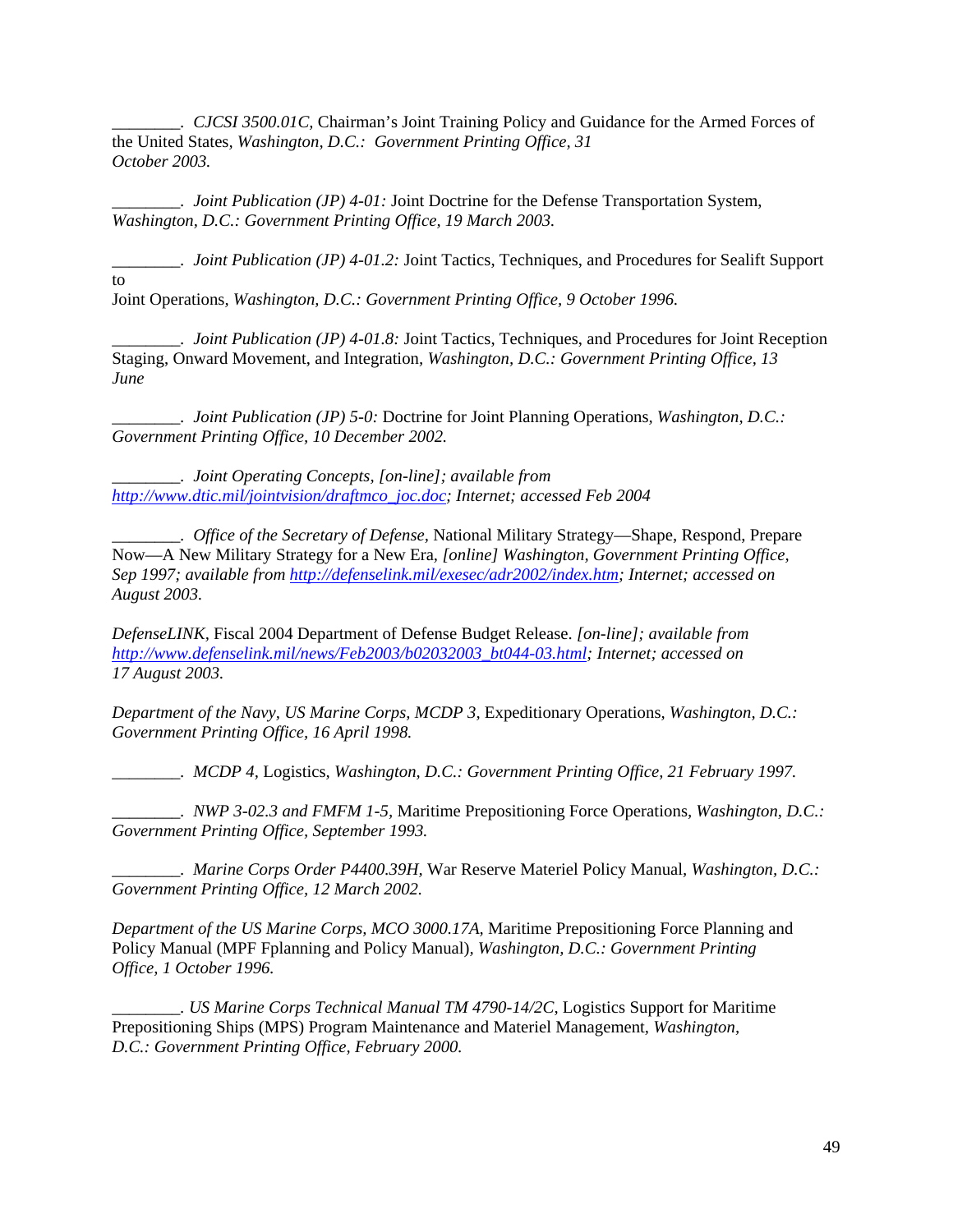*Federation of American Scientists Military Analysis Network.* Sealift*.[on-line]; available from <http://www.fas.org/man/dod-101/sys/ship/sealift.htm>; Internet; accessed September 2003.* 

*Girardini, Kenneth; Peltz, Eric; Held, Thomas; and Lackey, Authur. RAND.* Army Logistics in Operations Iraqi freedom. Spare Parts Demand Analysis and ASL Performance*, [on-line]; available from <http://www.rand.org/organization/ard;>January 2003, accessed on Jan 2004. Not cleared for open publication.* 

*Headquarters, US Training and Doctrine Command, TRADOC Pamphlet 525-3-92,* Objective Force Unit of Employment Concept, Final Draft, *Fort Monroe, VA: Government Printing Office, 16 March 2003.* 

*Kassing, David, "*Transporting the Army for Operation Restore Hope*." RAND, Arroyo Center, Santa Monica, CA, 1994.* 

*Killingsworth, Paul S, et al, RAND.* FlexBasing*:* Achieving Global Presence for Expeditionary Aerospace Forces, *2000.* 

*Logistics Management Institute.* Strategies for Worldwide Pre-positioning*, August 2003. Emailed to author from JS J4 on 23 March 2004.* 

*Military Traffic Management Command. MTMCTEA 700-5:* Deployment Planning Guide: Transportation Assets Required for Deployment. *Newport News, VA: MTMC, May 2001* 

*\_\_\_\_\_\_\_\_. MTMCTEA 700-5:* Deployment Planning Guide:Transportation Assets Required for Deployment*. Newport News, VA: MTMC, 1994.* 

*OPNAVINST 8010.12F/MCO 8010.12, 28, Washington, D.C.: Government Printing Office, March 2003.* 

*Peck, Joseph,* Deployment data, *4 April 2004.* 

*Peltz, Eric; Halliday, John; and Bower, Aimee. RAND.* Strategic Responsiveness: Rapid Deployment of Mission Tailored Capabilities for Prompt Power Projection*, [on-line]; available from <http://www.rand.org/organization/ard;>January 2003, accessed on Jan 2004.* 

*Rumsfeld, Donald H.,* Quadrennial Defense Review Report September 2001*, [on-line]; available from <http://defenselink.mil/pubs/qdr2001.pdf>; Internet; accessed on August 2003.* 

*\_\_\_\_\_\_\_\_.* Secretary's Forward. Joint Operations Concept*. Washington, D.C.: Government Printing Press, November 2003.* 

*Shinseki, Eric K., "*The Army Vision. Soldiers On Point for the Nation… Presuasive in Peace, Invincible inWar"*, [on-line]; available from <http://www.us.army.mil.csa/vision.html>; Internet; accessed January 2004.*

*TRADOC Pamphlet 525-3-92,* Objective Force Unit Employment Concept (Final Draft). *Fort*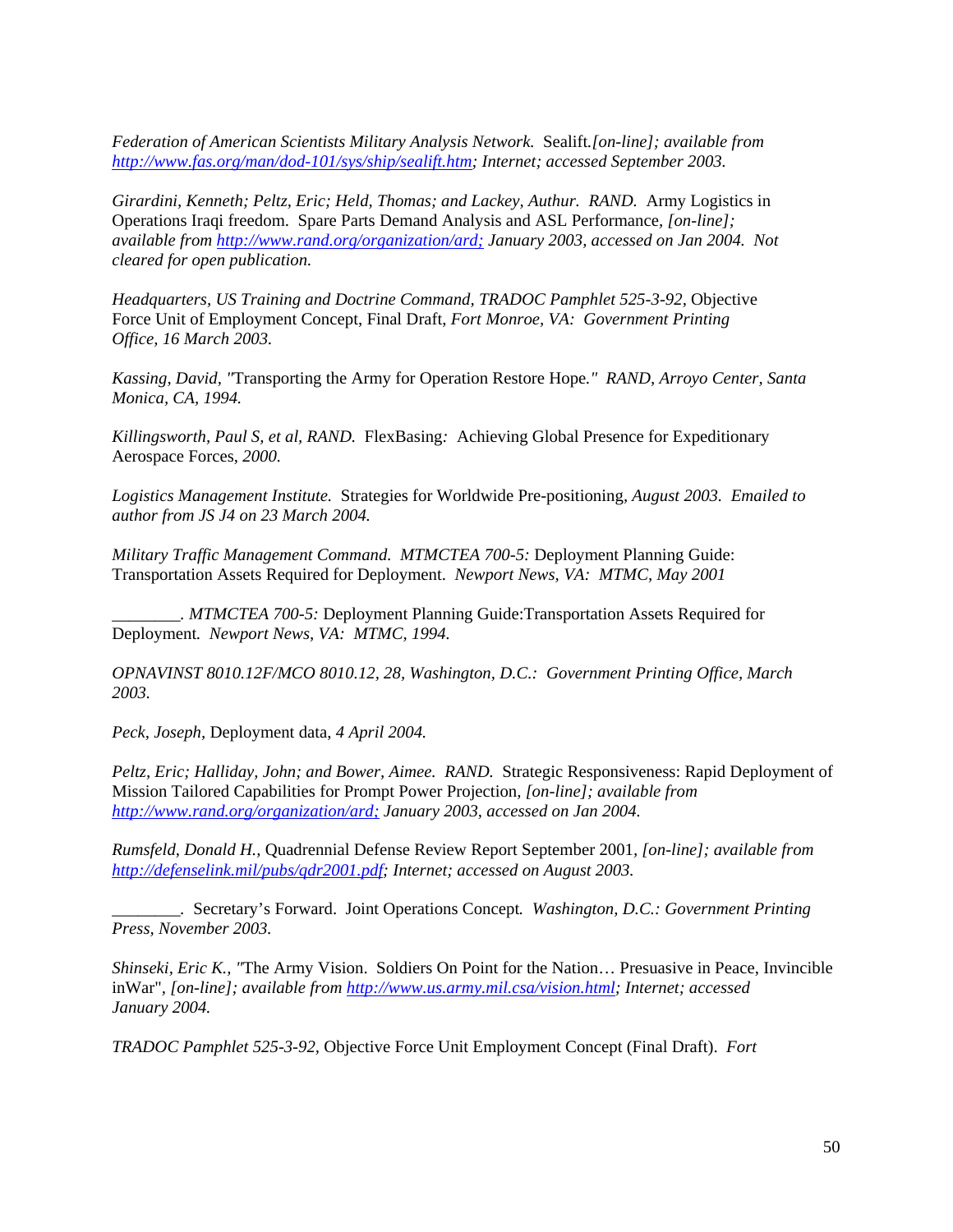*Monroe. VA: 2003.* 

*United States Army, FM 3-0,* Operations*, Washington, D.C. Government Printing Office, 2001.* 

*\_\_\_\_\_\_\_\_.* FM 100-17-1, Army Pre-positioned Afloat Operations*, Washington, D.C. Government Printing Office, July 1996.*

*\_\_\_\_\_\_\_\_.* FM 100-17-2*,* Army Pre-positioned Land, *Washington, D.C. Government Printing Office, February 1999.* 

*\_\_\_\_\_\_\_\_.* FM 100-17-3*,* Reception, Staging, Onward Movement, and Integration*, Washington, D.C. Government Printing Office, March 1999.* 

*\_\_\_\_\_\_\_\_.* FM 100-17-5*,* Redeployment*, Washington, D.C. Government Printing Office, September 1999.* 

*United States Army Materiel Command,* LOGCAP Warfighter '00, Lucky Warrior 00-2, Exercise Play Book, *Alexandria, VA, 16-21 July 2000.*

*United States Army Training and Doctrine Command.* The Army Future force: Decisive 21<sup>st</sup> Century Land Power. Strategically Responsive, Full Spectrum Dominant, *August 2003.*

*United States Air Force. AFDD 2-6.* Air Mobility Operations, *25 June 1991, [on-line]; available from [http://afpubs.hq.af.mil;](http://afpubs.hq.af.mil/) Internet; accessed on 23 August 2004.* 

*\_\_\_\_\_\_\_\_. AFI 25-101.* War Reserve Materiel (WRM) Program Guidance and Procedures*. [on-line]; available from [http://afpubs.hq.af.mil](http://afpubs.hq.af.mil/); Internet; accessed on 23 August 2003.* 

*\_\_\_\_\_\_\_\_. AFI 25-209.* Operations: Red Horse Program*. [on-line]; available from [http://afpubs.hq.af.mil](http://afpubs.hq.af.mil/); Internet; accessed on 23 August 2003.* 

*\_\_\_\_\_\_\_\_. AFI 25-210.* PRIME BEEF*. [on-line]; available from [http://afpubs.hq.af.mil;](http://afpubs.hq.af.mil/) Internet; accessed on 23 August 2003.* 

*\_\_\_\_\_\_\_\_. AFI 214-25.* PRIME RIBS*. [on-line]; available from [http://afpubs.hq.af.mil](http://afpubs.hq.af.mil/); Internet; accessed on 23 August 2003.* 

*United States General Accounting Office.* AFLOAT Prepositioning: Not all Equipment Meets the Army's Readiness Goal, *Washington, D.C.: Government Printing Office, July 1997.* 

*\_\_\_\_\_\_\_\_.* Measuring Military Capability: Progress, Problems, and Future Direction*, Washington, D.C.:Government Printing Office, February 1986.*

*\_\_\_\_\_\_\_\_.* Military Capabilities: Stronger Joint Staff Role Needed to Enhance Joint Military Training*, Washington, D.C.: Government Printing Office, July 1995.* 

*\_\_\_\_\_\_\_\_.* MILITARY PREPOSITIONING: Army and Air Force Programs Need To Be Reassessed*, Washington, D.C.: Government Printing Office, November 1998.*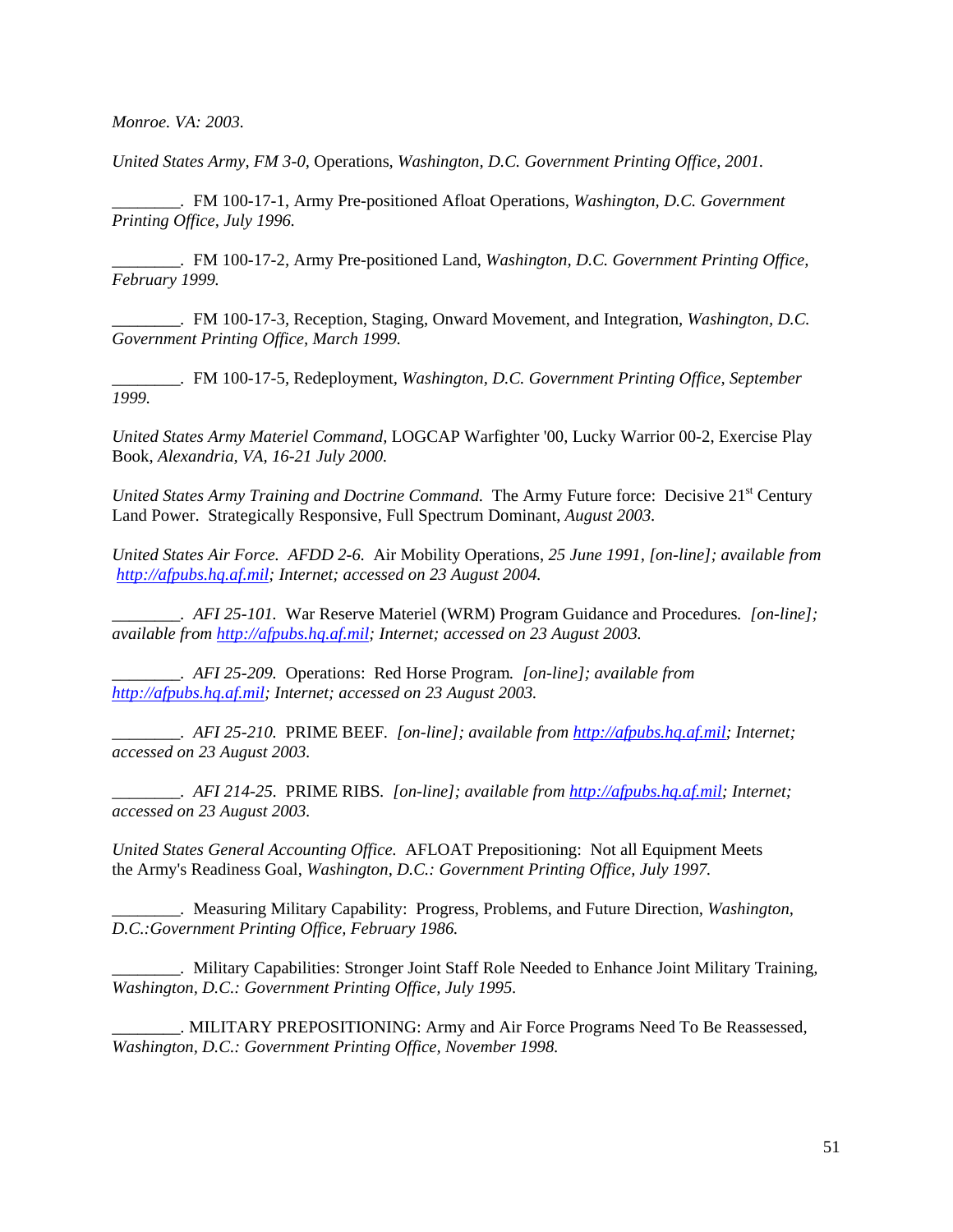*\_\_\_\_\_\_\_\_.* Military Readiness: Full Training Benefits from Army's Combat Training Centers are not being Realized*, Washington, D.C.: Government Printing Office, September 1999.* 

*\_\_\_\_\_\_\_\_.* Military Transformation: Actions Needed to Better Manage DOD's Joint Experimentation Program, *Washington, D.C.: Government Printing Office, August 2002.* 

\_\_\_\_\_\_\_\_. Strategic Mobility: Serious Problems Remain in U.S. Deployment Capabilities, *Washington, D.C.: Government Printing Office, 26 April 1994.* 

*Weber, Louis, (BG, USA) and Woodhurst, Melinda S. (LTC, USA),* After Action Report for 3ID Reception, Staging, Onward Movement and Integration (RSOI), *Memorandum, 17 March 2003*.

### **Speeches**

*Bartlett, Merrill L. Quoted in,"Assault From the Sea on the History of Amphibious Warfare." Annapolis, MD: US Naval Institute, 1998.* 

*Wolfowitz, Paul, Deputy Secretary of Defense. "Prepared Statement for the Senate Armed Services Committee: Helping Win the War on Terror." 9 September 2003, [on-line]; available from [http://www.defenselink.mil/speeches/2003/sp20030909-depsecdef0442.html;](http://www.defenselink.mil/speeches/2003/sp20030909-depsecdef0442.html) accessed on August 2004.*

*\_\_\_\_\_\_\_\_. "Leading the U.S. Military Transformation", [on-line]; available from USJFCOM homepage, "News from [http://www.jfcom.mil/newslink/storyarchive/2004;](http://www.jfcom.mil/newslink/storyarchive/2004) Internet; accessed on April 2004.* 

#### **Books**

*Corbett, Sir Julian,* Some Principles of Maritime Strategy *Annapolis, MD: Naval Institute Press, 1988.* 

*Creveld, Martin,* Supplying War. Logistics from Wallenstein to Patton*. Cambridge: Cambridge University Press, 1977.* 

*\_\_\_\_\_\_\_\_.* The Transformation of War*. New York, NY: The Free Press, 1991.* 

*Keegan, John,* A History of Warfare*. New York: Alfred A. Knopf Inc., 1993.* 

*Matthews, James K.,* United States Transportation Command, the National Defense Reserve Fleet, and the Ready Reserve Fleet: A Chronology*, eds. Margret Nigra and Cora J. Holt, Scott AFB, IL: U.S. Transportation Command Research Center, 1999.* 

*\_\_\_\_\_\_\_\_.* So Many, So Much, So Far, So Fast: United States Transportaion Command and Strategic Development for Operation Desert Shield/Desert Storm. *Scott AFB, IL: USTRANSCOM Office of History, 1993.*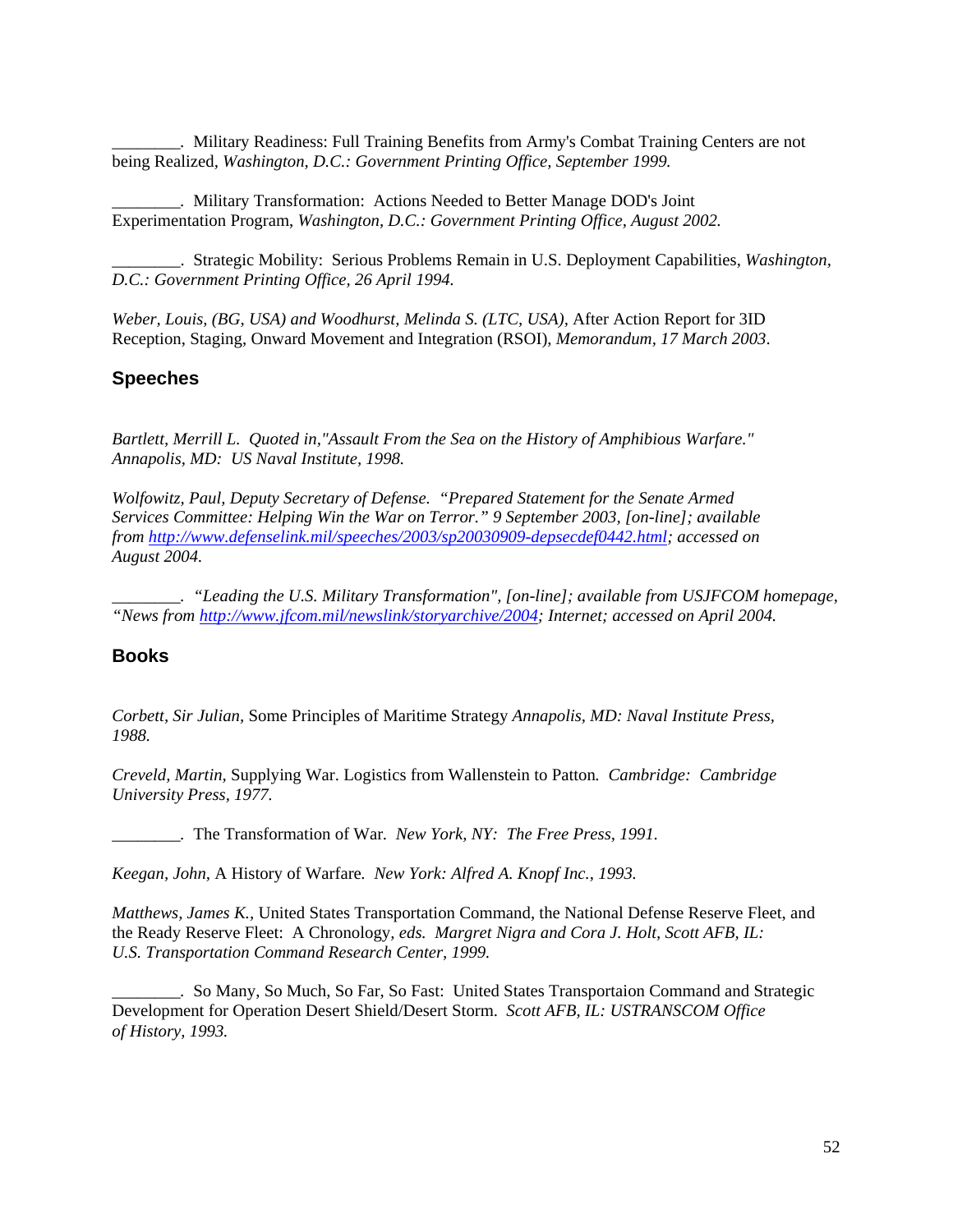*Pigonis, William G.,* Moving Mountains: Lessons in Leadership and Logistics from the Gulf War*. Boston: Harvard Business School Press, 1992.* 

*Swain, Rick,* Lucky War*. Fort Leavenworth: U.S. Army Command and General Staff College Press, 1994.* 

# **Monographs**

*Baca, Glenn C., MAJ, USA. "Strategic Mobility and the Transforming Army." Monograph, School of Advanced Military Studies, US Army Command and General Staff College, Fort Leavenworth, KS, 2002.* 

*Bettez, Michael G.,LTC, USA "Army Pre-position Stocks: The Key to our Rapid Force Projection Strategy." Monograph, Army War College, Carlisle Barracks, PA, 2000.* 

*Brockman, Jonathan B. "The Deployability of the IBCT in 96 hours: Fact or Myth?" Fort Leavenworth, KS, Advanced Operational Arts Studies Fellowship, U.S. Army Command and General Staff College, 2002.* 

*Crawford, Paul M. "Army Pre-Positioned Stocks and High-Speed Sealift." Carlisle Barracks: U.S. Army War College, 7 April 2003.* 

*Gardner, Gregory L., "The Fourth Element of Strategic Mobility", Monograph, School of Advanced Military Studies, US Army Command and General Staff College, Fort Leavenworth, KS, 1995-1996.* 

*Gentry, Gary M. "Planning Considerations for the Use of Prepositioning of Materiel Configured to Unit Sets." Fort Leavenworth, KS. SAMS/CGSC Printing, 1992.* 

*Nelson, John Scott, MAJ, USA. "Kuwait to South Asia: The Challenges to Strategic Deployment." Monograph, School of Advanced Military Studies, US Army Command and General Staff College, US Army Command and General Staff College, 2004.* 

*Reuss, Gregory C. "Son of Maritime Prepositioning Force." Carlisle Barracks, PA: U.S. Army War College, 10 April 1988.* 

*Tucker, Michael S., "The Army Preposition Afloat Program: Are We There Yet?" Monograph, Army War College, Carlisle, PA, 1999.* 

*Ward, William R., "*Strategic Lift and Interim Brigade Combat Teams*", Monograph, School of Advanced Military Studies, US Army Command and General Staff College, US Army Command and General Staff College, 2001.* 

# **Articles**

*"626th Logistics Task Force Keeps Supplies Flowing in Kandahar."* Army Logistician*, July-August 2002, 43.*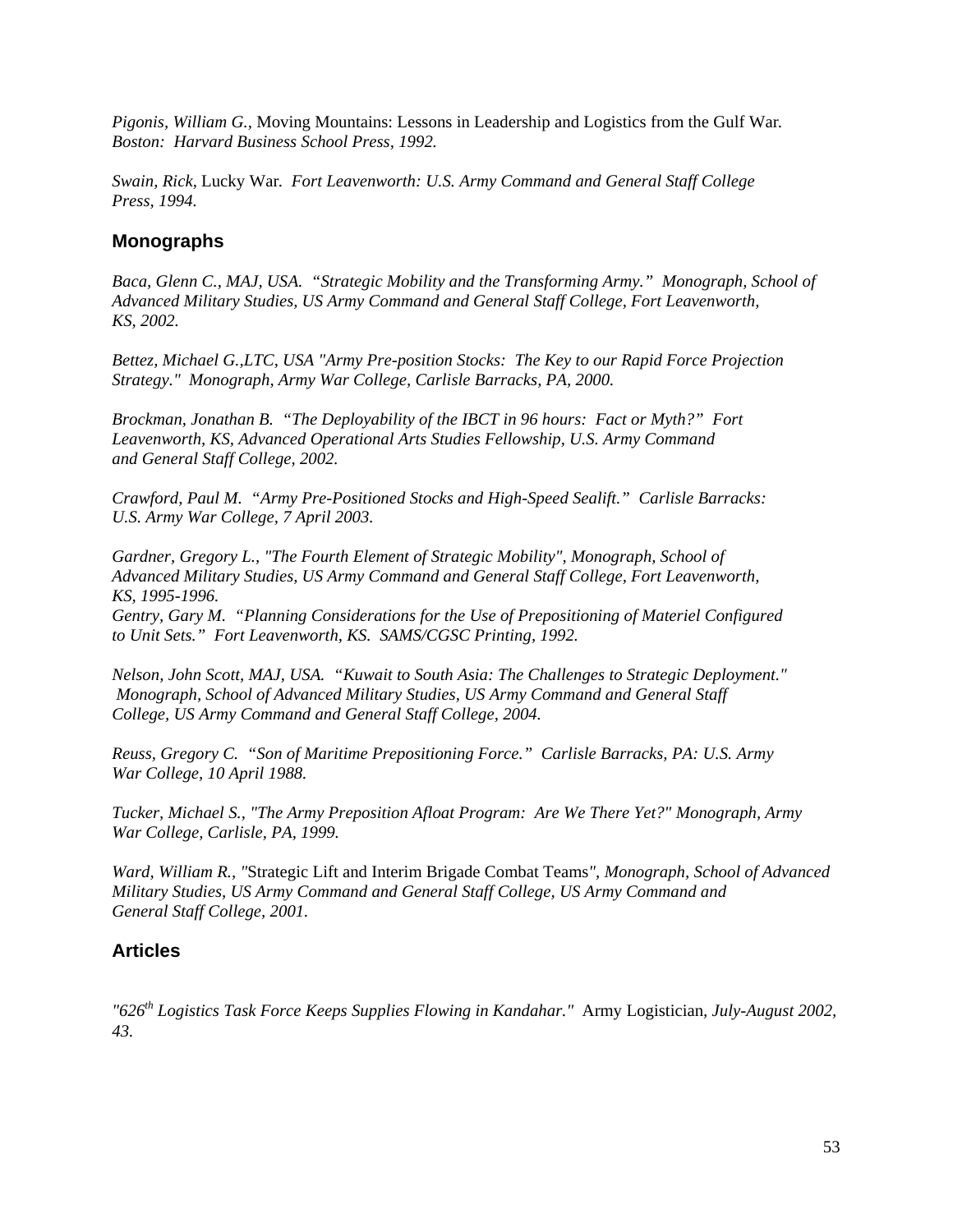*"Contract Support for Operation Enduring Freedom."* Army Logistician*, March- April 2003, 23.* 

*"Arc of Instability: Pentagon Prepares to Scatter Soldiers in Remote Corners – Radical Shift in Strategy Puts Less Emphasis on China, More on Fighting Terror – Aunt Jemima in Kyrgyzstan."* Jane's Intelligence Digest*, 18 July 2003.* 

*"Moving U.S. Forces: Options for Strategic Mobility. Chapter 4, Prepositioned Forces." February 1997 [article]; available from. <http://www.cbo.gov/showdoc.cfm>; Internet; accessed September 2003.* 

*Abell, John B. "Strategy 2000: Alternative Munitions Pre-positioning."* Air Force Journal of Logistics*, Volume XXIV, Number 2.* 

*Bates, James C. "What Army Logisticians Should Know About the Marine Corps."* Army Logistician*, July-August 2003, 11-13.* 

*Bourgeois, Steven A. "The Objective Force and Logistics Force Protection."* Army Logistician*, September-October 2002, 34-36.* 

*Cintron, David. "MTMC Surface Shipments Sustain Troops in Afghanistan."* Army Logistician*, September-October 2002, 26-28.* 

*Custer, John, M., BG, USA, "Force Projection. Reach: Leveraging Time and Distance."* Military Review*, March-April 2003, 2-11.* 

*DeWitt, Alan, Master Sergreant, U.S. Army. "Warrior PBX in Exercise Native Atlas '02. Ruggedized Commercial-off-the-shelf Voice Switch Supports Joint Project" U.S. Army Signal Corps Homepage. [on-line]; <http://www.gordon.army.mil/AC/Wntr02/NatvAtl.htm;> Internet; accessed on 12 April 2004.* 

*Rumsfeld, Donald H., "Transforming the Military."* Foreign Affairs*. May-June 2000.* 

*Dulin, Patrick J. "Finding the Friction Points in Coalition Logistics."* Army Logistician*, March-April 2002, 8-12.* 

*Graham, David. "Force Projection Information Center."* Army Logistician*, May-June 2003, 10-11.* 

*Graves, Gregory H. "Obstacles to CSS Transformation."* Army Logistician*, July-August 2002, 7-11.* 

*Harris, Richard W. "Converting APS-3 Sustainment Munitions."* Army Logistician*, November-December 2002, 28-30.* 

*Hickins, Kenneth E. "Strategic Mobility: The U.S. Military's Weakest Link."* Army Logistician*, November-December 2002: 34-37.*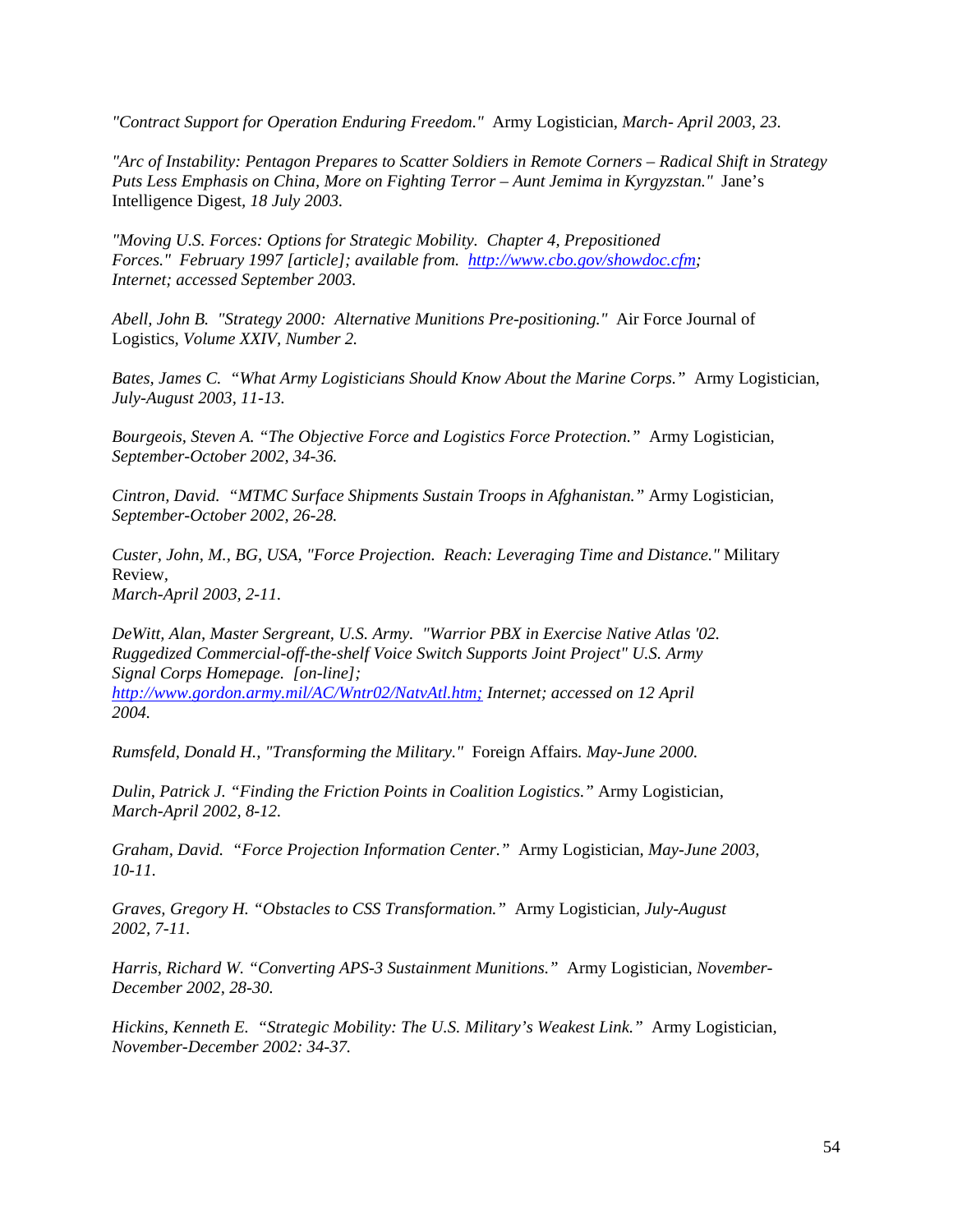*Hickins, Kenneth E. "Transforming Strategic Mobility."* Army Logistician*, May-June 2003: 2- 6.* 

*Johnson, Jerry (COL, USA) and Kievit, James O. (LTC, USA, Retired). "Winning War a World Away", March-April 2003, 24-31.*

*Lackey, James R. "Everyone Must Be Able To Move."* Army Logistician*, March-April 2002. 28-29.* 

*Manns, Gregory A. "Modularity: Reducing the Logistics Footprint."* Army Logistician*, May-June 2003, 28-32.* 

*Metzinger, Erin M. "Prepositioning as a Joint Undertaking: Military Sealift Command's Afloat Prepositioning Force."* Marine Corps Gazette*, August 1997.* 

*Paulus, Robert D. "A Full Partner – Logistics and the Joint Force."* Army Logistician*, July-August 2003, 2-3.* 

*Povah, Derek, PhD. "Falling in on Pre-positioned Stocks."* Army Logistician*, November-December 2002, 25-27.* 

*Ross, Timothy J. "Transforming Strategic Distribution."* Army Logistician*, January-February 2003, 12-13.*

*Tiron, Roxana. "'Millennium Challenge' Will Test U.S. Military Jointness*" National Defense Magazine*, August 2001. [on-line]; <http://www.nationaldefensemagagine.org/article.cfm;> Internet; accessed on 12 April 2004.* 

*\_\_\_\_\_\_\_\_. "Joint Exercise Stresses Info Sharing, Delivery. Millennium Challenge war fighting experiment is looking ahead to 2007"* National Defense Magazine*, August 2002. [on-line]; available from [http://nationaldefensemagazine.org/article.cfm](http://www.jfcom.mil/about/History/abthist1.htm;); Internet; accessed on 12 April 2004.* 

*Toler, Larry L. "Maneuver Sustainment for Army Transformation."* Army Logistician*, July-August 2002, 2-6.* 

*Tucker, Michael S., LTC, USA, "53 Army Pre-positioned Stocks."* Military Review*, May-June 2000, [online]; available from<http://www-cgsc.army.mil/milrev/english/MayJun00/tucker.asp;> Internet; accessed on 12 August 2003.* 

*Vogel, Joshua S. "Deploying a Heavy Task Force by Air."* Army Logistician*, November-December 2002, 31-33.* 

*Waters, Harry E. "A Logistics Common Operating Picture for Millennium Challenge 2002."*  Army Logistician*, July-August 2003, 8-10.* 

*Womble, Cynthia. "Transforming USTRANSCOM: Is USSOCOM a Model?"* Army Logistician*, March-April 2003, 34-37.*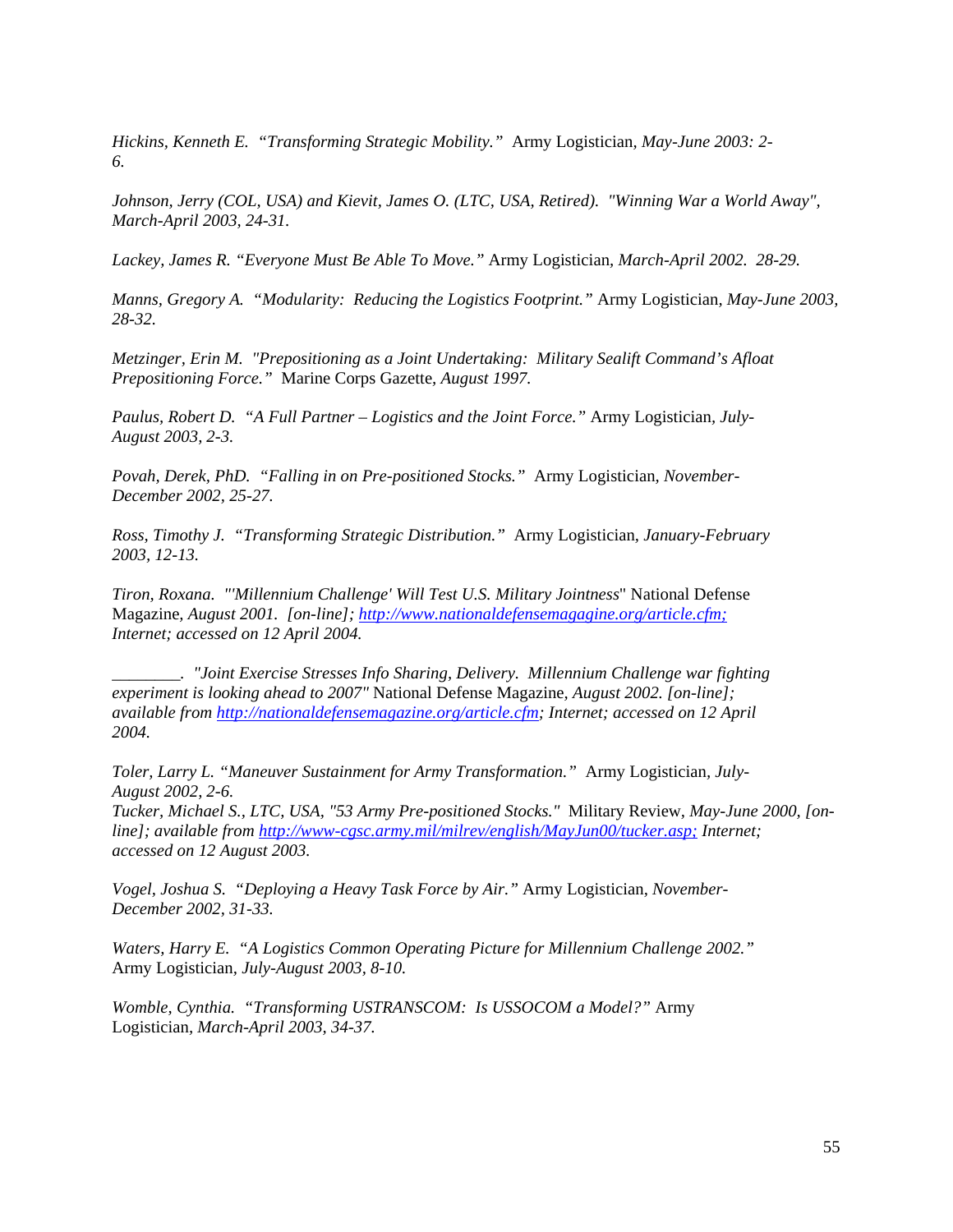# **Center for Army Lessons Learned**

*Third U.S. Army and Triscari, Craig A. "Setting the Stage." CALL Newsletter No. 00-06: Operation Desert Thunder – Kuwait.* 

*Third U.S. Army. "Introduction." CALL Newsletter No. 99-17: Reception, Staging, Onward Movement and Integration.*

*\_\_\_\_\_\_\_\_. "Chapter 1: RSOI – Its Purpose, Definition, and Challenges." CALL Newsletter No. 99-17: Reception, Staging, Onward Movement, and Integration.* 

*\_\_\_\_\_\_\_\_. "Chapter II: Real World Scenario." CALL Newsletter No. 99-17: Reception, Staging, Onward Movement, and Integration.* 

*\_\_\_\_\_\_\_\_. "Chapter III: National Training Center (NTC) Scenario." CALL Newsletter No. 99-17: Reception, Staging, Onward Movement, and Integration.* 

# **Data Accessed by Internet Links**

*Briefing by Army G-3, Emerging Strategy for Army Pre-positioned Stock (APS). June 2003* 

*ARCENT Homepage: [http://www-sa.arcent.army.mil/news/archive/2001\\_News/article\\_07.html](http://www-sa.arcent.army.mil/news/archive/2001_News/article_07.html).* 

*Global Security.org: Intrinsic Action. [on-line]; available from [http://globalsecurity.org/military/ops/intrinsic\\_action.htm](http://globalsecurity.org/military/ops/intrinsic_action.htm); Internet; accessed 12 August 2003.* 

*Global Security.org: Lucky Sentinel. [on-line]; available from Lucky Sentinel: [http://globalsecurity.org/military/ops/lucky\\_sentinel.htm](http://globalsecurity.org/military/ops/lucky_sentinel.htm); Internet; accessed 4 January 2004.* 

*Global Security.org: Naïve Atlas. [on-line]; available from Native Atlas: [http://globalsecurity.org/military/ops/native\\_atlas.htm](http://globalsecurity.org/military/ops/native_atlas.htm).* 

*GlobalSecurity.org, US Army Field Service Support Command (FSC) [ex US Army War Reserve Support command (AWRSPTCMD0]: [on-line]; [http://www.globalsecurity.org/military/agency/army/fsc.htm;](http://www.globalsecurity.org/military/agency/army/fsc.htm) Internet; accessed 8 December 2003.* 

*MSC Homepage. Available on Internet: [http://www.msc.navy.mil](http://www.msc.navy.mil/).* 

*Mobility U.S. Forces: Options for Strategic Mobility. Chapter 4, Prepositioned Forces [on-line]; available from [http://www.cbo.gov/showdoc.cfm;](http://www.cbo.gov/showdoc.cfm) Internet; accessed on 10 September 2003.* 

*National Military Strategy and Power Projection. [on-line]; available from <http://www.defenselink.milexecsec/adr97/chap1.html>.* 

*NMS, 19-21. Available on Internet: <http://www.defenselink.mil/execsec/adr2000/adr/2000.pdf>*